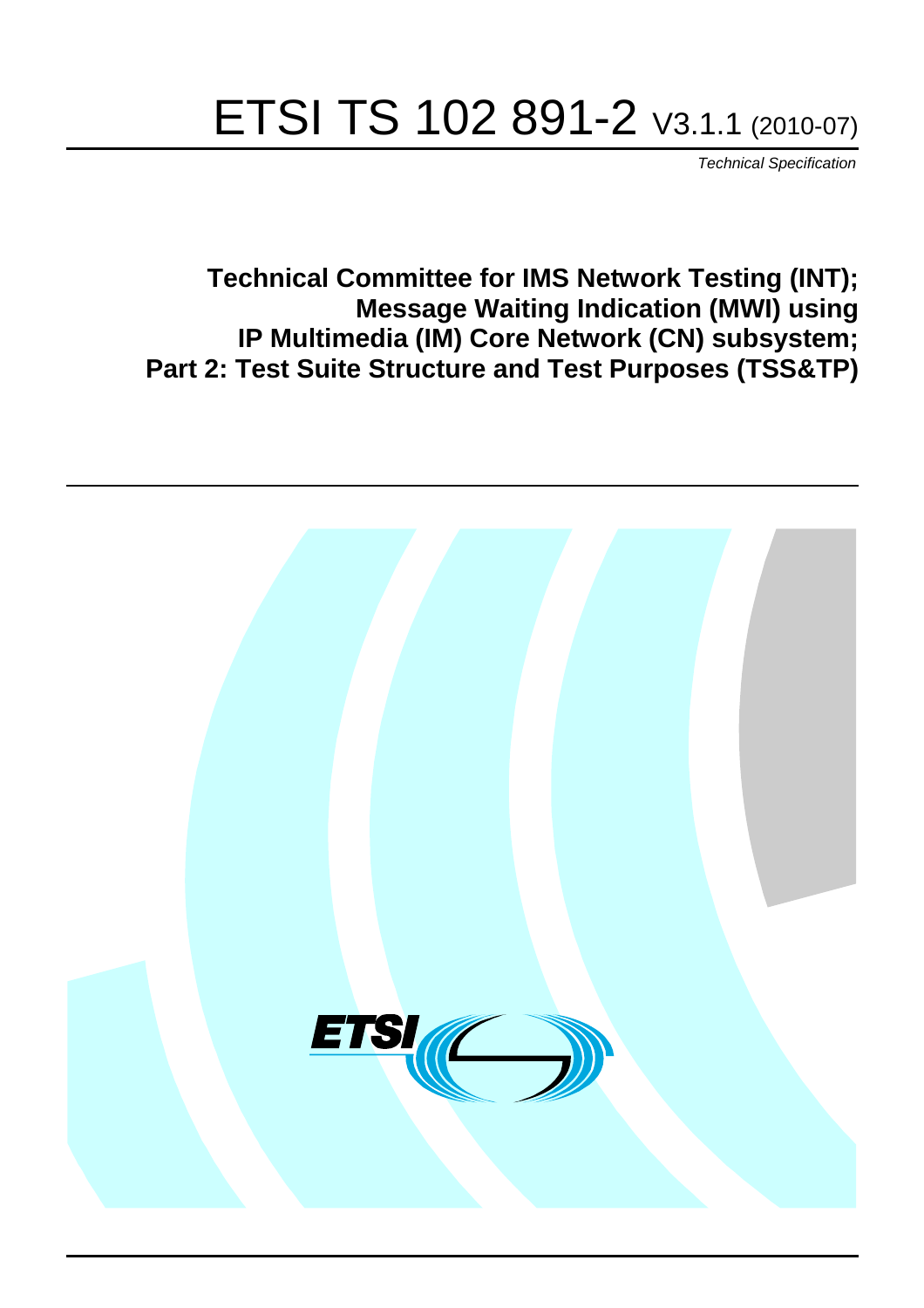Reference DTS/INT-00023-2

Keywords

MWI, SIP, testing, TSS&TP

#### *ETSI*

#### 650 Route des Lucioles F-06921 Sophia Antipolis Cedex - FRANCE

Tel.: +33 4 92 94 42 00 Fax: +33 4 93 65 47 16

Siret N° 348 623 562 00017 - NAF 742 C Association à but non lucratif enregistrée à la Sous-Préfecture de Grasse (06) N° 7803/88

#### *Important notice*

Individual copies of the present document can be downloaded from: [http://www.etsi.org](http://www.etsi.org/)

The present document may be made available in more than one electronic version or in print. In any case of existing or perceived difference in contents between such versions, the reference version is the Portable Document Format (PDF). In case of dispute, the reference shall be the printing on ETSI printers of the PDF version kept on a specific network drive within ETSI Secretariat.

Users of the present document should be aware that the document may be subject to revision or change of status. Information on the current status of this and other ETSI documents is available at <http://portal.etsi.org/tb/status/status.asp>

If you find errors in the present document, please send your comment to one of the following services: [http://portal.etsi.org/chaircor/ETSI\\_support.asp](http://portal.etsi.org/chaircor/ETSI_support.asp)

#### *Copyright Notification*

No part may be reproduced except as authorized by written permission. The copyright and the foregoing restriction extend to reproduction in all media.

> © European Telecommunications Standards Institute 2010. All rights reserved.

**DECT**TM, **PLUGTESTS**TM, **UMTS**TM, **TIPHON**TM, the TIPHON logo and the ETSI logo are Trade Marks of ETSI registered for the benefit of its Members.

**3GPP**TM is a Trade Mark of ETSI registered for the benefit of its Members and of the 3GPP Organizational Partners. **LTE**™ is a Trade Mark of ETSI currently being registered

for the benefit of its Members and of the 3GPP Organizational Partners.

**GSM**® and the GSM logo are Trade Marks registered and owned by the GSM Association.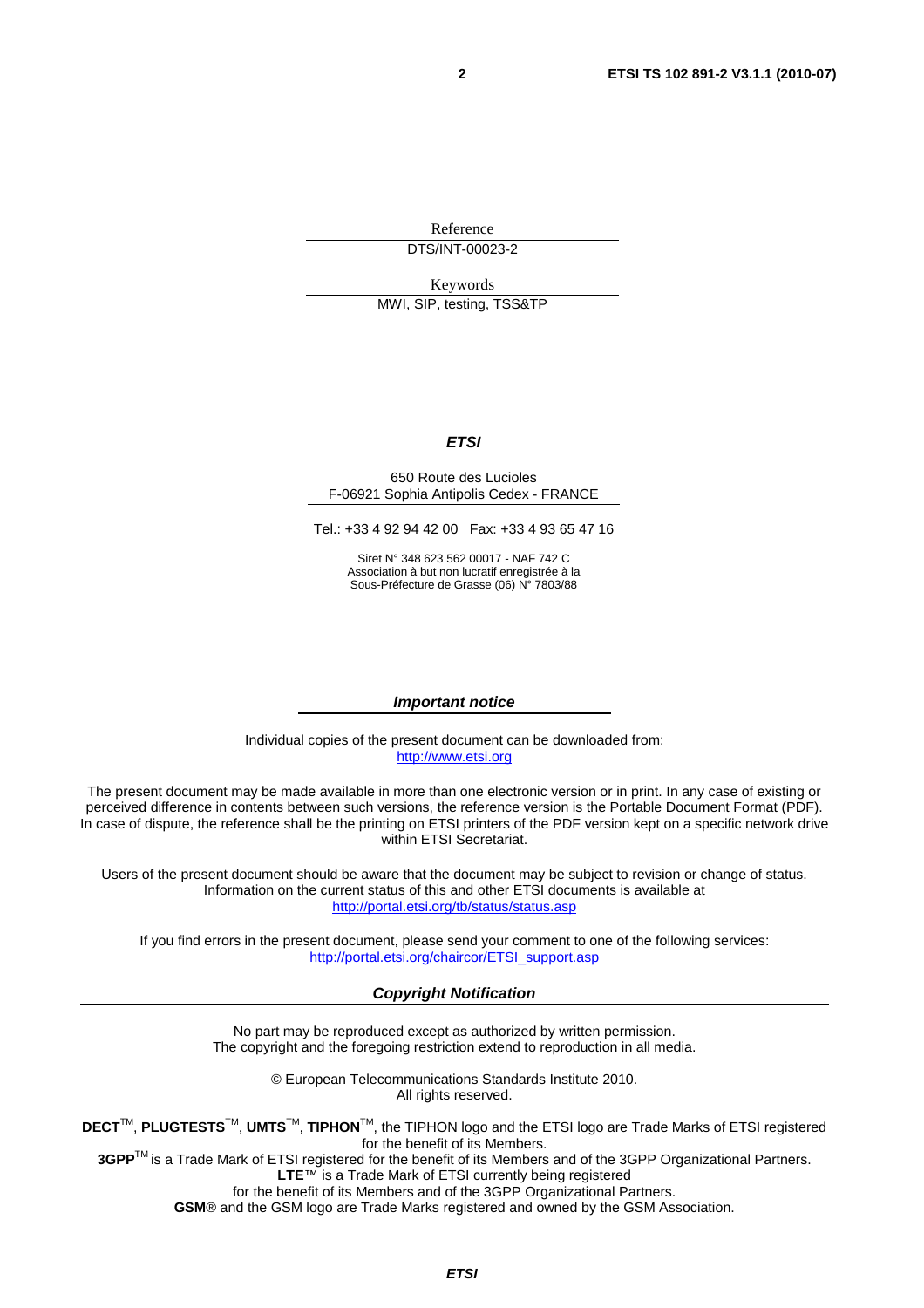# Contents

| 1                            |                               |  |
|------------------------------|-------------------------------|--|
| $\overline{2}$<br>2.1<br>2.2 |                               |  |
| 3<br>3.1<br>3.2              |                               |  |
| $\overline{4}$<br>4.1        |                               |  |
| 5                            |                               |  |
| 5.1                          |                               |  |
| 5.1.1                        |                               |  |
| 5.1.2                        |                               |  |
| 5.1.3                        |                               |  |
| 5.2<br>5.2.1                 |                               |  |
| 5.2.2                        |                               |  |
| 5.2.3                        |                               |  |
| 5.3                          |                               |  |
| 5.3.1                        |                               |  |
| 5.3.1.1                      |                               |  |
| 5.3.1.2                      |                               |  |
| 5.3.1.3                      |                               |  |
|                              | <b>Annex A (informative):</b> |  |
|                              |                               |  |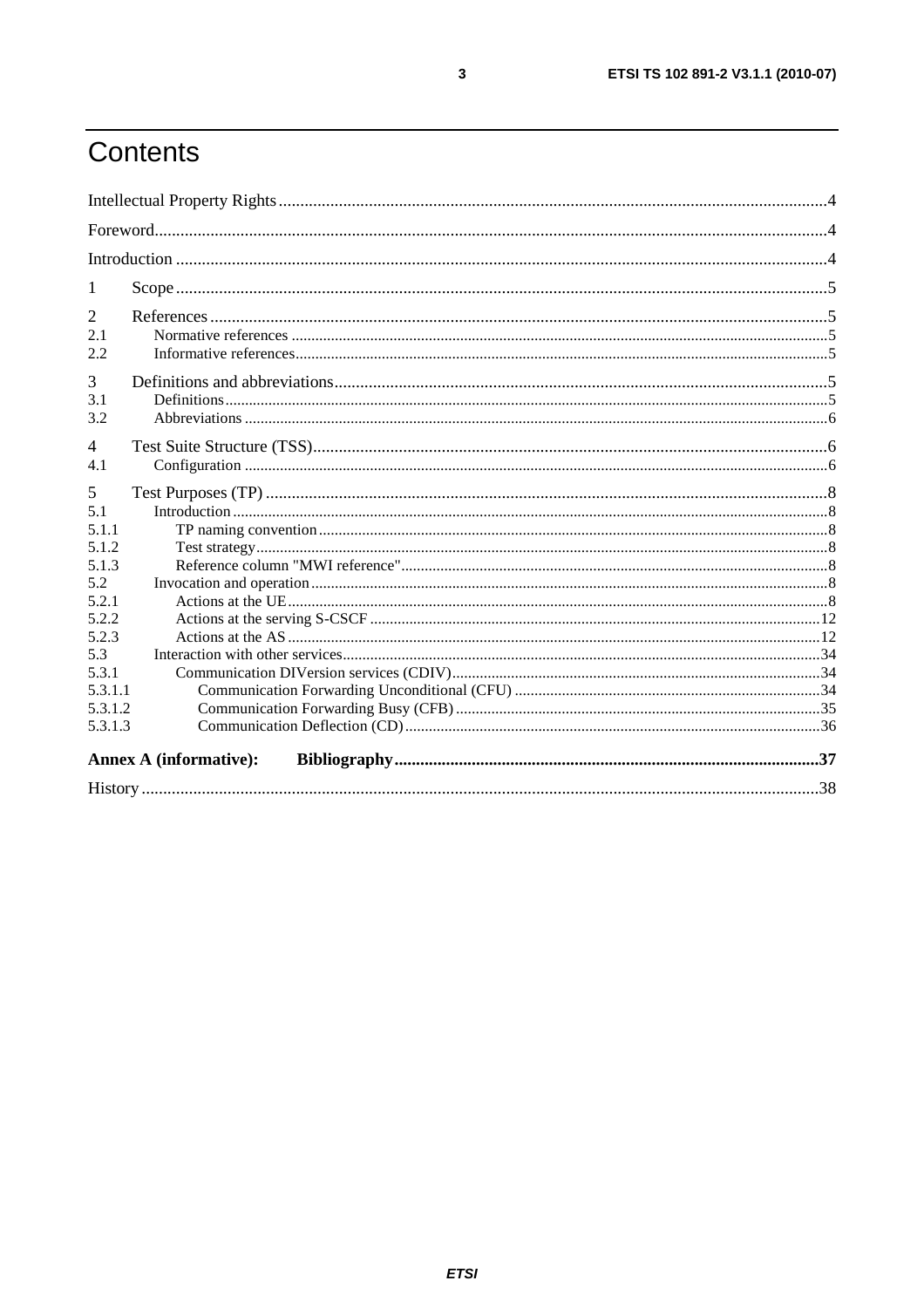# Intellectual Property Rights

IPRs essential or potentially essential to the present document may have been declared to ETSI. The information pertaining to these essential IPRs, if any, is publicly available for **ETSI members and non-members**, and can be found in ETSI SR 000 314: *"Intellectual Property Rights (IPRs); Essential, or potentially Essential, IPRs notified to ETSI in respect of ETSI standards"*, which is available from the ETSI Secretariat. Latest updates are available on the ETSI Web server ([http://webapp.etsi.org/IPR/home.asp\)](http://webapp.etsi.org/IPR/home.asp).

Pursuant to the ETSI IPR Policy, no investigation, including IPR searches, has been carried out by ETSI. No guarantee can be given as to the existence of other IPRs not referenced in ETSI SR 000 314 (or the updates on the ETSI Web server) which are, or may be, or may become, essential to the present document.

### Foreword

This Technical Specification (TS) has been produced by IMS Network Testing (INT).

The present document is part 2 of a multi-part deliverable covering the test specification for Message Waiting Indication (MWI), as identified below:

Part 1: "Protocol Implementation Conformance Statement (PICS)";

```
Part 2: "Test Suite Structure and Test Purposes (TSS&TP)";
```
Part 3: "Abstract Test Suite (ATS) and partial Protocol Implementation eXtra Information for Testing (PIXIT)".

# Introduction

The present document has been produced by ETSI Technical Committee IMS Network Testing (INT). To evaluate conformance of a particular implementation, it is necessary to have test purposes as a basis to perform conformance tests selected upon the answers requested in the PICS.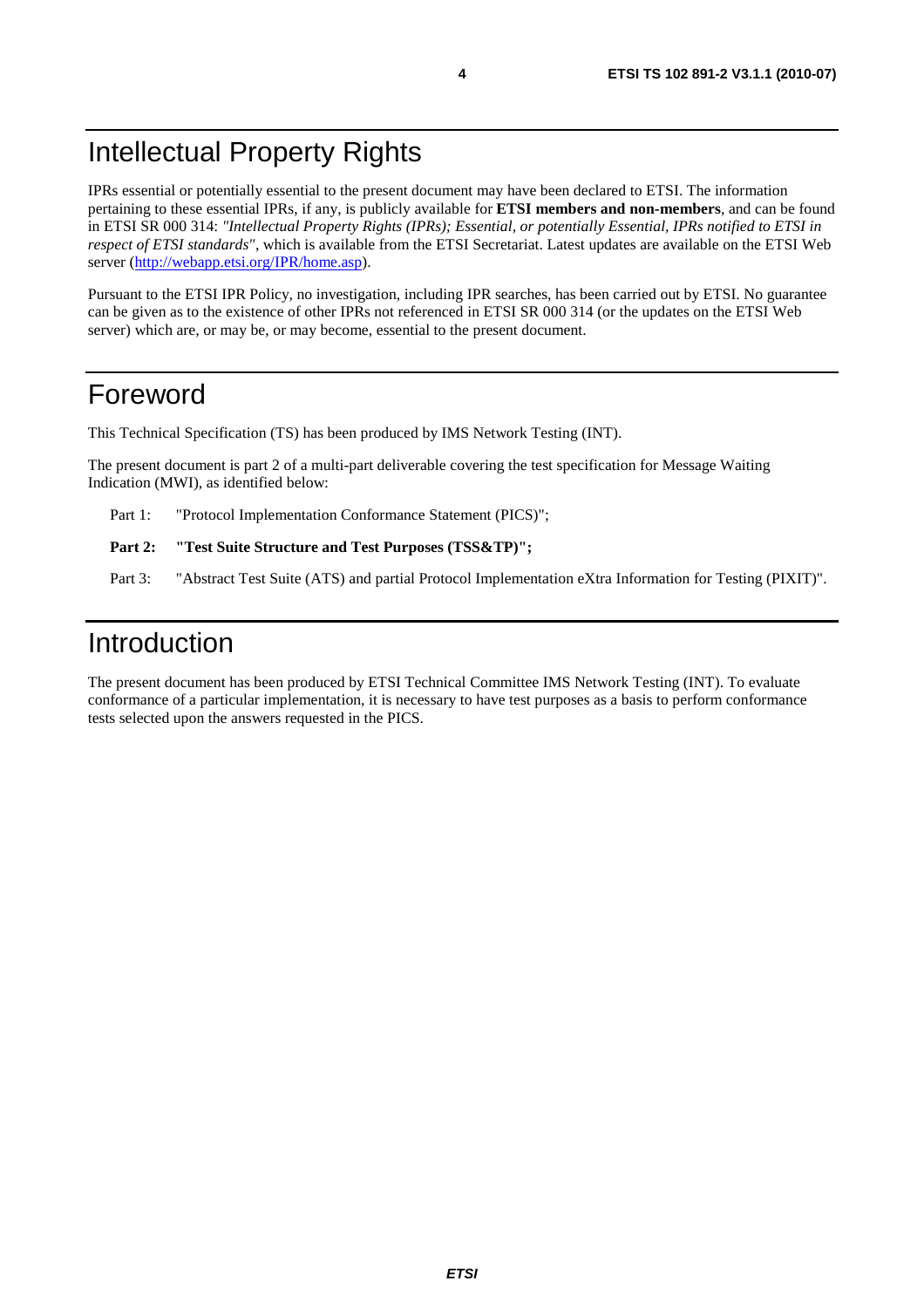### 1 Scope

The present document specifies the Test Suite Structure and Test Purposes of the Message Waiting Indication (MWI) service, based on 3GPP stage three Protocol Description of the Message Waiting Indication (MWI) service, based on stage one and two of the ISDN MWI supplementary services.

# 2 References

References are either specific (identified by date of publication and/or edition number or version number) or non-specific. For specific references, only the cited version applies. For non-specific references, the latest version of the reference document (including any amendments) applies.

Referenced documents which are not found to be publicly available in the expected location might be found at [http://docbox.etsi.org/Reference.](http://docbox.etsi.org/Reference)

NOTE: While any hyperlinks included in this clause were valid at the time of publication ETSI cannot guarantee their long term validity.

### 2.1 Normative references

The following referenced documents are necessary for the application of the present document.

| $[1]$ | ETSI TS 124 406 (2008): "Digital cellular telecommunications system (Phase 2+); Universal<br>Mobile Telecommunications System (UMTS); TISPAN; PSTN/ISDN simulation services;<br>Message Waiting Indication (MWI): Protocol specification (3GPP TS 24.406 Release 8)". |
|-------|-----------------------------------------------------------------------------------------------------------------------------------------------------------------------------------------------------------------------------------------------------------------------|
| $[2]$ | ETSI TS 102 891-1: "Technical Committee for IMS Network Testing (INT); Message Waiting<br>Indication (MWI) using IP Multimedia (IM) Core Network (CN) subsystem; Part 1: Protocol<br>Implementation Conformance Statement (PICS)".                                    |
| $[3]$ | <b>IETF RFC 3842: "A Message Summary and Message Waiting Indication Event Package for the</b><br>Session Initiation Protocol (SIP)".                                                                                                                                  |
| $[4]$ | IETF RFC 2543: "Session Initiation Protocol (SIP)-Specific Event Notification".                                                                                                                                                                                       |
| $[5]$ | ISO/IEC 9646-1: "Information technology - Open Systems Interconnection - Conformance testing<br>methodology and framework - Part 1: General concepts".                                                                                                                |

### 2.2 Informative references

The following referenced documents are not necessary for the application of the present document but they assist the user with regard to a particular subject area.

Not applicable.

# 3 Definitions and abbreviations

### 3.1 Definitions

For the purposes of the present document, the terms and definitions given in TS 124 406 [1] and the following apply:

**Implementation Under Test (IUT):** Refer to ISO/IEC 9646-1 [5].

**System Under Test (SUT):** Refer to ISO/IEC 9646-1 [5].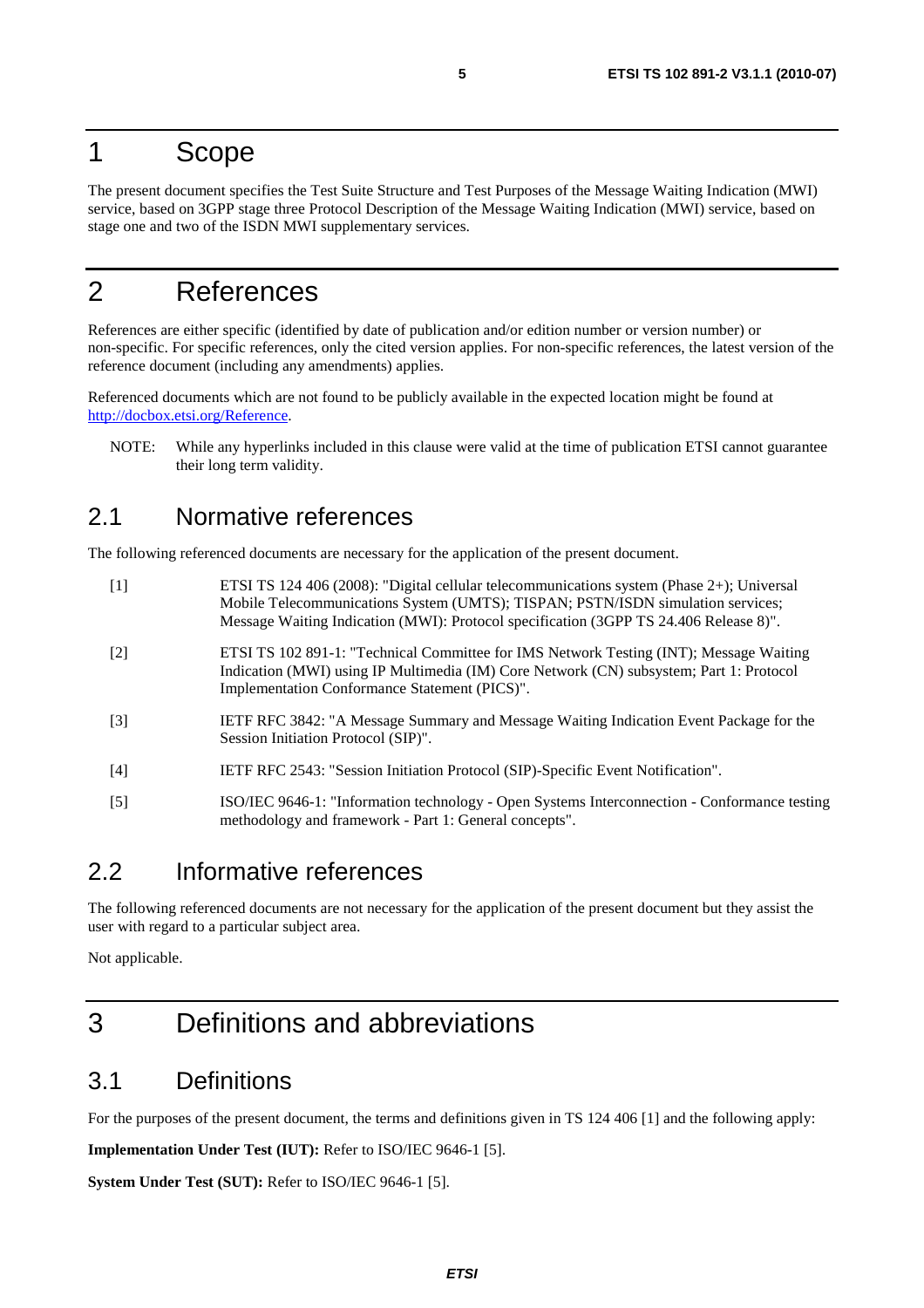**test equipment:** combination of equipment and procedures that can perform: the derivation of test cases, the selection of test cases, the parameterization of test cases, the execution of test cases; and the production of a conformance log

**Test Purpose (TP):** Refer to ISO/IEC 9646-1 [5].

**User Equipment (UE):** allows a user access to network services

NOTE: For the purpose of 3GPP specifications the interface between the UE and the network is the radio interface. A User Equipment can be subdivided into a number of domains, the domains being separated by reference points. Currently the User Equipment is subdivided into the UICC domain and the ME Domain. The ME Domain can further be subdivided into one or more Mobile Termination (MT) and Terminal Equipment (TE) components showing the connectivity between multiple functional groups.

### 3.2 Abbreviations

For the purposes of the present document, the abbreviations given in TS 124 406 [1] and the following apply:

| AS          | <b>Application Server</b>                     |
|-------------|-----------------------------------------------|
| <b>CDIV</b> | <b>Communication DIVersion services</b>       |
| <b>CFB</b>  | <b>Communication Forwarding Busy</b>          |
| <b>CFU</b>  | <b>Communication Forwarding Unconditional</b> |
| <b>ISC</b>  | IP Multimedia Subsystem Service Control       |
| <b>IUT</b>  | <b>Implementation Under Test</b>              |
| <b>MWI</b>  | <b>Message Waiting Indication</b>             |
| <b>NNI</b>  | Network - Network Interface                   |
| S-CSCF      | Serving Call Session Control Function         |
| <b>SUT</b>  | <b>System Under Test</b>                      |
| TP          | <b>Test Purpose</b>                           |
| <b>TSS</b>  | <b>Test Suite Structure</b>                   |

# 4 Test Suite Structure (TSS)

| MWI_U01_xxx                    |
|--------------------------------|
|                                |
|                                |
|                                |
| OIP_N01_xxx                    |
| OIP_N03_xxx                    |
| ServingS-CSCF<br>AS_ServedUser |

Interaction CallDiversionService OIP\_N04\_xxx

### 4.1 Configuration

The scope of the present document is to test the signalling and procedural aspects of the stage 3 requirements as described in [1]. The stage 3 description respects the requirements to several network entities and also to requirements regarding to end devices. Therefore several interfaces (reference points) are addressed to satisfy the test of the different entities.

Therefore to test the appropriate entities the configurations below are applicable:

**Testing of the Application Server**. This entity is responsible to perform the service. Hence the ISC interface is the appropriate access point. Figure 1 points to this.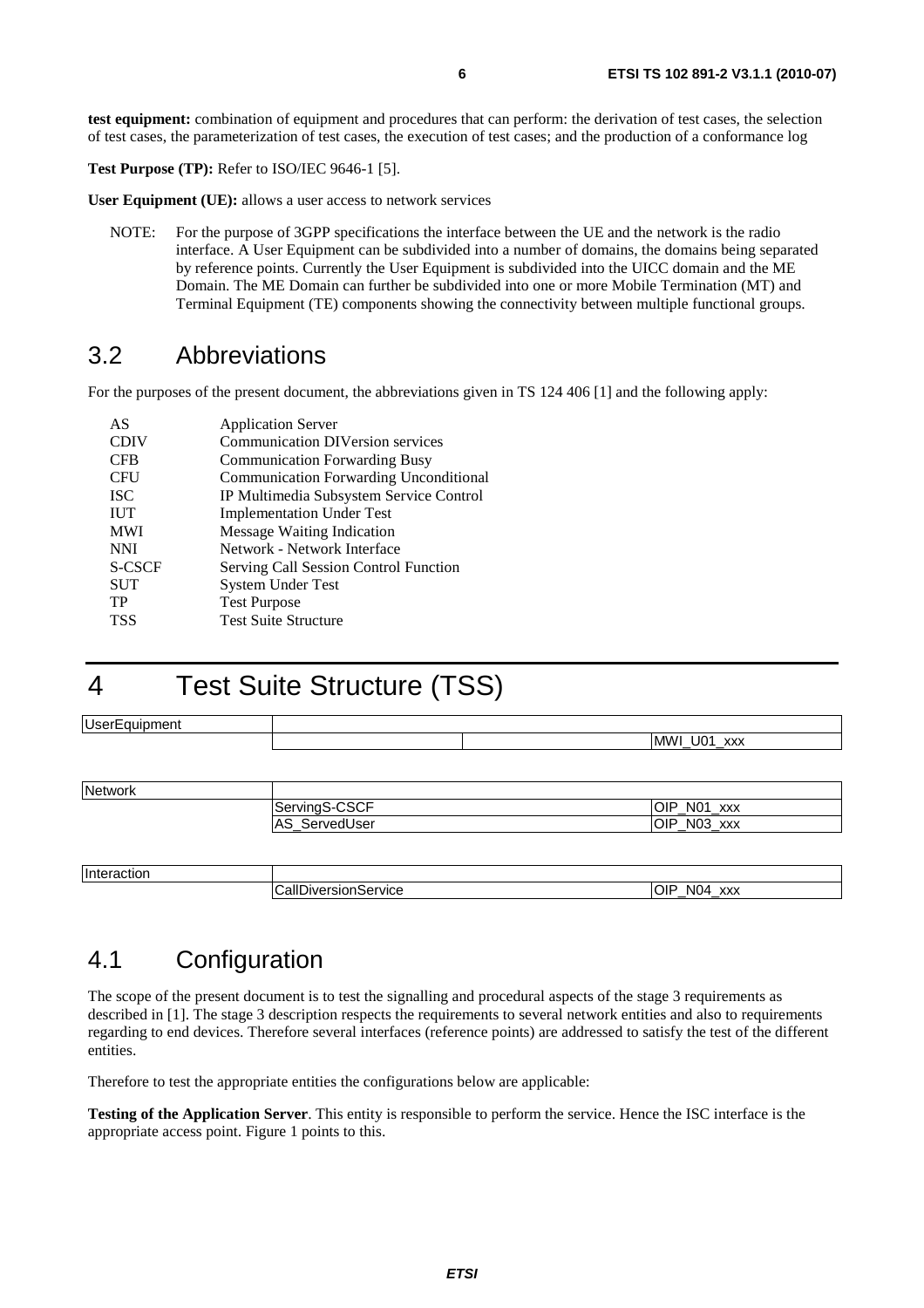



If the ISC interface is not accessible it is also applicable to perform the test of the AS using any NNI (Mw, Mg, Mx) interface (consider figure 2). In case only the Gm interface is accessible this shall be used instead. In this case, be aware that the verification of several requirements is impeded.



#### **Figure 2: Applicable interfaces to test using the (generic) NNI interface**

Figure 3 illustrates the usage of any NNI interface.

**Testing of User Equipment**. There are several requirements regarding to the end devices. Therefore a special configuration appears.



#### **Figure 3: Applicable configuration to test the User Equipment**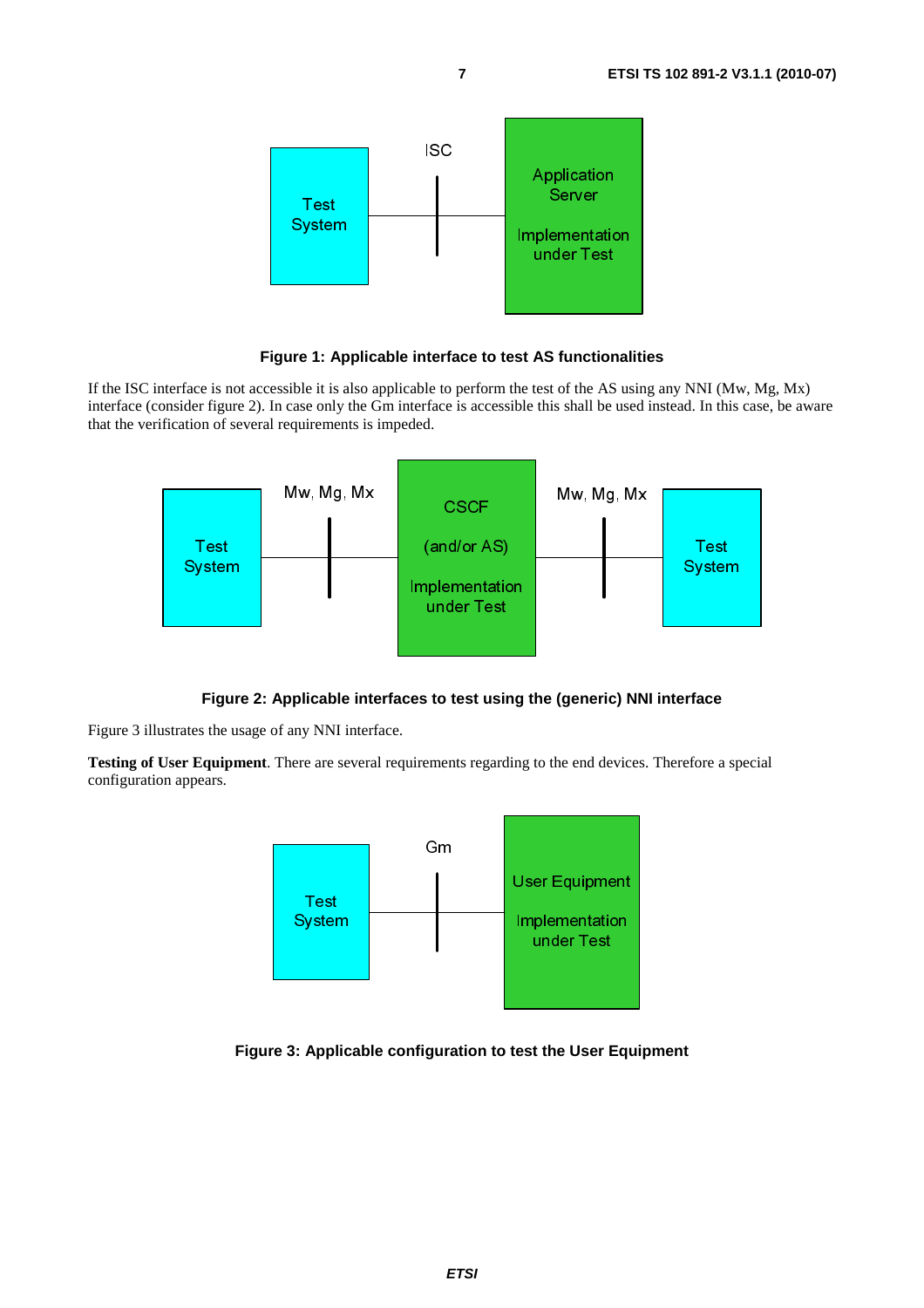# 5 Test Purposes (TP)

### 5.1 Introduction

For each requirement in [1] a TP is defined.

### 5.1.1 TP naming convention

TPs are numbered, starting at 001, within each group. Groups are organized according to the TSS. Additional references are added to identify the actual test suite and whether it applies to the network or the user (see table 1).

|  | Table 1: TP identifier naming convention scheme |  |  |  |
|--|-------------------------------------------------|--|--|--|
|--|-------------------------------------------------|--|--|--|

|                 | Identifier: <ss> <iut><group> <nnn></nnn></group></iut></ss> |                                     |            |                                                             |  |  |  |  |
|-----------------|--------------------------------------------------------------|-------------------------------------|------------|-------------------------------------------------------------|--|--|--|--|
| $<$ SS $>$      | $=$                                                          | supplementary service:              | e.g. "MWI" |                                                             |  |  |  |  |
| $it$            | $=$                                                          | type of IUT:                        | U<br>N     | User - equipment<br><b>Network</b>                          |  |  |  |  |
| <group></group> | $=$                                                          | group                               |            | 2 digit field representing group reference according to TSS |  |  |  |  |
| $<$ nnn $>$     | $=$                                                          | 3 digit sequential number (001-999) |            |                                                             |  |  |  |  |

### 5.1.2 Test strategy

As the base standard TS 124 406 [1] contains no explicit requirements for testing, the TPs were generated as a result of an analysis of the base standard and the PICS specification TS 102 891-1 [2]. The criteria applied include the following:

whether or not a test case can be built from the TP is not considered.

### 5.1.3 Reference column "MWI reference"

The column "MWI reference" makes reference to TS 124 406 [1], except where explicitly stated otherwise.

### 5.2 Invocation and operation

### 5.2.1 Actions at the UE

| <b>TSS</b>                                                                                                                                                                                                                                                                                                                                    | ТP                    | <b>IMWI reference</b> | <b>Selection expression</b> |  |  |  |  |
|-----------------------------------------------------------------------------------------------------------------------------------------------------------------------------------------------------------------------------------------------------------------------------------------------------------------------------------------------|-----------------------|-----------------------|-----------------------------|--|--|--|--|
| <b>UserEquipment</b>                                                                                                                                                                                                                                                                                                                          | MWI_U01_001           | 4.7.2.1               | <b>PICS 1.2/1</b>           |  |  |  |  |
| Test purpose:                                                                                                                                                                                                                                                                                                                                 |                       |                       |                             |  |  |  |  |
| Initial subscription for a public user identity using the public service identity                                                                                                                                                                                                                                                             |                       |                       |                             |  |  |  |  |
| Ensure that the user equipment is able to subscribe to the MWI service. A SUBSCRIBE message is sent. The Request<br>line contains the public service identity of the MWI service. The Event header is set to 'message-summary', the Expires<br>header is set to a proper value, Accept header is set to 'application/simple-message-summary'. |                       |                       |                             |  |  |  |  |
| SIP header: SUBSCRIBE sip: public service identity@server SIP/2.0                                                                                                                                                                                                                                                                             |                       |                       |                             |  |  |  |  |
| Event: message-summary                                                                                                                                                                                                                                                                                                                        |                       |                       |                             |  |  |  |  |
| Expires: < a valid value>                                                                                                                                                                                                                                                                                                                     |                       |                       |                             |  |  |  |  |
| Accept: application/simple-message-summary                                                                                                                                                                                                                                                                                                    |                       |                       |                             |  |  |  |  |
| Comments:                                                                                                                                                                                                                                                                                                                                     |                       |                       |                             |  |  |  |  |
| <b>User Equipment</b>                                                                                                                                                                                                                                                                                                                         | <b>Test Equipment</b> |                       |                             |  |  |  |  |
|                                                                                                                                                                                                                                                                                                                                               | →                     | <b>SUBSCRIBE</b>      |                             |  |  |  |  |
|                                                                                                                                                                                                                                                                                                                                               | ←                     | 200 OK (SUBSCRIBE)    |                             |  |  |  |  |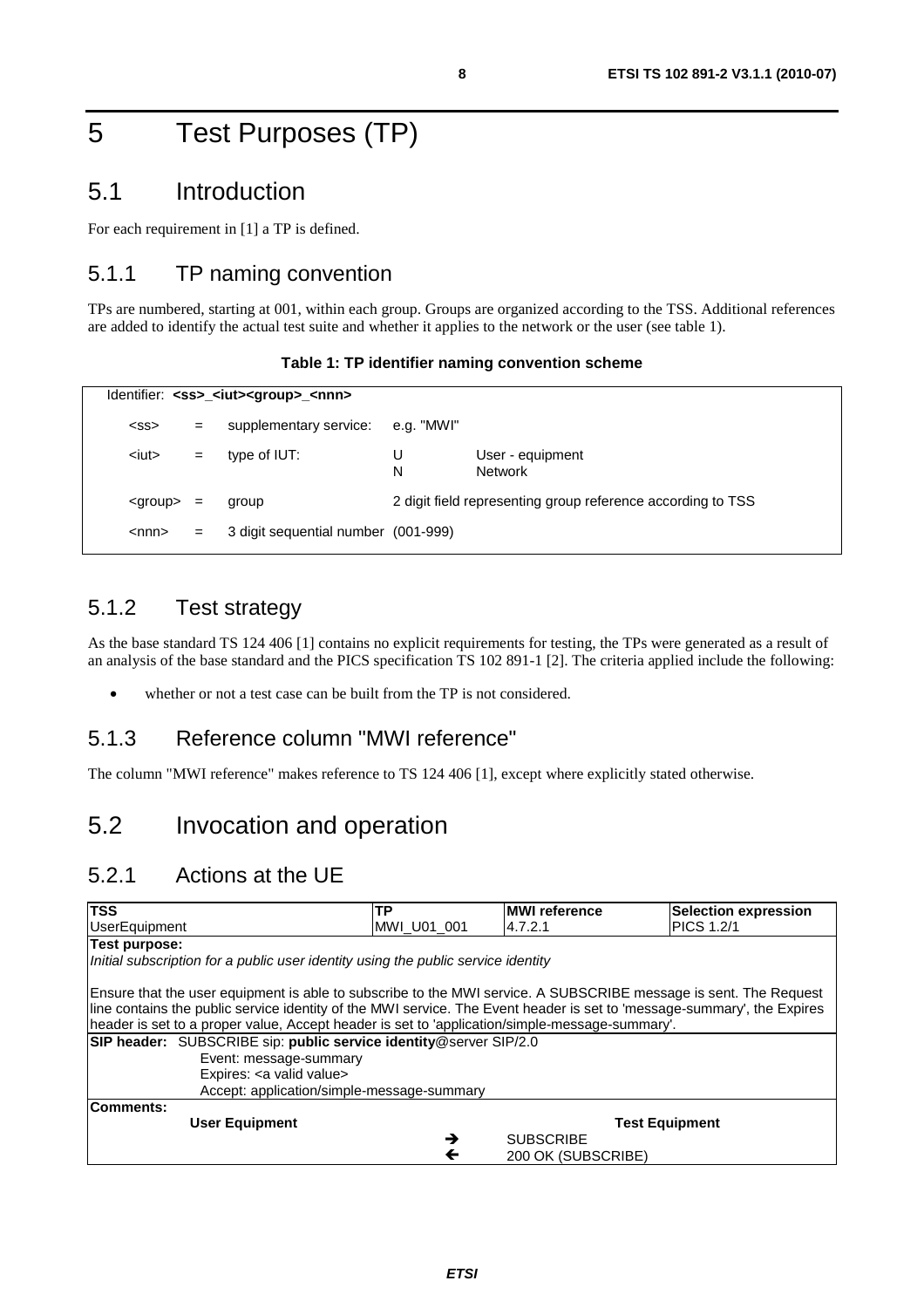| <b>TSS</b>                                                                                                              | <b>TP</b>    | <b>MWI</b> reference | <b>Selection expression</b> |  |  |  |  |
|-------------------------------------------------------------------------------------------------------------------------|--------------|----------------------|-----------------------------|--|--|--|--|
| <b>UserEquipment</b>                                                                                                    | MWI_U01_002  | 4.7.2.1              | <b>PICS 1.2/2</b>           |  |  |  |  |
| <b>Test purpose:</b>                                                                                                    |              |                      |                             |  |  |  |  |
|                                                                                                                         |              |                      |                             |  |  |  |  |
| Initial subscription for a public user identity using the public user identity                                          |              |                      |                             |  |  |  |  |
| Ensure that the user equipment is able to subscribe to the MWI service. A SUBSCRIBE message is sent. The Request        |              |                      |                             |  |  |  |  |
| line contains the public user identity of the MWI service. The Event header is set to 'message-summary', the Expires    |              |                      |                             |  |  |  |  |
|                                                                                                                         |              |                      |                             |  |  |  |  |
| header is set to a proper value, Accept header is set to 'application/simple-message-summary'.                          |              |                      |                             |  |  |  |  |
| SIP header: SUBSCRIBE sip: public user identity@server SIP/2.0                                                          |              |                      |                             |  |  |  |  |
| Event: message-summary                                                                                                  |              |                      |                             |  |  |  |  |
| Expires: < a valid value>                                                                                               |              |                      |                             |  |  |  |  |
| Accept: application/simple-message-summary                                                                              |              |                      |                             |  |  |  |  |
| <b>Comments:</b>                                                                                                        |              |                      |                             |  |  |  |  |
| <b>User Equipment</b>                                                                                                   |              |                      | <b>Test Equipment</b>       |  |  |  |  |
|                                                                                                                         | →            | <b>SUBSCRIBE</b>     |                             |  |  |  |  |
|                                                                                                                         | $\leftarrow$ | 200 OK (SUBSCRIBE)   |                             |  |  |  |  |
|                                                                                                                         |              |                      |                             |  |  |  |  |
| <b>TSS</b>                                                                                                              | <b>TP</b>    | <b>MWI</b> reference | <b>Selection expression</b> |  |  |  |  |
| <b>UserEquipment</b>                                                                                                    | MWI_U01_003  | 4.7.2.1              |                             |  |  |  |  |
| Test purpose:                                                                                                           |              |                      |                             |  |  |  |  |
| Re-Subscription before subscription is expired                                                                          |              |                      |                             |  |  |  |  |
|                                                                                                                         |              |                      |                             |  |  |  |  |
| Ensure that the user equipment is able to re-subscribe the current subscription before the subscription expires. A      |              |                      |                             |  |  |  |  |
| SUBSCRIBE message is sent. The Event header is set to 'message-summary', the Expires header is set to a proper          |              |                      |                             |  |  |  |  |
| value, Accept header is set to 'application/simple-message-summary'. The Call-ID is equal to the Call-ID of the initial |              |                      |                             |  |  |  |  |
| subscription.                                                                                                           |              |                      |                             |  |  |  |  |
| <b>SIP header: SUBSCRIBE</b>                                                                                            |              |                      |                             |  |  |  |  |
|                                                                                                                         |              |                      |                             |  |  |  |  |
| Event: message-summary                                                                                                  |              |                      |                             |  |  |  |  |

| Event: message-summary |   |                                            |                                    |
|------------------------|---|--------------------------------------------|------------------------------------|
| Expires: 500           |   |                                            |                                    |
|                        |   |                                            |                                    |
|                        |   |                                            |                                    |
| <b>User Equipment</b>  |   | <b>Test Equipment</b>                      |                                    |
|                        | → | <b>SUBSCRIBE</b>                           |                                    |
|                        | ← | 200 OK (SUBSCRIBE)                         |                                    |
|                        |   |                                            |                                    |
|                        | → | <b>SUBSCRIBE</b>                           |                                    |
|                        | ← | 200 OK (SUBSCRIBE)                         |                                    |
|                        |   | Accept: application/simple-message-summary | <b>Before subscription expires</b> |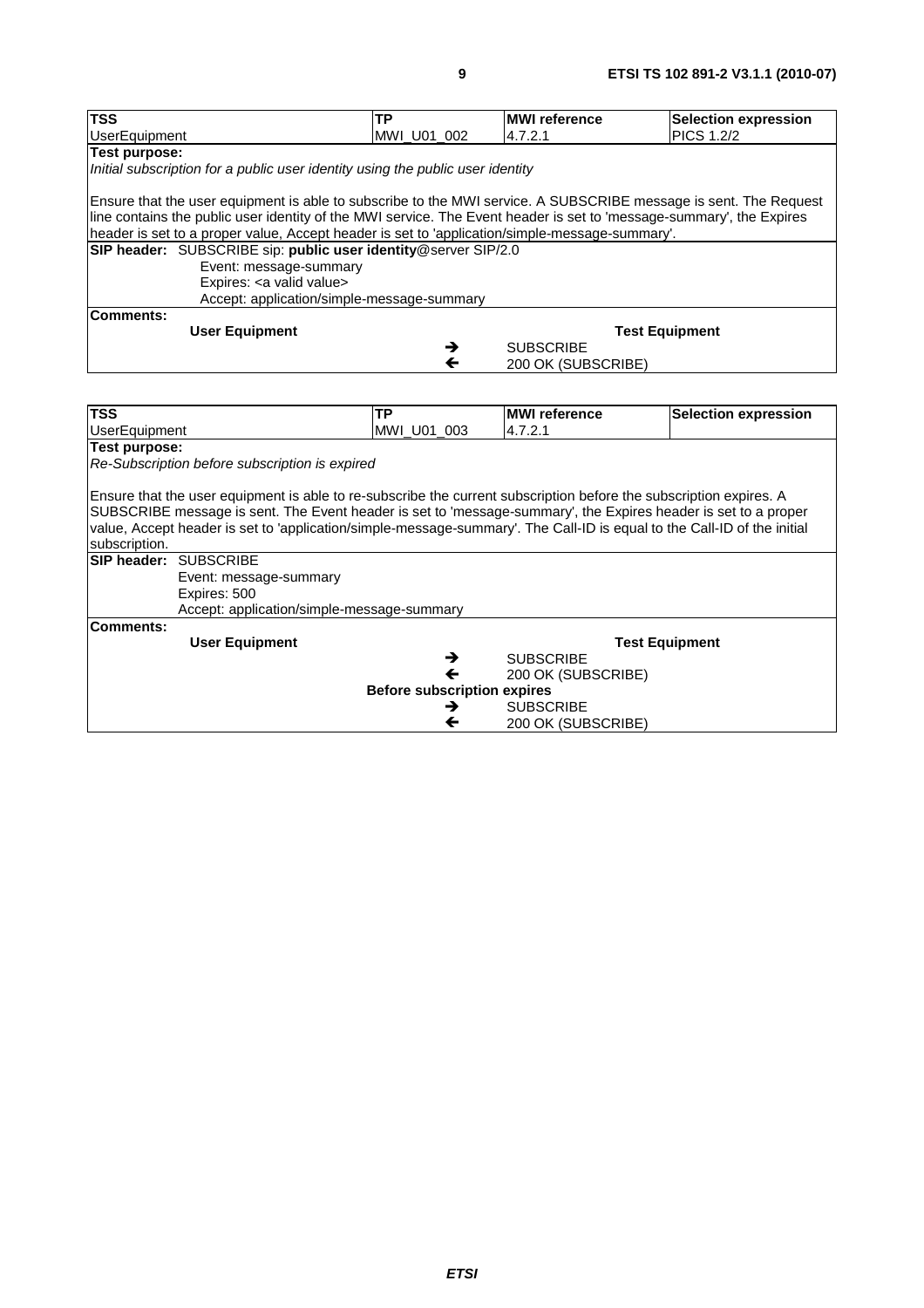| <b>TSS</b>                                                                                                              | <b>TP</b>                          | <b>MWI</b> reference | <b>Selection expression</b> |  |  |  |  |  |
|-------------------------------------------------------------------------------------------------------------------------|------------------------------------|----------------------|-----------------------------|--|--|--|--|--|
| <b>UserEquipment</b>                                                                                                    | MWI_U01_004                        | 4.7.2.1              |                             |  |  |  |  |  |
| <b>Test purpose:</b>                                                                                                    |                                    |                      |                             |  |  |  |  |  |
| Subscription after re-subscription fails                                                                                |                                    |                      |                             |  |  |  |  |  |
| Ensure that the user equipment is able to subscribe to the MWI service after a re-subscription failed. A SUBSCRIBE      |                                    |                      |                             |  |  |  |  |  |
| message is sent. The Event header is set to 'message-summary', the Expires header is set to a proper value, Accept      |                                    |                      |                             |  |  |  |  |  |
| header is set to 'application/simple-message-summary'.                                                                  |                                    |                      |                             |  |  |  |  |  |
| SIP header: SUBSCRIBE 1                                                                                                 |                                    |                      |                             |  |  |  |  |  |
| Event: message-summary                                                                                                  |                                    |                      |                             |  |  |  |  |  |
| Expires: 500                                                                                                            |                                    |                      |                             |  |  |  |  |  |
| Accept: application/simple-message-summary                                                                              |                                    |                      |                             |  |  |  |  |  |
| <b>SUBSCRIBE 2</b><br>Call-ID: < different from Call-ID of SUBCRIBE 1>                                                  |                                    |                      |                             |  |  |  |  |  |
|                                                                                                                         |                                    |                      |                             |  |  |  |  |  |
| Event: message-summary                                                                                                  |                                    |                      |                             |  |  |  |  |  |
| Expires: 500<br>Accept: application/simple-message-summary                                                              |                                    |                      |                             |  |  |  |  |  |
| <b>Comments:</b>                                                                                                        |                                    |                      |                             |  |  |  |  |  |
| <b>User Equipment</b>                                                                                                   |                                    |                      | <b>Test Equipment</b>       |  |  |  |  |  |
|                                                                                                                         | →                                  | <b>SUBSCRIBE</b>     |                             |  |  |  |  |  |
|                                                                                                                         | ←                                  | 200 OK (SUBSCRIBE)   |                             |  |  |  |  |  |
|                                                                                                                         | <b>Before subscription expires</b> |                      |                             |  |  |  |  |  |
|                                                                                                                         | →                                  | <b>SUBSCRIBE 1</b>   |                             |  |  |  |  |  |
|                                                                                                                         | ←                                  | 500                  |                             |  |  |  |  |  |
|                                                                                                                         |                                    |                      |                             |  |  |  |  |  |
|                                                                                                                         | →                                  | <b>SUBSCRIBE 2</b>   |                             |  |  |  |  |  |
|                                                                                                                         | ←                                  | 200 OK (SUBSCRIBE)   |                             |  |  |  |  |  |
|                                                                                                                         |                                    |                      |                             |  |  |  |  |  |
|                                                                                                                         |                                    |                      |                             |  |  |  |  |  |
| <b>TSS</b>                                                                                                              | TP                                 | <b>MWI</b> reference | <b>Selection expression</b> |  |  |  |  |  |
| <b>UserEquipment</b>                                                                                                    | MWI U01 005                        | 4.7.2.1              |                             |  |  |  |  |  |
| <b>Test purpose:</b>                                                                                                    |                                    |                      |                             |  |  |  |  |  |
| Unsubscribe in case of logoff                                                                                           |                                    |                      |                             |  |  |  |  |  |
|                                                                                                                         |                                    |                      |                             |  |  |  |  |  |
| Ensure that the user equipment is able to unsubscribe the current subscription when the logoff procedure is in process. |                                    |                      |                             |  |  |  |  |  |
| A SUBSCRIBE message is sent. The Event header is set to 'message-summary', the Expires header is set to a proper        |                                    |                      |                             |  |  |  |  |  |
| value, Accept header is set to 'application/simple-message-summary'. The Call-ID is equal to the Call-ID of the initial |                                    |                      |                             |  |  |  |  |  |
| subscription. The Expires header is set to zero.<br>SIP header: SUBSCRIBE 1                                             |                                    |                      |                             |  |  |  |  |  |
|                                                                                                                         |                                    |                      |                             |  |  |  |  |  |
| Event: message-summary                                                                                                  |                                    |                      |                             |  |  |  |  |  |
| Expires: 0                                                                                                              |                                    |                      |                             |  |  |  |  |  |
| Accept: application/simple-message-summary<br><b>Comments:</b>                                                          |                                    |                      |                             |  |  |  |  |  |
| <b>User Equipment</b>                                                                                                   |                                    |                      | <b>Test Equipment</b>       |  |  |  |  |  |
|                                                                                                                         | →                                  | <b>SUBSCRIBE</b>     |                             |  |  |  |  |  |
|                                                                                                                         | ←                                  | 200 OK (SUBSCRIBE)   |                             |  |  |  |  |  |
|                                                                                                                         | Logoff in process                  |                      |                             |  |  |  |  |  |
|                                                                                                                         | →                                  | SUBSCRIBE 1          |                             |  |  |  |  |  |
|                                                                                                                         | $\leftarrow$                       | 200 OK (SUBSCRIBE)   |                             |  |  |  |  |  |
|                                                                                                                         |                                    |                      |                             |  |  |  |  |  |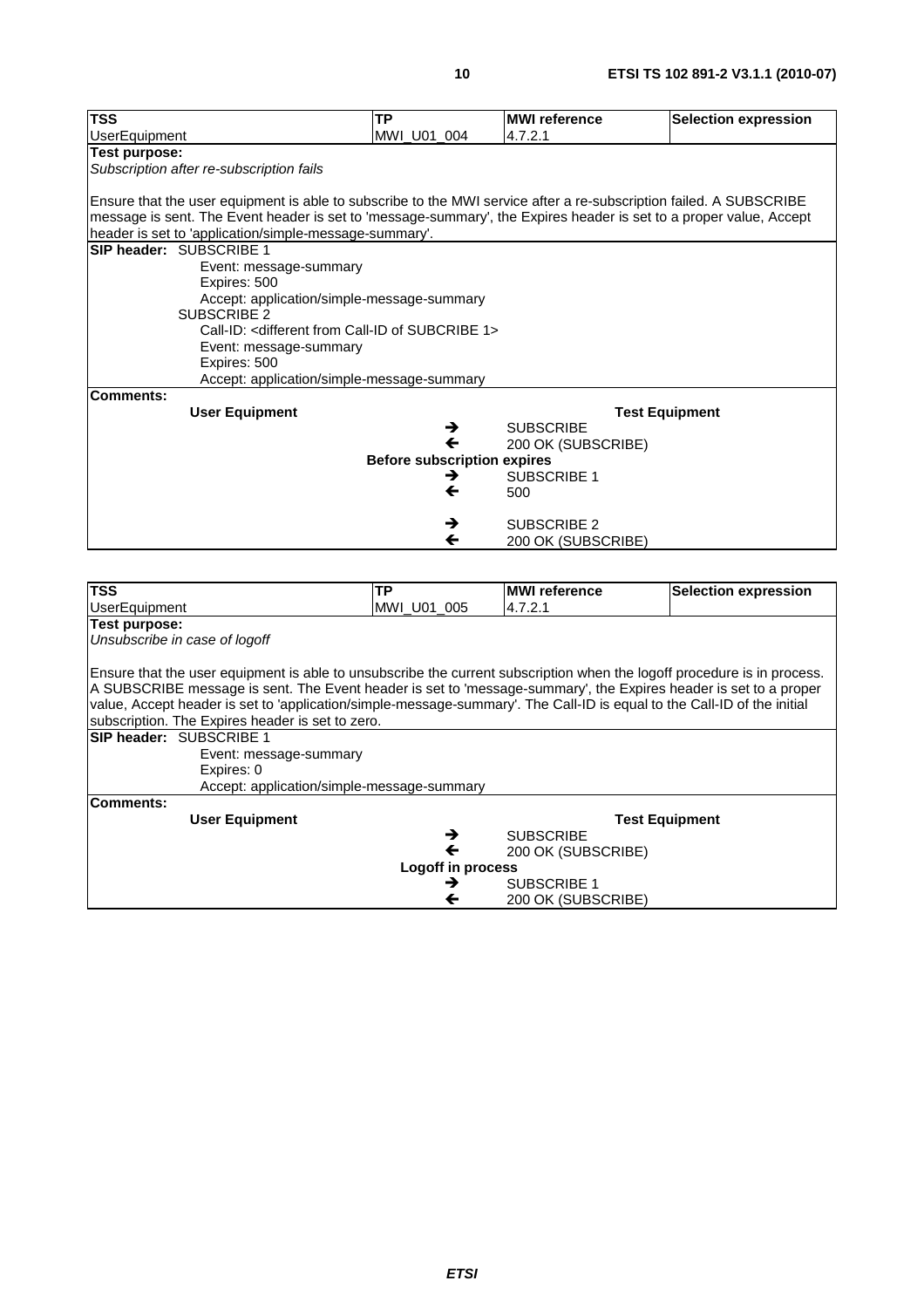| <b>TSS</b>                                                                                                           | <b>TP</b>   | <b>MWI reference</b>  | <b>Selection expression</b> |
|----------------------------------------------------------------------------------------------------------------------|-------------|-----------------------|-----------------------------|
| <b>UserEquipment</b>                                                                                                 | MWI_U01_006 | 4.7.2.1               |                             |
| Test purpose:                                                                                                        |             |                       |                             |
| Reception of status information after subscription                                                                   |             |                       |                             |
|                                                                                                                      |             |                       |                             |
| Upon receipt of a valid NOTIFY request after subscription, the user equipment immediately renders the message status |             |                       |                             |
| and summary information received in the MIME body to the end user.                                                   |             |                       |                             |
| SIP header: NOTIFY                                                                                                   |             |                       |                             |
| Event: message-summary                                                                                               |             |                       |                             |
| Subscription-State: active                                                                                           |             |                       |                             |
| Content-Type: application/simple-message-summary                                                                     |             |                       |                             |
|                                                                                                                      |             |                       |                             |
| Messages-Waiting: yes                                                                                                |             |                       |                             |
| Message-Account: sip:served_user@Server                                                                              |             |                       |                             |
| Voice-Message: 4/1 (2/0)                                                                                             |             |                       |                             |
| Video-Message: 3/1 (1/0)                                                                                             |             |                       |                             |
| Fax-Message: 2/1 (0/1)                                                                                               |             |                       |                             |
| <b>Comments:</b>                                                                                                     |             |                       |                             |
| <b>User Equipment</b>                                                                                                |             | <b>Test Equipment</b> |                             |
|                                                                                                                      | →           | <b>SUBSCRIBE</b>      |                             |
|                                                                                                                      | ←           | 200 OK (SUBSCRIBE)    |                             |
| Status information indicate to the user                                                                              |             | <b>NOTIFY</b>         |                             |
|                                                                                                                      | ←<br>→      | 200 OK (NOTIFY)       |                             |
|                                                                                                                      |             |                       |                             |

| <b>TSS</b>           |                                                                                                                    | <b>TP</b>                        | <b>MWI</b> reference               | <b>Selection expression</b> |  |  |  |
|----------------------|--------------------------------------------------------------------------------------------------------------------|----------------------------------|------------------------------------|-----------------------------|--|--|--|
| <b>UserEquipment</b> |                                                                                                                    | MWI_U01_007                      | 4.7.2.1                            |                             |  |  |  |
| Test purpose:        |                                                                                                                    |                                  |                                    |                             |  |  |  |
|                      | Reception of status information after state change                                                                 |                                  |                                    |                             |  |  |  |
|                      |                                                                                                                    |                                  |                                    |                             |  |  |  |
|                      | Upon receipt of a valid NOTIFY request to refresh the status of deposited messages, the user equipment immediately |                                  |                                    |                             |  |  |  |
| SIP header: NOTIFY 1 | renders the message status and summary information received in the MIME body to the end user.                      |                                  |                                    |                             |  |  |  |
|                      |                                                                                                                    |                                  |                                    |                             |  |  |  |
|                      | Event: message-summary<br>Subscription-State: active                                                               |                                  |                                    |                             |  |  |  |
|                      | Content-Type: application/simple-message-summary                                                                   |                                  |                                    |                             |  |  |  |
|                      |                                                                                                                    |                                  |                                    |                             |  |  |  |
|                      | Messages-Waiting: yes                                                                                              |                                  |                                    |                             |  |  |  |
|                      | Message-Account: sip:served_user@Server                                                                            |                                  |                                    |                             |  |  |  |
|                      | Voice-Message: 4/1 (2/0)                                                                                           |                                  |                                    |                             |  |  |  |
|                      | Video-Message: 3/1 (1/0)                                                                                           |                                  |                                    |                             |  |  |  |
|                      | Fax-Message: 2/1 (0/1)                                                                                             |                                  |                                    |                             |  |  |  |
|                      |                                                                                                                    |                                  |                                    |                             |  |  |  |
|                      | <b>NOTIFY 2</b>                                                                                                    |                                  |                                    |                             |  |  |  |
|                      | Event: message-summary                                                                                             |                                  |                                    |                             |  |  |  |
|                      | Subscription-State: active                                                                                         |                                  |                                    |                             |  |  |  |
|                      | Content-Type: application/simple-message-summary                                                                   |                                  |                                    |                             |  |  |  |
|                      | Messages-Waiting: yes                                                                                              |                                  |                                    |                             |  |  |  |
|                      | Message-Account: sip:served_user@Server                                                                            |                                  |                                    |                             |  |  |  |
|                      | Voice-Message: 5/1 (2/0)                                                                                           |                                  |                                    |                             |  |  |  |
|                      | Video-Message: 3/1 (1/0)                                                                                           |                                  |                                    |                             |  |  |  |
|                      | Fax-Message: 2/1 (0/1)                                                                                             |                                  |                                    |                             |  |  |  |
| <b>Comments:</b>     |                                                                                                                    |                                  |                                    |                             |  |  |  |
|                      | <b>User Equipment</b>                                                                                              |                                  | <b>Test Equipment</b>              |                             |  |  |  |
|                      |                                                                                                                    | →                                | <b>SUBSCRIBE</b>                   |                             |  |  |  |
|                      |                                                                                                                    | $\leftarrow$                     | 200 OK (SUBSCRIBE)                 |                             |  |  |  |
|                      | Status information indicate to the user                                                                            |                                  |                                    |                             |  |  |  |
|                      |                                                                                                                    | ←<br>→                           | <b>NOTIFY 1</b><br>200 OK (NOTIFY) |                             |  |  |  |
|                      |                                                                                                                    | New voice message in the account |                                    |                             |  |  |  |
|                      | Status information indicate to the user                                                                            | ←                                | <b>NOTIFY 2</b>                    |                             |  |  |  |
|                      | →<br>200 OK (NOTIFY)                                                                                               |                                  |                                    |                             |  |  |  |
|                      |                                                                                                                    |                                  |                                    |                             |  |  |  |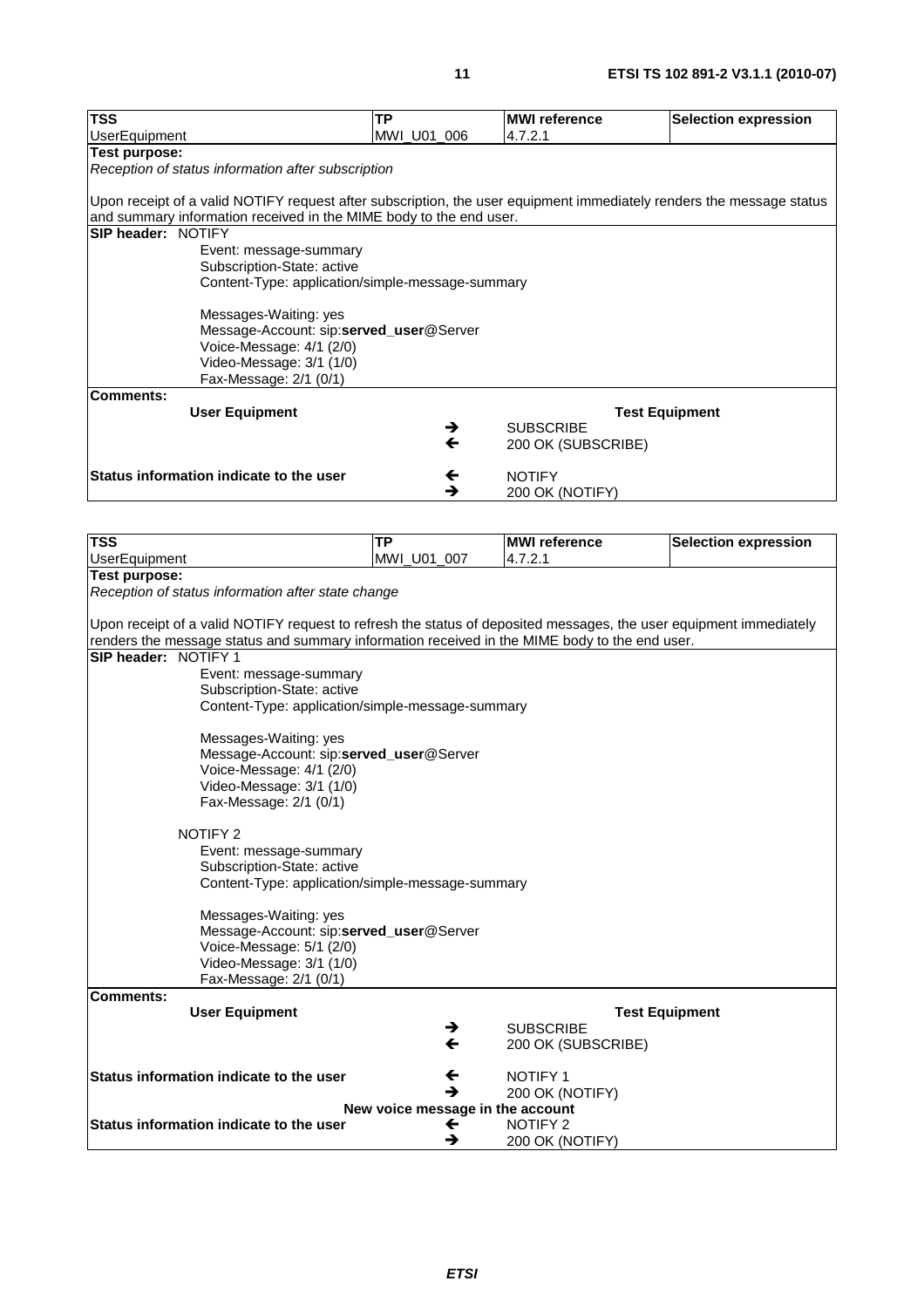# 5.2.2 Actions at the serving S-CSCF

| <b>TSS</b>                                                                                                                       | ТP          | <b>MWI</b> reference               | <b>Selection expression</b> |  |  |
|----------------------------------------------------------------------------------------------------------------------------------|-------------|------------------------------------|-----------------------------|--|--|
| Netwwork/ServingS-CSCF                                                                                                           | MWI N01 001 | 14.7.2.3                           |                             |  |  |
| <b>Test purpose:</b>                                                                                                             |             |                                    |                             |  |  |
| Initial filter criteria to activate the message waiting indication service using the public service identity in the request line |             |                                    |                             |  |  |
| This Initial Filter Criteria informs the originating S-CSCF to route the SUBSCRIBE request to the application server that        |             |                                    |                             |  |  |
| provides MWI service addressed with the public service identity.                                                                 |             |                                    |                             |  |  |
| SIP header: SUBSCRIBE sip: <mwi account="">@home network SIP/2.0</mwi>                                                           |             |                                    |                             |  |  |
| Event: message-summary                                                                                                           |             |                                    |                             |  |  |
| Expires: 7200                                                                                                                    |             |                                    |                             |  |  |
| Accept: application/simple-message-summary                                                                                       |             |                                    |                             |  |  |
| <b>Preconditions:</b> An arrangement exists with the service provider to deliver state changes                                   |             |                                    |                             |  |  |
| Comments:                                                                                                                        |             |                                    |                             |  |  |
| Mw                                                                                                                               | <b>SUT</b>  | <b>ISC</b>                         |                             |  |  |
| ISUBSCRIBE<br>→                                                                                                                  |             | <b>SUBSCRIBE</b><br>$\rightarrow$  |                             |  |  |
| $\leftarrow$<br>200 OK (SUBSCRIBE)                                                                                               |             | $\leftarrow$<br>200 OK (SUBSCRIBE) |                             |  |  |
| <b>NOTIFY</b><br>←                                                                                                               |             | <b>NOTIFY</b><br>←                 |                             |  |  |
| →<br> 200 OK (NOTIFY)                                                                                                            |             | 200 OK (NOTIFY)<br>→               |                             |  |  |

# 5.2.3 Actions at the AS

| <b>TSS</b>                                                                                                          | <b>TP</b>    | <b>MWI</b> reference | <b>Selection expression</b> |
|---------------------------------------------------------------------------------------------------------------------|--------------|----------------------|-----------------------------|
| Netwwork/AS_ServedUser                                                                                              | MWI N03 001  | 4.7.2.5              |                             |
|                                                                                                                     |              | $3.4$ [3]            |                             |
|                                                                                                                     |              | $3.1.4.1$ [4]        |                             |
|                                                                                                                     |              | $3.1.6.2$ [4]        |                             |
| Test purpose:                                                                                                       |              |                      |                             |
| Subscription to the message waiting service, all relevant headers present                                           |              |                      |                             |
| Verify that the SUBSCRIBE request will be accepted with following Subscribe-specific headers: Event, Expires and    |              |                      |                             |
| Accept. The 200 OK (SUBSCRIBE) contains the Expires header indicating the subscription duration for the MWI         |              |                      |                             |
| service. A NOTIFY is sent immediately the actual state of a message account. The From header tag and the Call-ID in |              |                      |                             |
| the NOTIFY are equal to the values in the SUBSCRIBE.                                                                |              |                      |                             |
| <b>SIP header: SUBSCRIBE</b>                                                                                        |              |                      |                             |
| Event: message-summary                                                                                              |              |                      |                             |
| Expires: 7200                                                                                                       |              |                      |                             |
| Accept: application/simple-message-summary                                                                          |              |                      |                             |
| <b>NOTIFY</b>                                                                                                       |              |                      |                             |
| <b>Preconditions:</b> An arrangement exists with the service provider to deliver state changes                      |              |                      |                             |
| Comments:                                                                                                           |              |                      |                             |
| <b>ISC</b>                                                                                                          |              |                      | <b>SUT</b>                  |
| <b>ISUBSCRIBE</b>                                                                                                   | →            |                      |                             |
| <b>CASE A</b>                                                                                                       |              |                      |                             |
| 200 OK (SUBSCRIBE)                                                                                                  | ←            |                      |                             |
| <b>CASE B</b>                                                                                                       |              |                      |                             |
| 202 Accepted                                                                                                        | $\leftarrow$ |                      |                             |
| <b>NOTIFY</b>                                                                                                       | ←            |                      |                             |
| 200 OK (NOTIFY)                                                                                                     | →            |                      |                             |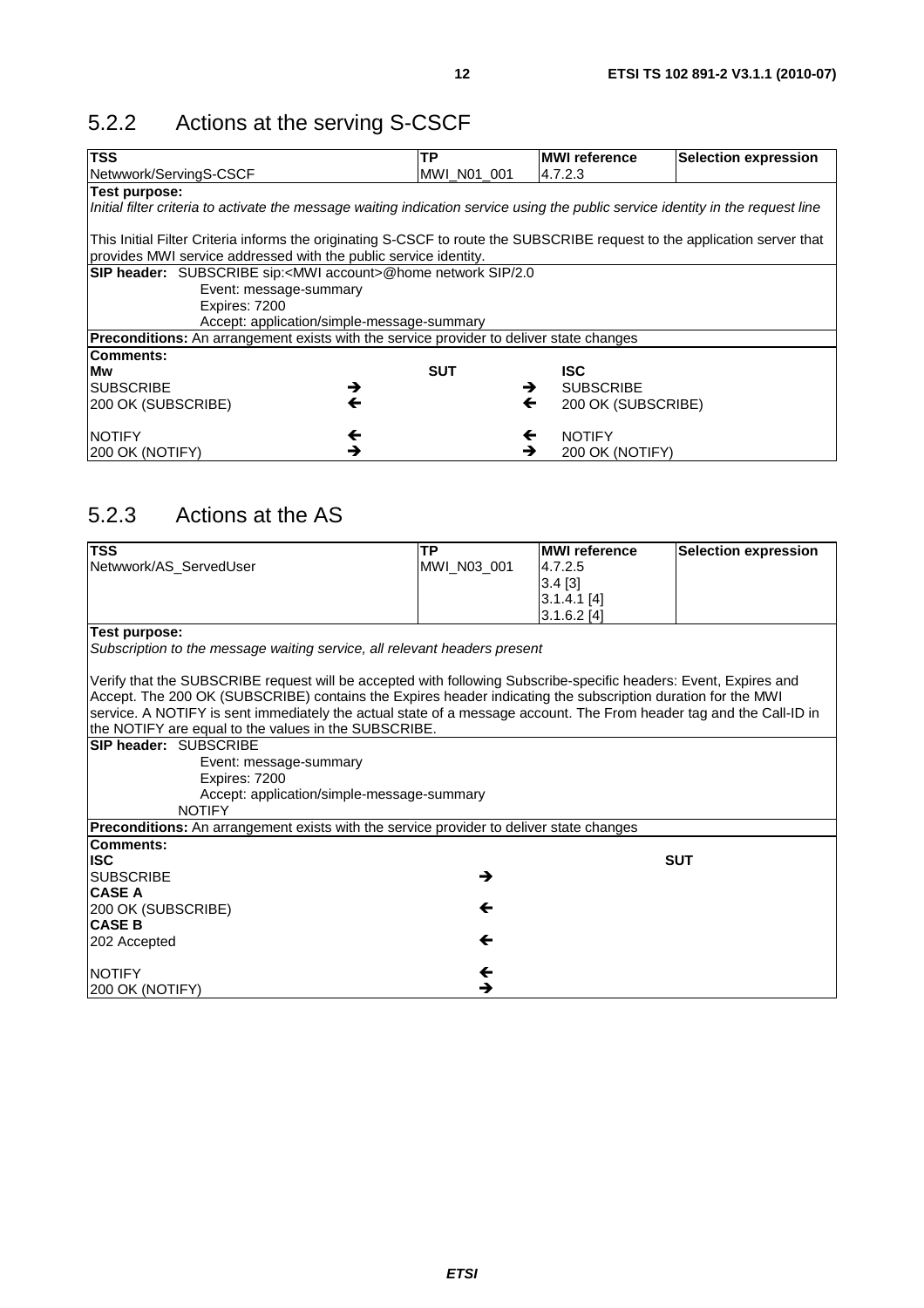| <b>TSS</b>                                                                                                         | <b>TP</b>                                  | <b>MWI</b> reference | <b>Selection expression</b> |
|--------------------------------------------------------------------------------------------------------------------|--------------------------------------------|----------------------|-----------------------------|
| Netwwork/AS ServedUser                                                                                             | MWI_N03_002                                | 4.7.2.5              |                             |
|                                                                                                                    |                                            | $3.4$ [3]            |                             |
|                                                                                                                    |                                            | $3.1.4.1$ [4]        |                             |
| Test purpose:                                                                                                      |                                            |                      |                             |
| SUBSCRIBE request without Expires header                                                                           |                                            |                      |                             |
| Verify that the SUBSCRIBE request will be accepted without an Expires header; Check that the 2xx response contains |                                            |                      |                             |
| an Expires header. The default value for this subscription is equal to one hour.                                   |                                            |                      |                             |
| SIP header: SUBSCRIBE                                                                                              |                                            |                      |                             |
| Event: message-summary                                                                                             |                                            |                      |                             |
|                                                                                                                    | Accept: application/simple-message-summary |                      |                             |
| 200 OK (SUBSCRIBE)                                                                                                 |                                            |                      |                             |
| o: message-summary                                                                                                 |                                            |                      |                             |
| Expires: 3600                                                                                                      |                                            |                      |                             |
|                                                                                                                    | Accept: application/simple-message-summary |                      |                             |
| <b>Preconditions:</b> An arrangement exists with the service provider to deliver state changes                     |                                            |                      |                             |
| <b>Comments:</b>                                                                                                   |                                            |                      |                             |
| <b>ISC</b>                                                                                                         |                                            |                      | <b>SUT</b>                  |
| <b>SUBSCRIBE</b>                                                                                                   | →                                          |                      |                             |
| <b>CASE A</b>                                                                                                      |                                            |                      |                             |
| 200 OK (SUBSCRIBE)                                                                                                 | ←                                          |                      |                             |
| <b>CASE B</b>                                                                                                      |                                            |                      |                             |
| 202 Accepted                                                                                                       | $\leftarrow$                               |                      |                             |
| <b>NOTIFY</b>                                                                                                      | $\leftarrow$                               |                      |                             |
| 200 OK (NOTIFY)                                                                                                    | →                                          |                      |                             |
|                                                                                                                    |                                            |                      |                             |
| <b>TSS</b>                                                                                                         | <b>TP</b>                                  | <b>MWI</b> reference | <b>Selection expression</b> |
| Netwwork/AS ServedUser                                                                                             | MWI N03 003                                | 4.7.2.5              |                             |

| 100                                                                                            | <u>ыс</u>    | <b>INIVYI I CI CI CI IUC</b> | <b>PORIECTION EXPIGSSION</b> |
|------------------------------------------------------------------------------------------------|--------------|------------------------------|------------------------------|
| Netwwork/AS_ServedUser                                                                         | MWI N03 003  | 4.7.2.5                      |                              |
|                                                                                                |              | $3.4$ [3]                    |                              |
|                                                                                                |              | $3.1.4.1$ [4]                |                              |
|                                                                                                |              |                              |                              |
| Test purpose:                                                                                  |              |                              |                              |
| Subscription request with the minimum duration.                                                |              |                              |                              |
|                                                                                                |              |                              |                              |
| Verify that the SUBSCRIBE request will be accepted with a minimum duration period, e.g. 60 s.  |              |                              |                              |
| <b>SIP header: SUBSCRIBE</b>                                                                   |              |                              |                              |
| Event: message-summary                                                                         |              |                              |                              |
| Expires: 60                                                                                    |              |                              |                              |
| Accept: application/simple-message-summary                                                     |              |                              |                              |
| <b>Preconditions:</b> An arrangement exists with the service provider to deliver state changes |              |                              |                              |
| <b>clause 3.4 of [3]</b>                                                                       |              |                              |                              |
| Comments:                                                                                      |              |                              |                              |
| <b>ISC</b>                                                                                     |              |                              | <b>SUT</b>                   |
|                                                                                                |              |                              |                              |
| <b>SUBSCRIBE</b>                                                                               | →            |                              |                              |
| <b>CASE A</b>                                                                                  |              |                              |                              |
| 200 OK (SUBSCRIBE)                                                                             | $\leftarrow$ |                              |                              |
| <b>CASE B</b>                                                                                  |              |                              |                              |
| 202 Accepted                                                                                   | $\leftarrow$ |                              |                              |
|                                                                                                |              |                              |                              |
| <b>NOTIFY</b>                                                                                  | ←            |                              |                              |
| 200 OK (NOTIFY)                                                                                | →            |                              |                              |
|                                                                                                |              |                              |                              |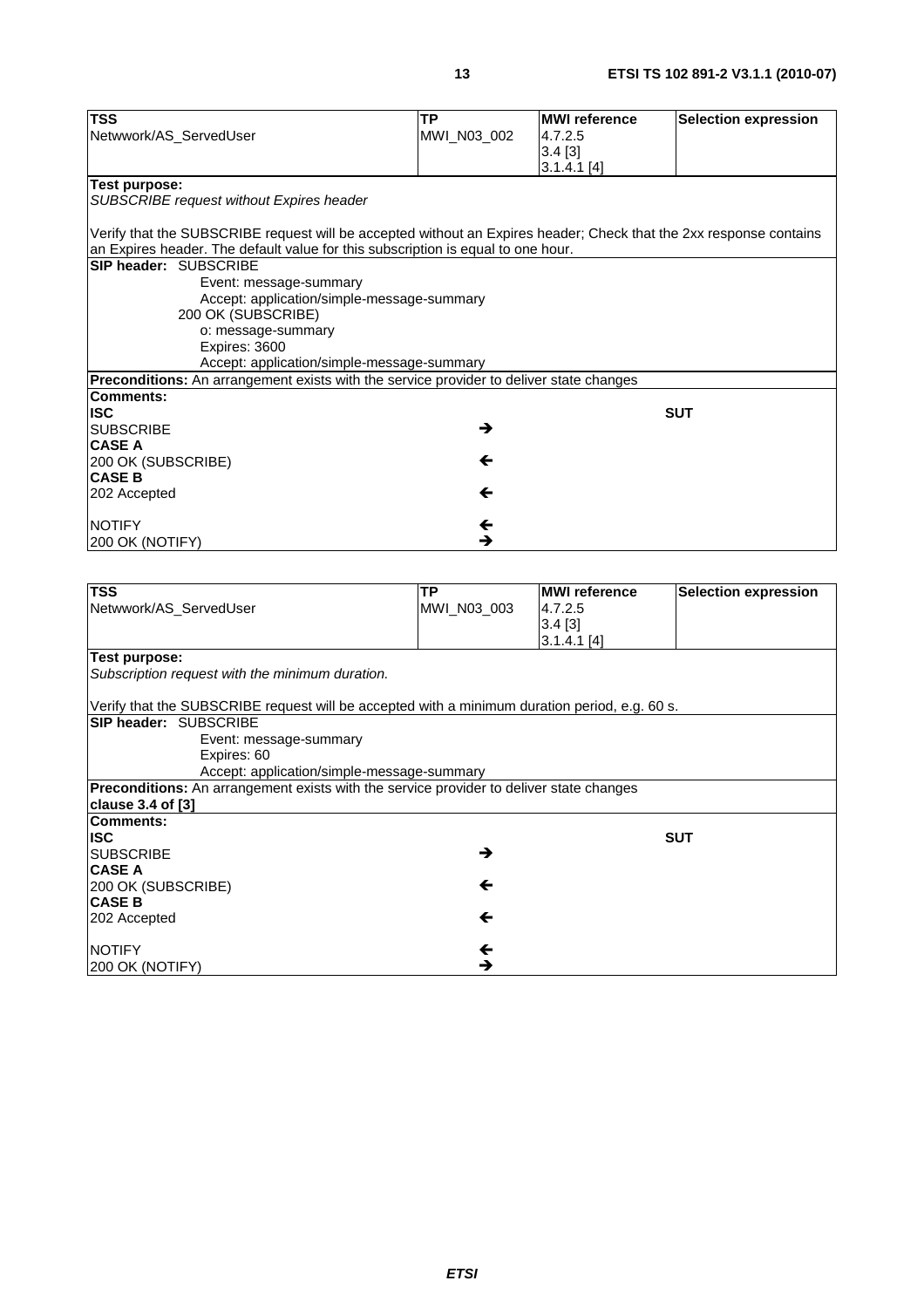| TSS                                                                                                                  | ΤP           | <b>MWI</b> reference     | <b>Selection expression</b> |
|----------------------------------------------------------------------------------------------------------------------|--------------|--------------------------|-----------------------------|
| Netwwork/AS_ServedUser                                                                                               | MWI_N03_004  | 4.7.2.5                  |                             |
|                                                                                                                      |              | 3.4 [3]                  |                             |
|                                                                                                                      |              | $3.1.4.1$ [4]            |                             |
| Test purpose:                                                                                                        |              |                          |                             |
| Subscription request with the minimum duration with a duration smaller than the network duration time                |              |                          |                             |
|                                                                                                                      |              |                          |                             |
| Verify that the SUBSCRIBE request will be rejected with a "423 Subscription Too Brief" response if the requested     |              |                          |                             |
| duration period is set too short, e.g. 10s; Check also that the "423" response contains a "Min-Expires" header field |              |                          |                             |
| containing the min duration time for MWI.                                                                            |              |                          |                             |
| SIP header: SUBSCRIBE                                                                                                |              |                          |                             |
| Event: message-summary                                                                                               |              |                          |                             |
| Expires: 10                                                                                                          |              |                          |                             |
| Accept: application/simple-message-summary                                                                           |              |                          |                             |
| 423 Subscription Too Brief                                                                                           |              |                          |                             |
| Min-Expires: < a valid value>                                                                                        |              |                          |                             |
| Preconditions: An arrangement exists with the service provider to deliver state changes                              |              |                          |                             |
| <b>Comments:</b>                                                                                                     |              |                          |                             |
| <b>ISC</b>                                                                                                           |              |                          | <b>SUT</b>                  |
| <b>SUBSCRIBE</b>                                                                                                     | →            |                          |                             |
| 423 Subscription Too Brief                                                                                           | $\leftarrow$ |                          |                             |
|                                                                                                                      |              |                          |                             |
|                                                                                                                      |              |                          |                             |
|                                                                                                                      |              |                          |                             |
| <b>TSS</b>                                                                                                           | <b>TP</b>    | <b>MWI</b> reference     | <b>Selection expression</b> |
| Netwwork/AS_ServedUser                                                                                               | MWI_N03_005  | 4.7.2.5                  |                             |
|                                                                                                                      |              |                          |                             |
|                                                                                                                      |              | 6.3 [4]<br>$3.1.4.1$ [4] |                             |
| <b>Test purpose:</b>                                                                                                 |              |                          |                             |
|                                                                                                                      |              |                          |                             |
| Header in compact form                                                                                               |              |                          |                             |
|                                                                                                                      |              |                          |                             |
| Verify that the SUBSCRIBE request will be accepted with the relevant headers in the compact form.                    |              |                          |                             |
| SIP header: SUBSCRIBE                                                                                                |              |                          |                             |
| o: message-summary                                                                                                   |              |                          |                             |
| Expires: 7200                                                                                                        |              |                          |                             |
| Accept: application/simple-message-summary                                                                           |              |                          |                             |
| Preconditions: An arrangement exists with the service provider to deliver state changes                              |              |                          |                             |
| <b>Comments:</b>                                                                                                     |              |                          |                             |
| <b>ISC</b>                                                                                                           |              |                          | <b>SUT</b>                  |
| <b>SUBSCRIBE</b>                                                                                                     | →            |                          |                             |
| CASE A                                                                                                               |              |                          |                             |
| 200 OK (SUBSCRIBE)                                                                                                   | ←            |                          |                             |
| <b>CASE B</b>                                                                                                        |              |                          |                             |
| 202 Accepted                                                                                                         | ←            |                          |                             |
|                                                                                                                      |              |                          |                             |
| <b>NOTIFY</b><br>200 OK (NOTIFY)                                                                                     | ←<br>→       |                          |                             |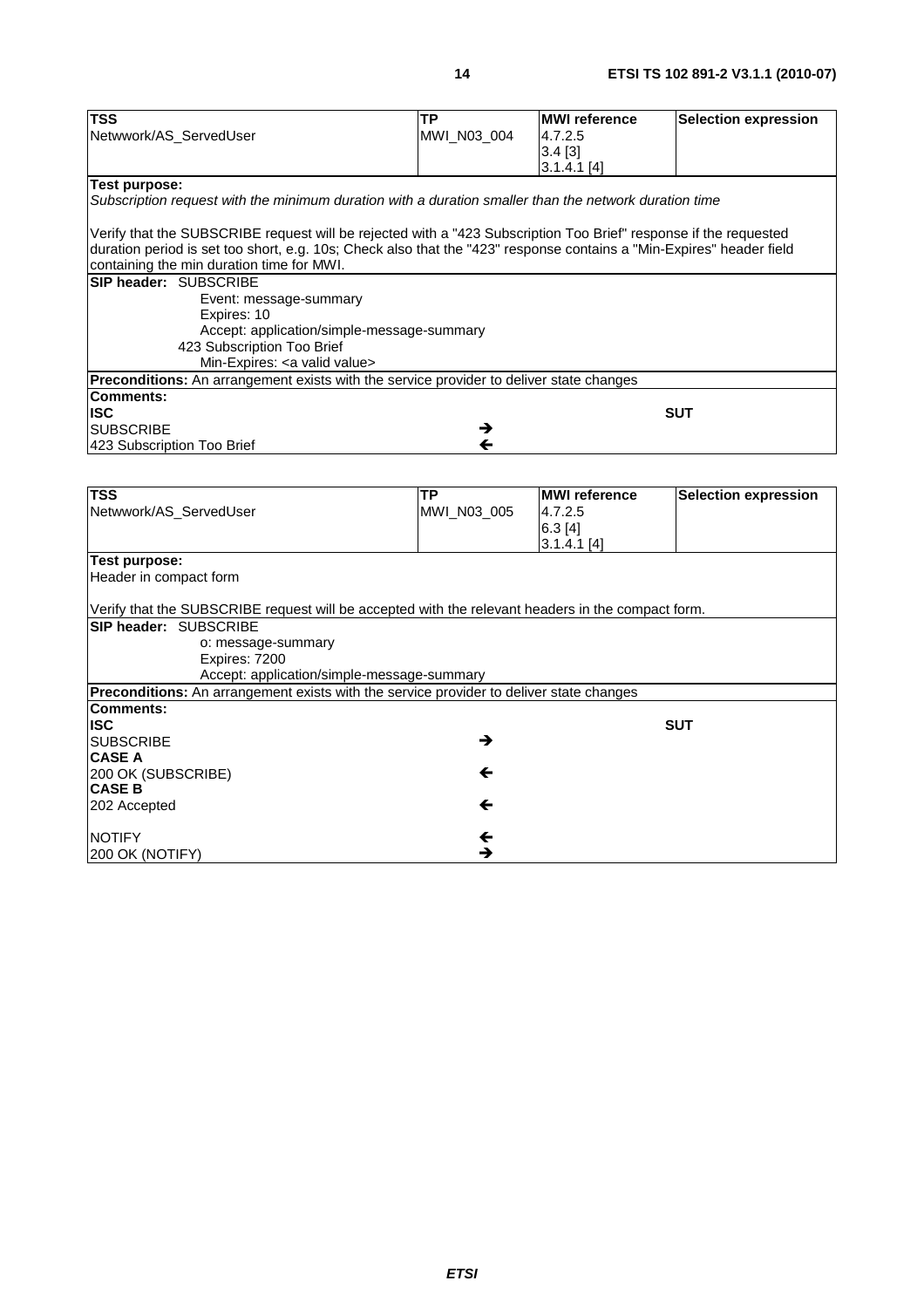| <b>TSS</b>                                                                                                          | <b>TP</b>               | <b>MWI</b> reference | <b>Selection expression</b> |
|---------------------------------------------------------------------------------------------------------------------|-------------------------|----------------------|-----------------------------|
| Netwwork/AS_ServedUser                                                                                              | MWI_N03_006             | 4.7.2.5              |                             |
|                                                                                                                     |                         | $3.1.6.1$ [4]        |                             |
| Test purpose:<br>Unknown event rejected                                                                             |                         |                      |                             |
|                                                                                                                     |                         |                      |                             |
| Verify that the SUBSCRIBE request will be rejected with a "489 Bad Event" response if the requested Event header is |                         |                      |                             |
| not understood, e.g. unknown; Check also that the "Allow-Events" header with value "message-summary" is included in |                         |                      |                             |
| the 489 response.                                                                                                   |                         |                      |                             |
| SIP header: SUBSCRIBE                                                                                               |                         |                      |                             |
| Event: unknown-event                                                                                                |                         |                      |                             |
| Expires: 7200                                                                                                       |                         |                      |                             |
| 489 Bad Event                                                                                                       |                         |                      |                             |
| Allow-Events: message-summary,                                                                                      |                         |                      |                             |
| Preconditions: An arrangement exists with the service provider to deliver state changes                             |                         |                      |                             |
| Comments:                                                                                                           |                         |                      |                             |
| <b>ISC</b>                                                                                                          |                         |                      | <b>SUT</b>                  |
| <b>SUBSCRIBE</b>                                                                                                    | →                       |                      |                             |
| 489 Bad Event                                                                                                       | $\leftarrow$            |                      |                             |
|                                                                                                                     |                         |                      |                             |
|                                                                                                                     |                         |                      |                             |
| <b>TSS</b>                                                                                                          | ΤP                      | <b>MWI</b> reference | <b>Selection expression</b> |
| Netwwork/AS_ServedUser                                                                                              | MWI_N03_007             | 4.7.2.5              |                             |
|                                                                                                                     |                         | 3.1.6.3[4]           |                             |
| <b>Test purpose:</b>                                                                                                |                         |                      |                             |
| Authentication required                                                                                             |                         |                      |                             |
|                                                                                                                     |                         |                      |                             |
| Verify that the SUBSCRIBE request will be authenticated always with a "401" response. The user is authorized by     |                         |                      |                             |
| sending a REGISTER request. The subsequent SUBSCRIBE request contains the authorization information received in     |                         |                      |                             |
| the 200 OK (REGISTER).                                                                                              |                         |                      |                             |
| <b>SIP header: SUBSCRIBE</b>                                                                                        |                         |                      |                             |
| Event: message-summary<br>Expires: 7200                                                                             |                         |                      |                             |
| Accept: application/simple-message-summary                                                                          |                         |                      |                             |
| Preconditions: An arrangement exists with the service provider to deliver state changes                             |                         |                      |                             |
| Comments:                                                                                                           |                         |                      |                             |
| <b>ISC</b>                                                                                                          |                         |                      | <b>SUT</b>                  |
| <b>SUBSCRIBE</b>                                                                                                    | →                       |                      |                             |
| 401 Unauthorized                                                                                                    | $\overline{\mathbf{t}}$ |                      |                             |
| <b>REGISTER</b>                                                                                                     | →                       |                      |                             |
| 200 OK (REGISTER)                                                                                                   | ←                       |                      |                             |
| <b>SUBSCRIBE</b>                                                                                                    | →                       |                      |                             |
|                                                                                                                     |                         |                      |                             |
|                                                                                                                     |                         |                      |                             |
| 200 OK (SUBSCRIBE)                                                                                                  | ←                       |                      |                             |
| <b>NOTIFY</b>                                                                                                       | ←                       |                      |                             |
| 200 OK (NOTIFY)                                                                                                     | →                       |                      |                             |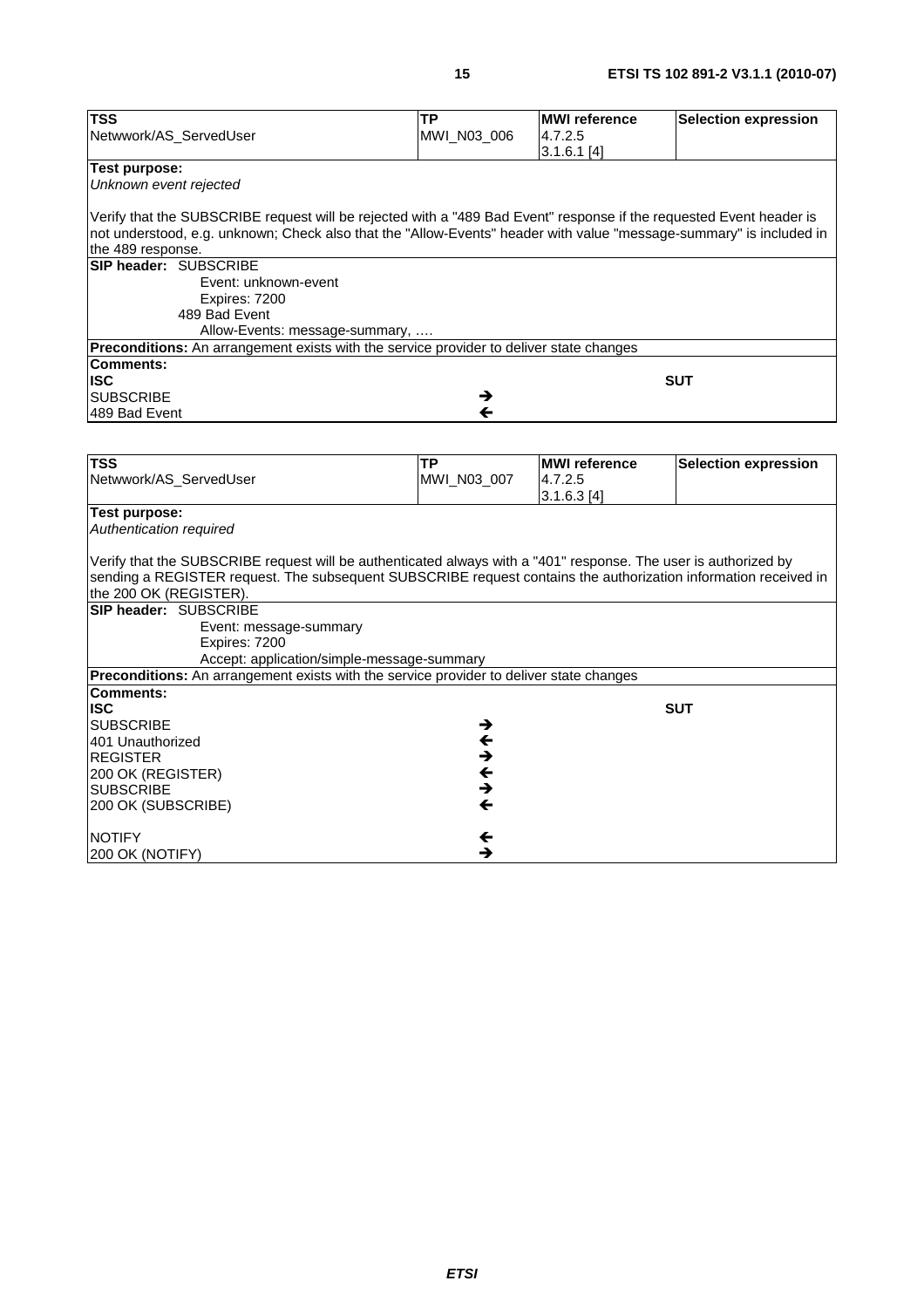| TSS                                                                                                                   | TP           | <b>MWI</b> reference   | <b>Selection expression</b> |
|-----------------------------------------------------------------------------------------------------------------------|--------------|------------------------|-----------------------------|
| Netwwork/AS_ServedUser                                                                                                | MWI_N03_008  | 4.7.2.5<br>3.1.6.3 [4] |                             |
| <b>Test purpose:</b>                                                                                                  |              |                        |                             |
| Authentication fails                                                                                                  |              |                        |                             |
|                                                                                                                       |              |                        |                             |
| Verify that the SUBSCRIBE request will be rejected with a "403 Forbidden" or "603 Decline" response if the subscriber |              |                        |                             |
| is not authorized to subscribe to the MWI service.                                                                    |              |                        |                             |
| SIP header: SUBSCRIBE                                                                                                 |              |                        |                             |
| Event: message-summary                                                                                                |              |                        |                             |
| Expires: 7200                                                                                                         |              |                        |                             |
| Accept: application/simple-message-summary                                                                            |              |                        |                             |
| Preconditions: No arrangement exists with the service provider to deliver state changes                               |              |                        |                             |
| <b>Comments:</b>                                                                                                      |              |                        |                             |
| <b>ISC</b>                                                                                                            |              |                        | <b>SUT</b>                  |
| <b>SUBSCRIBE</b>                                                                                                      | →            |                        |                             |
| <b>CASE A</b>                                                                                                         |              |                        |                             |
| 403 Forbidden                                                                                                         | ←            |                        |                             |
| <b>CASE B</b>                                                                                                         |              |                        |                             |
| 603 Decline                                                                                                           | $\leftarrow$ |                        |                             |
|                                                                                                                       |              |                        |                             |
| <b>TSS</b>                                                                                                            | TP           | <b>MWI</b> reference   | <b>Selection expression</b> |
| Netwwork/AS_ServedUser                                                                                                | MWI_N03_009  | 4.7.2.5                |                             |
|                                                                                                                       |              | 3.1.4.3 [4]            |                             |
| Test purpose:                                                                                                         |              |                        |                             |
| The user is able to unsubscribe the service                                                                           |              |                        |                             |
|                                                                                                                       |              |                        |                             |
| Verify that the user is able to unsubscribe the MWI service by sending of a SUBSCRIBE method with Expires header of   |              |                        |                             |
| zero; Check that the 2xx response to the unsubscription contains also an Expires header of zero. A NOFIFY is sent.    |              |                        |                             |
| SIP header: SUBSCRIBE                                                                                                 |              |                        |                             |
| Event: message-summary                                                                                                |              |                        |                             |
| Expires: 0                                                                                                            |              |                        |                             |
| Accept: application/simple-message-summary                                                                            |              |                        |                             |
| 200 OK (SUBCRIBE)<br>Expires: 0                                                                                       |              |                        |                             |
| <b>NOTIFY</b>                                                                                                         |              |                        |                             |
| Event: message-summary                                                                                                |              |                        |                             |
| Subscription-State: terminated(; reason=timeout)                                                                      |              |                        |                             |
| Preconditions: An arrangement exists with the service provider to deliver state changes                               |              |                        |                             |
| <b>Comments:</b>                                                                                                      |              |                        |                             |
| <b>ISC</b>                                                                                                            |              |                        | <b>SUT</b>                  |
| <b>SUBSCRIBE</b>                                                                                                      |              |                        |                             |
| 200 OK (SUBSCRIBE)                                                                                                    |              |                        |                             |
|                                                                                                                       |              |                        |                             |
| <b>NOTIFY</b>                                                                                                         |              |                        |                             |
| 200 OK (NOTIFY)                                                                                                       | →            |                        |                             |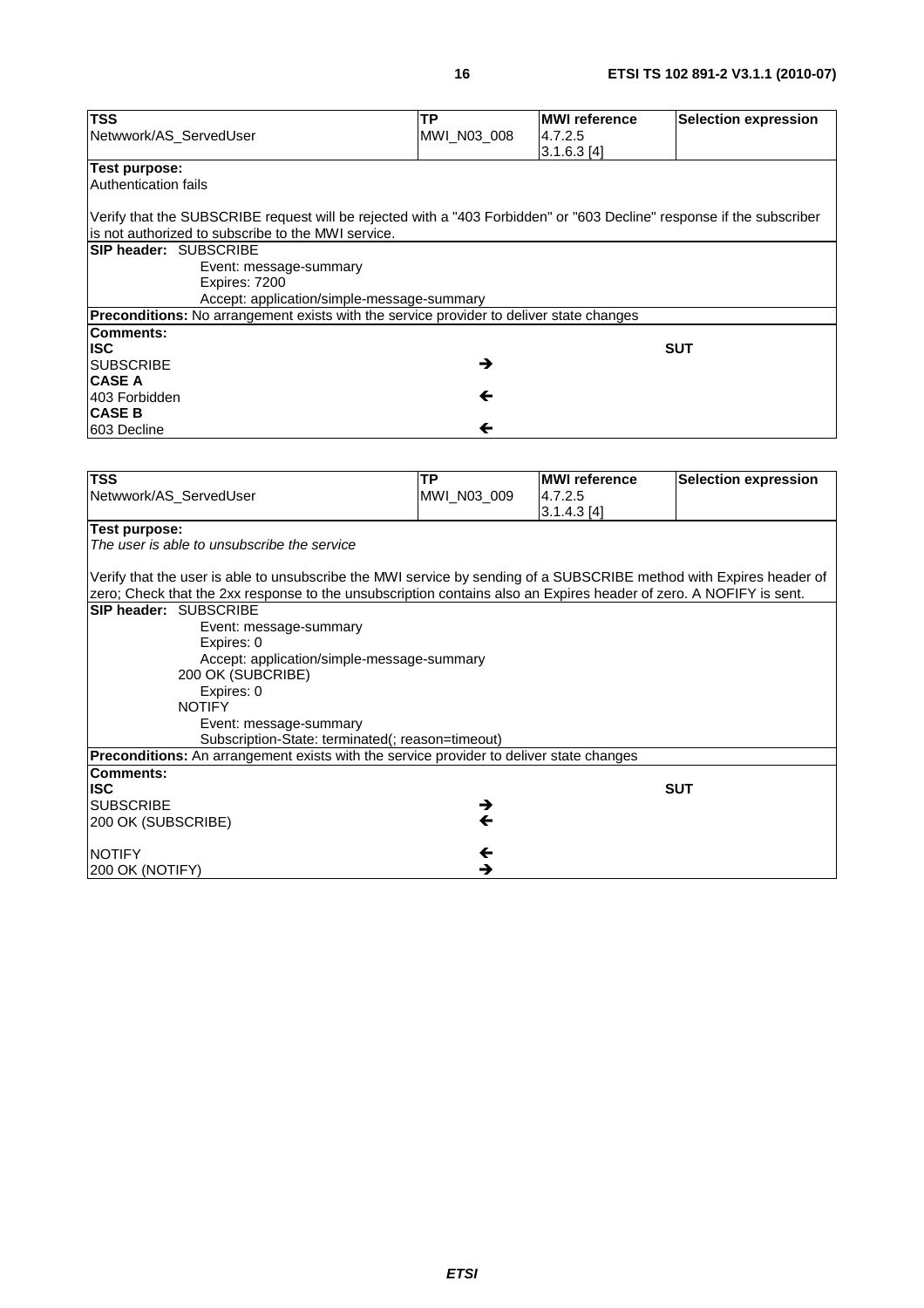| <b>TSS</b>                                                                                                                                                                                                                             | <b>TP</b>                         | <b>MWI</b> reference | <b>Selection expression</b> |
|----------------------------------------------------------------------------------------------------------------------------------------------------------------------------------------------------------------------------------------|-----------------------------------|----------------------|-----------------------------|
| Netwwork/AS_ServedUser                                                                                                                                                                                                                 | MWI_N03_010                       | 4.7.2.5              |                             |
|                                                                                                                                                                                                                                        |                                   | 3.1.4.2[4]           |                             |
| Test purpose:                                                                                                                                                                                                                          |                                   |                      |                             |
| Refresh of current subscription.                                                                                                                                                                                                       |                                   |                      |                             |
|                                                                                                                                                                                                                                        |                                   |                      |                             |
| Verify that at any time before a subscription expires the subscription will be successfully refreshed by sending of a<br>SUBSCRIBE request on the same dialog as the existing subscription. The From header tag and the Call-ID in the |                                   |                      |                             |
| SUBCRIBE 1 are equal to the values in the SUBSCRIBE 2.                                                                                                                                                                                 |                                   |                      |                             |
| SIP header: SUBSCRIBE 1                                                                                                                                                                                                                |                                   |                      |                             |
| Event: message-summary                                                                                                                                                                                                                 |                                   |                      |                             |
| Expires: 7200                                                                                                                                                                                                                          |                                   |                      |                             |
| Accept: application/simple-message-summary<br><b>SUBSCRIBE 2</b>                                                                                                                                                                       |                                   |                      |                             |
| Event: message-summary                                                                                                                                                                                                                 |                                   |                      |                             |
| Expires: 7200                                                                                                                                                                                                                          |                                   |                      |                             |
| Accept: application/simple-message-summary                                                                                                                                                                                             |                                   |                      |                             |
| Preconditions: An arrangement exists with the service provider to deliver state changes<br><b>Comments:</b>                                                                                                                            |                                   |                      |                             |
| <b>ISC</b>                                                                                                                                                                                                                             |                                   |                      | <b>SUT</b>                  |
| <b>SUBSCRIBE 1</b>                                                                                                                                                                                                                     | →                                 |                      |                             |
| <b>CASE A</b>                                                                                                                                                                                                                          |                                   |                      |                             |
| 200 OK (SUBSCRIBE)                                                                                                                                                                                                                     | ←                                 |                      |                             |
| <b>CASE B</b>                                                                                                                                                                                                                          |                                   |                      |                             |
| 202 Accepted                                                                                                                                                                                                                           | ←                                 |                      |                             |
| <b>NOTIFY</b>                                                                                                                                                                                                                          | ←                                 |                      |                             |
| 200 OK (NOTIFY)                                                                                                                                                                                                                        | →                                 |                      |                             |
|                                                                                                                                                                                                                                        | <b>Refreshing of Subscription</b> |                      |                             |
| <b>SUBSCRIBE 2</b>                                                                                                                                                                                                                     | →                                 |                      |                             |
| <b>CASE A</b>                                                                                                                                                                                                                          |                                   |                      |                             |
| 200 OK (SUBSCRIBE)                                                                                                                                                                                                                     | ←                                 |                      |                             |
| <b>CASE B</b>                                                                                                                                                                                                                          |                                   |                      |                             |
| 202 Accepted                                                                                                                                                                                                                           | ←                                 |                      |                             |
| <b>NOTIFY</b>                                                                                                                                                                                                                          | $\leftarrow$                      |                      |                             |
| 200 OK (NOTIFY)                                                                                                                                                                                                                        | →                                 |                      |                             |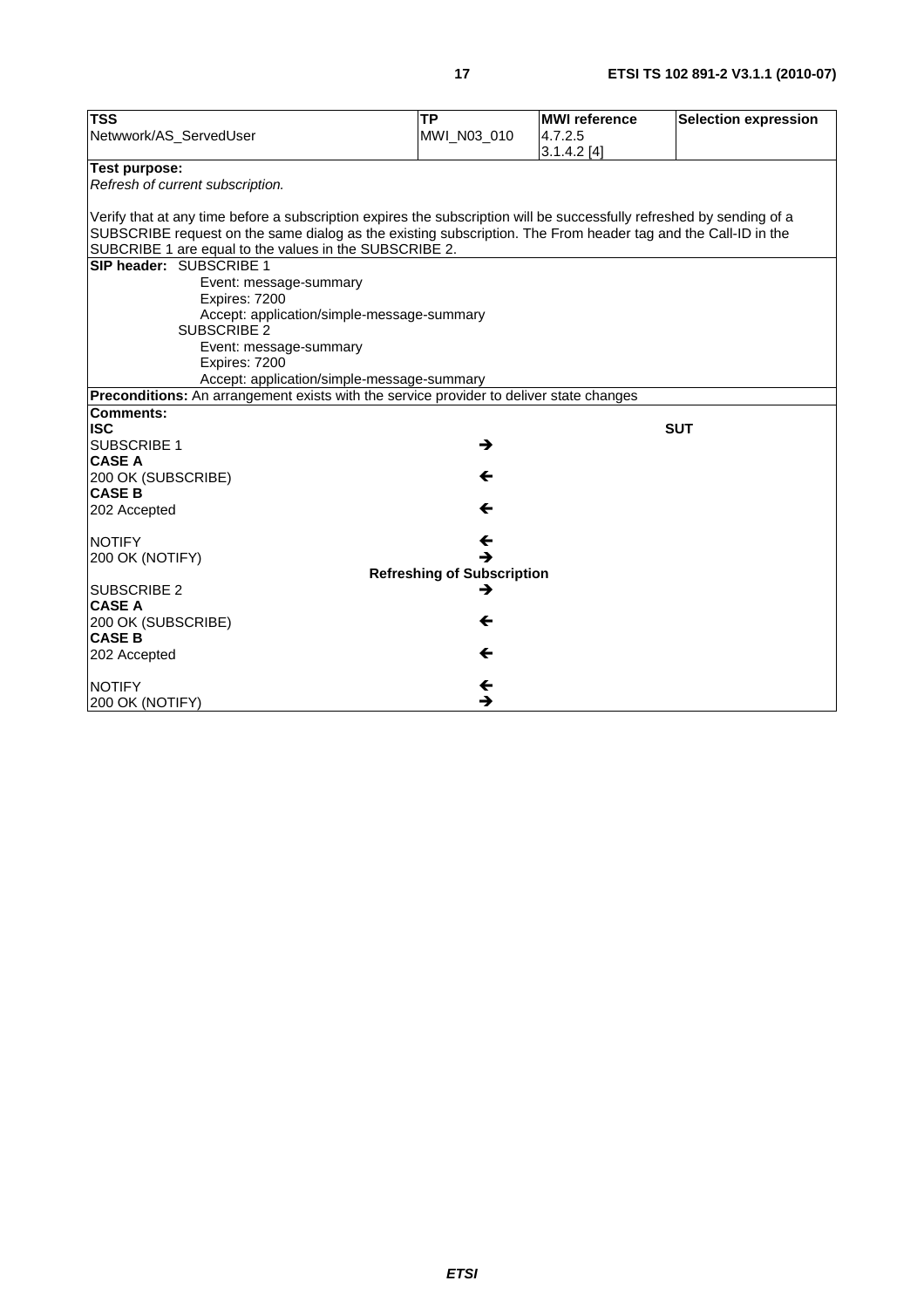| <b>TSS</b>                                                                                                             | <b>TP</b>                             | <b>MWI</b> reference | <b>Selection expression</b> |
|------------------------------------------------------------------------------------------------------------------------|---------------------------------------|----------------------|-----------------------------|
| Netwwork/AS_ServedUser                                                                                                 | MWI_N03_011                           | 4.7.2.5              |                             |
|                                                                                                                        |                                       | 3.1.4.2 [4]          |                             |
| Test purpose:                                                                                                          |                                       |                      |                             |
| Unsuccessful refresh of subscription                                                                                   |                                       |                      |                             |
|                                                                                                                        |                                       |                      |                             |
| Verify that after expiry of the subscription a SUBSCRIBE request on the same dialog as the actual expired subscription |                                       |                      |                             |
| will be rejected with a "481" response. The From header tag and the Call-ID in the SUBCRIBE 1 are equal to the values  |                                       |                      |                             |
| in the SUBSCRIBE 2.                                                                                                    |                                       |                      |                             |
| SIP header: SUBSCRIBE 1                                                                                                |                                       |                      |                             |
| Event: message-summary                                                                                                 |                                       |                      |                             |
| Expires: 7200                                                                                                          |                                       |                      |                             |
| Accept: application/simple-message-summary                                                                             |                                       |                      |                             |
| <b>SUBSCRIBE 2</b>                                                                                                     |                                       |                      |                             |
| Event: message-summary                                                                                                 |                                       |                      |                             |
| Expires: 7200<br>Accept: application/simple-message-summary                                                            |                                       |                      |                             |
| Preconditions: An arrangement exists with the service provider to deliver state changes                                |                                       |                      |                             |
| Comments:                                                                                                              |                                       |                      |                             |
| <b>ISC</b>                                                                                                             |                                       |                      | <b>SUT</b>                  |
| <b>SUBSCRIBE 1</b>                                                                                                     | →                                     |                      |                             |
| <b>CASE A</b>                                                                                                          |                                       |                      |                             |
| 200 OK (SUBSCRIBE)                                                                                                     | ←                                     |                      |                             |
| <b>CASE B</b>                                                                                                          |                                       |                      |                             |
| 202 Accepted                                                                                                           | ←                                     |                      |                             |
|                                                                                                                        |                                       |                      |                             |
| <b>NOTIFY</b>                                                                                                          | ←                                     |                      |                             |
| 200 OK (NOTIFY)                                                                                                        | →                                     |                      |                             |
| <b>SUBSCRIBE 2</b>                                                                                                     | <b>Subscription time expired</b><br>→ |                      |                             |
| 481 Call/Transaction Does Not Exist                                                                                    | ←                                     |                      |                             |
|                                                                                                                        |                                       |                      |                             |
|                                                                                                                        |                                       |                      |                             |
| <b>TSS</b>                                                                                                             | <b>TP</b>                             | <b>MWI</b> reference | <b>Selection expression</b> |
| Netwwork/AS_ServedUser                                                                                                 | MWI_N03_012                           | 4.7.2.5              |                             |
|                                                                                                                        |                                       | 3.1.2[4]             |                             |
| <b>Test purpose:</b>                                                                                                   |                                       |                      |                             |
| MWI subscription fails if no Event header is included                                                                  |                                       |                      |                             |
|                                                                                                                        |                                       |                      |                             |
| Verify that the SUBSCRIBE request will be rejected with a "489 Bad Event" response if the mandatory Event header is    |                                       |                      |                             |
| not included.                                                                                                          |                                       |                      |                             |

|                  | <b>SIP header: SUBSCRIBE</b>                                                                   |
|------------------|------------------------------------------------------------------------------------------------|
|                  | Expires: 7200                                                                                  |
|                  | Accept: application/simple-message-summary                                                     |
|                  | <b>Preconditions:</b> An arrangement exists with the service provider to deliver state changes |
| Comments:        |                                                                                                |
| <b>ISC</b>       | <b>SUT</b>                                                                                     |
| <b>SUBSCRIBE</b> |                                                                                                |
| 489 Bad Event    |                                                                                                |
|                  |                                                                                                |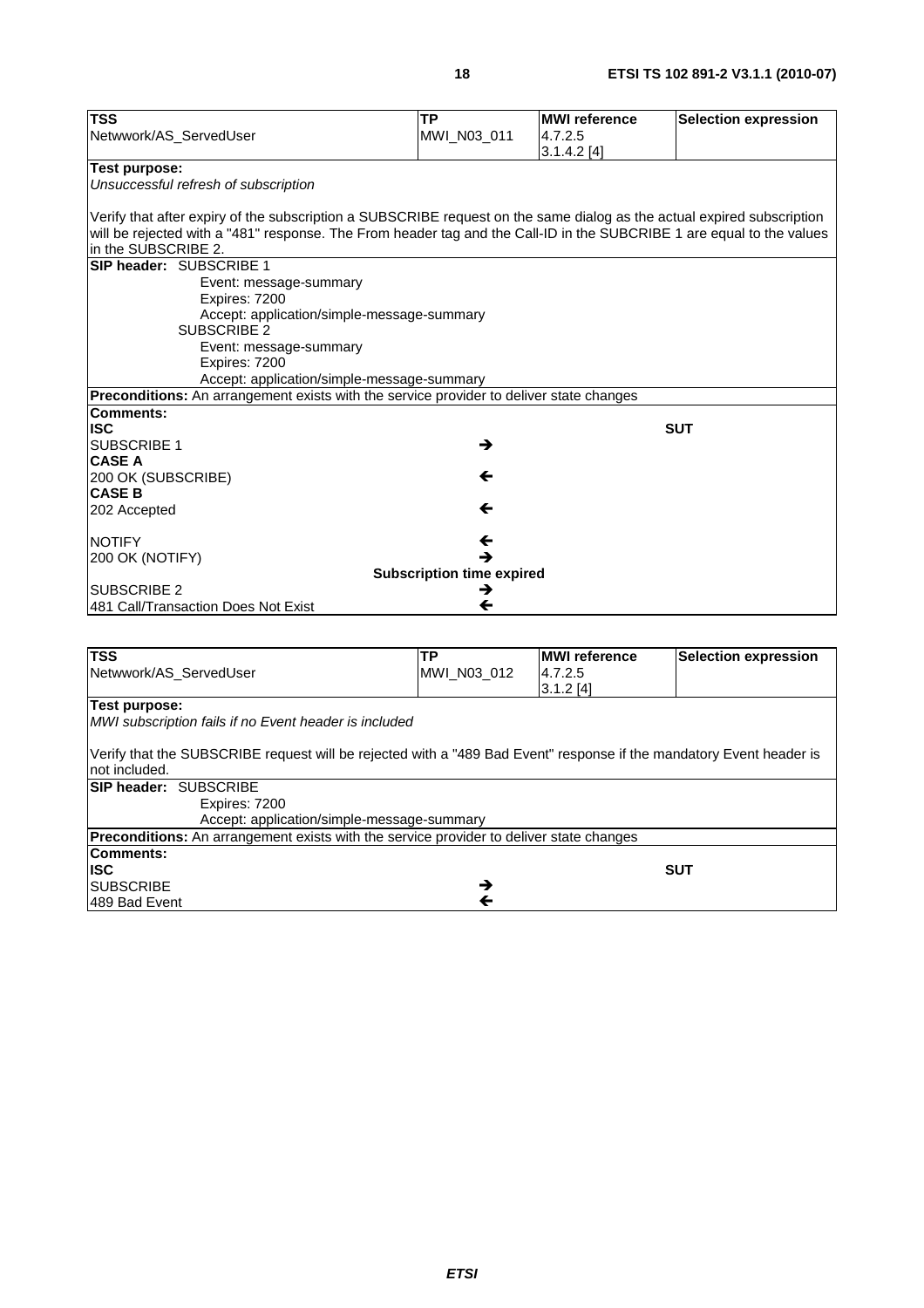| <b>TSS</b>                                                                                                            | <b>TP</b>                                                                                                             | <b>MWI</b> reference | <b>Selection expression</b> |  |  |  |
|-----------------------------------------------------------------------------------------------------------------------|-----------------------------------------------------------------------------------------------------------------------|----------------------|-----------------------------|--|--|--|
| Netwwork/AS ServedUser                                                                                                | MWI N03 013                                                                                                           | 4.7.2.5              |                             |  |  |  |
| Test purpose:                                                                                                         |                                                                                                                       |                      |                             |  |  |  |
| Refresh of subscription in a new dialogue                                                                             |                                                                                                                       |                      |                             |  |  |  |
|                                                                                                                       |                                                                                                                       |                      |                             |  |  |  |
|                                                                                                                       | Verify that at any time before a subscription expires the subscription will be successfully refreshed by sending of a |                      |                             |  |  |  |
| SUBSCRIBE request on a different dialog (different Call-Id and From-Tag) as the existing subscription. The From       |                                                                                                                       |                      |                             |  |  |  |
| header tag and the Call-ID in the SUBCRIBE 1 are unequal to the values in the SUBSCRIBE 2.<br>SIP header: SUBSCRIBE 1 |                                                                                                                       |                      |                             |  |  |  |
|                                                                                                                       |                                                                                                                       |                      |                             |  |  |  |
| Event: message-summary<br>Expires: 7200                                                                               |                                                                                                                       |                      |                             |  |  |  |
| Accept: application/simple-message-summary                                                                            |                                                                                                                       |                      |                             |  |  |  |
| <b>SUBSCRIBE 2</b>                                                                                                    |                                                                                                                       |                      |                             |  |  |  |
| Event: message-summary                                                                                                |                                                                                                                       |                      |                             |  |  |  |
| Expires: 7200                                                                                                         |                                                                                                                       |                      |                             |  |  |  |
| Accept: application/simple-message-summary                                                                            |                                                                                                                       |                      |                             |  |  |  |
| Preconditions: An arrangement exists with the service provider to deliver state changes                               |                                                                                                                       |                      |                             |  |  |  |
| <b>Comments:</b>                                                                                                      |                                                                                                                       |                      |                             |  |  |  |
| <b>ISC</b>                                                                                                            |                                                                                                                       |                      | <b>SUT</b>                  |  |  |  |
| SUBSCRIBE 1                                                                                                           | →                                                                                                                     |                      |                             |  |  |  |
| <b>CASE A</b>                                                                                                         |                                                                                                                       |                      |                             |  |  |  |
| 200 OK (SUBSCRIBE)<br><b>CASE B</b>                                                                                   | ←                                                                                                                     |                      |                             |  |  |  |
| 202 Accepted                                                                                                          | ←                                                                                                                     |                      |                             |  |  |  |
|                                                                                                                       |                                                                                                                       |                      |                             |  |  |  |
| <b>NOTIFY</b>                                                                                                         | ←                                                                                                                     |                      |                             |  |  |  |
| 200 OK (NOTIFY)                                                                                                       |                                                                                                                       |                      |                             |  |  |  |
|                                                                                                                       | <b>Refreshing of Subscription</b>                                                                                     |                      |                             |  |  |  |
| <b>SUBSCRIBE 2</b>                                                                                                    | →                                                                                                                     |                      |                             |  |  |  |
| <b>CASE A</b>                                                                                                         |                                                                                                                       |                      |                             |  |  |  |
| 200 OK (SUBSCRIBE)                                                                                                    | ←                                                                                                                     |                      |                             |  |  |  |
| <b>CASE B</b>                                                                                                         |                                                                                                                       |                      |                             |  |  |  |
| 202 Accepted                                                                                                          | ←                                                                                                                     |                      |                             |  |  |  |
| <b>NOTIFY</b>                                                                                                         | $\leftarrow$                                                                                                          |                      |                             |  |  |  |
| 200 OK (NOTIFY)                                                                                                       | →                                                                                                                     |                      |                             |  |  |  |
|                                                                                                                       |                                                                                                                       |                      |                             |  |  |  |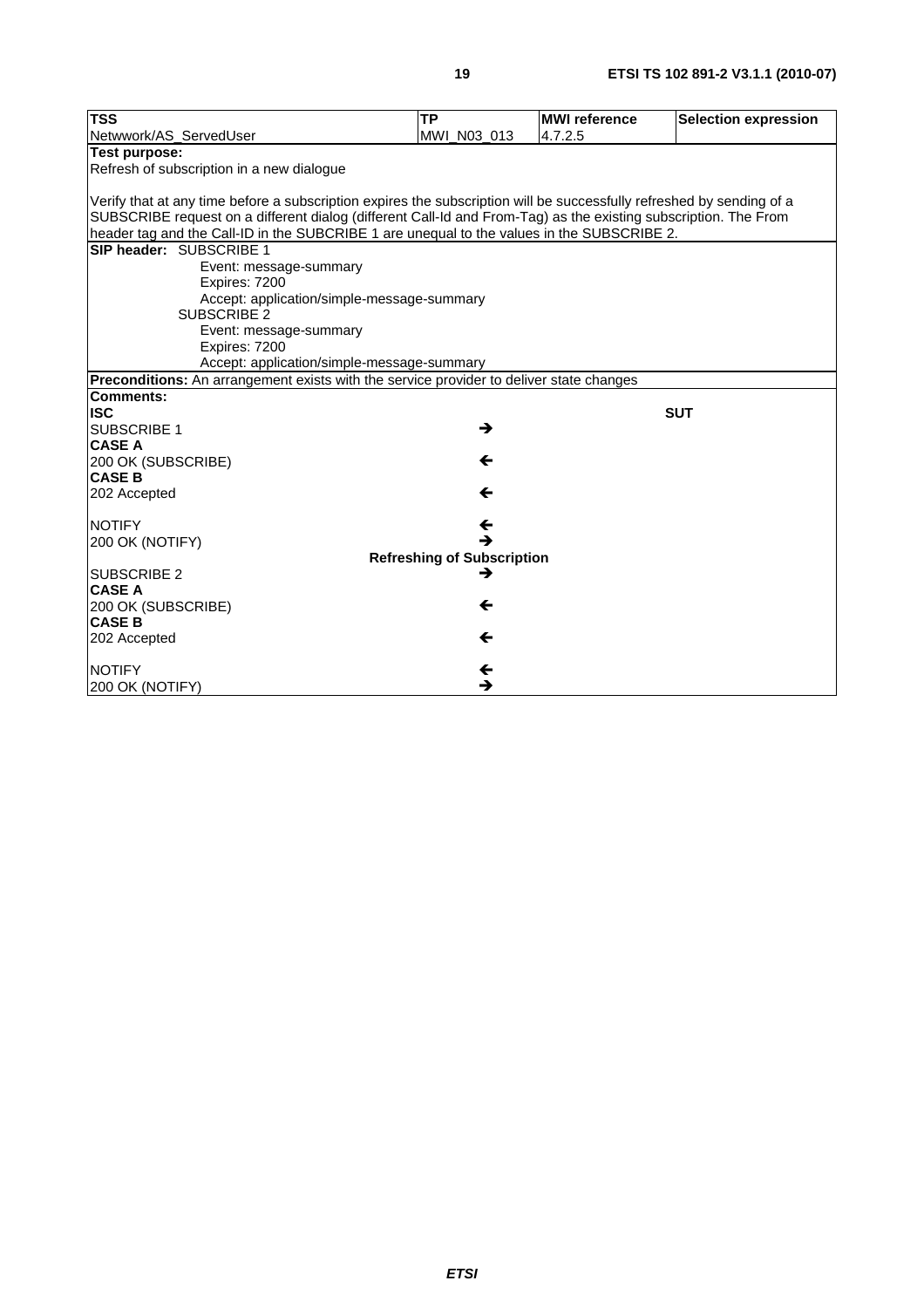| Netwwork/AS_ServedUser<br>MWI_N03_014<br>4.7.2.5<br>$3.1.6.2$ [4]<br>3.2.2[4]<br>Test purpose:<br>NOTIFY request after initial subscription<br>Verify that after a successfully subscription a NOTIFY message has been received immediately containing a<br>"Subscription-State" header with the value "active" and an "expires" parameter which indicates the time remaining on<br>the subscription. The From header tag and the Call-ID in the NOTIFY are equal to the values in the SUBSCRIBE.<br>The NOTIFY includes:<br>Event header set to message-summary<br>$\bullet$<br>Subscription-State header set to active (optional) expires parameter set to the time remaining on the subscription<br>$\bullet$<br>Content-Type header set to application/simple-message-summary<br>MIME body:<br>Messages-Waiting: yes<br>$\bullet$<br>Message-Account: identifying the served user (optional)<br>$\bullet$<br>msg-summary-line(s) (optional)<br><b>SIP header: SUBSCRIBE</b><br>Event: message-summary<br>Expires: 7200<br>Accept: application/simple-message-summary<br><b>NOTIFY</b><br>Event: message-summary<br>Subscription-State: active; expires= <a valid="" value=""><br/>Content-Type: application/simple-message-summary<br/>Messages-Waiting: yes<br/>Preconditions: An arrangement exists with the service provider to deliver state changes<br/>Comments:<br/><b>ISC</b><br/><b>SUT</b><br/><b>SUBSCRIBE</b><br/>→<br/><b>CASE A</b><br/>200 OK (SUBSCRIBE)<br/>←<br/><b>CASE B</b><br/>←<br/>202 Accepted<br/><math>\leftarrow</math><br/><b>NOTIFY</b><br/>→</a> | <b>TSS</b>      | $\overline{TP}$ | <b>MWI</b> reference | <b>Selection expression</b> |
|-------------------------------------------------------------------------------------------------------------------------------------------------------------------------------------------------------------------------------------------------------------------------------------------------------------------------------------------------------------------------------------------------------------------------------------------------------------------------------------------------------------------------------------------------------------------------------------------------------------------------------------------------------------------------------------------------------------------------------------------------------------------------------------------------------------------------------------------------------------------------------------------------------------------------------------------------------------------------------------------------------------------------------------------------------------------------------------------------------------------------------------------------------------------------------------------------------------------------------------------------------------------------------------------------------------------------------------------------------------------------------------------------------------------------------------------------------------------------------------------------------------------------------------------------------------------------------------|-----------------|-----------------|----------------------|-----------------------------|
|                                                                                                                                                                                                                                                                                                                                                                                                                                                                                                                                                                                                                                                                                                                                                                                                                                                                                                                                                                                                                                                                                                                                                                                                                                                                                                                                                                                                                                                                                                                                                                                     |                 |                 |                      |                             |
|                                                                                                                                                                                                                                                                                                                                                                                                                                                                                                                                                                                                                                                                                                                                                                                                                                                                                                                                                                                                                                                                                                                                                                                                                                                                                                                                                                                                                                                                                                                                                                                     |                 |                 |                      |                             |
|                                                                                                                                                                                                                                                                                                                                                                                                                                                                                                                                                                                                                                                                                                                                                                                                                                                                                                                                                                                                                                                                                                                                                                                                                                                                                                                                                                                                                                                                                                                                                                                     |                 |                 |                      |                             |
|                                                                                                                                                                                                                                                                                                                                                                                                                                                                                                                                                                                                                                                                                                                                                                                                                                                                                                                                                                                                                                                                                                                                                                                                                                                                                                                                                                                                                                                                                                                                                                                     |                 |                 |                      |                             |
|                                                                                                                                                                                                                                                                                                                                                                                                                                                                                                                                                                                                                                                                                                                                                                                                                                                                                                                                                                                                                                                                                                                                                                                                                                                                                                                                                                                                                                                                                                                                                                                     |                 |                 |                      |                             |
|                                                                                                                                                                                                                                                                                                                                                                                                                                                                                                                                                                                                                                                                                                                                                                                                                                                                                                                                                                                                                                                                                                                                                                                                                                                                                                                                                                                                                                                                                                                                                                                     |                 |                 |                      |                             |
|                                                                                                                                                                                                                                                                                                                                                                                                                                                                                                                                                                                                                                                                                                                                                                                                                                                                                                                                                                                                                                                                                                                                                                                                                                                                                                                                                                                                                                                                                                                                                                                     |                 |                 |                      |                             |
|                                                                                                                                                                                                                                                                                                                                                                                                                                                                                                                                                                                                                                                                                                                                                                                                                                                                                                                                                                                                                                                                                                                                                                                                                                                                                                                                                                                                                                                                                                                                                                                     |                 |                 |                      |                             |
|                                                                                                                                                                                                                                                                                                                                                                                                                                                                                                                                                                                                                                                                                                                                                                                                                                                                                                                                                                                                                                                                                                                                                                                                                                                                                                                                                                                                                                                                                                                                                                                     |                 |                 |                      |                             |
|                                                                                                                                                                                                                                                                                                                                                                                                                                                                                                                                                                                                                                                                                                                                                                                                                                                                                                                                                                                                                                                                                                                                                                                                                                                                                                                                                                                                                                                                                                                                                                                     |                 |                 |                      |                             |
|                                                                                                                                                                                                                                                                                                                                                                                                                                                                                                                                                                                                                                                                                                                                                                                                                                                                                                                                                                                                                                                                                                                                                                                                                                                                                                                                                                                                                                                                                                                                                                                     |                 |                 |                      |                             |
|                                                                                                                                                                                                                                                                                                                                                                                                                                                                                                                                                                                                                                                                                                                                                                                                                                                                                                                                                                                                                                                                                                                                                                                                                                                                                                                                                                                                                                                                                                                                                                                     |                 |                 |                      |                             |
|                                                                                                                                                                                                                                                                                                                                                                                                                                                                                                                                                                                                                                                                                                                                                                                                                                                                                                                                                                                                                                                                                                                                                                                                                                                                                                                                                                                                                                                                                                                                                                                     |                 |                 |                      |                             |
|                                                                                                                                                                                                                                                                                                                                                                                                                                                                                                                                                                                                                                                                                                                                                                                                                                                                                                                                                                                                                                                                                                                                                                                                                                                                                                                                                                                                                                                                                                                                                                                     |                 |                 |                      |                             |
|                                                                                                                                                                                                                                                                                                                                                                                                                                                                                                                                                                                                                                                                                                                                                                                                                                                                                                                                                                                                                                                                                                                                                                                                                                                                                                                                                                                                                                                                                                                                                                                     |                 |                 |                      |                             |
|                                                                                                                                                                                                                                                                                                                                                                                                                                                                                                                                                                                                                                                                                                                                                                                                                                                                                                                                                                                                                                                                                                                                                                                                                                                                                                                                                                                                                                                                                                                                                                                     |                 |                 |                      |                             |
|                                                                                                                                                                                                                                                                                                                                                                                                                                                                                                                                                                                                                                                                                                                                                                                                                                                                                                                                                                                                                                                                                                                                                                                                                                                                                                                                                                                                                                                                                                                                                                                     |                 |                 |                      |                             |
|                                                                                                                                                                                                                                                                                                                                                                                                                                                                                                                                                                                                                                                                                                                                                                                                                                                                                                                                                                                                                                                                                                                                                                                                                                                                                                                                                                                                                                                                                                                                                                                     |                 |                 |                      |                             |
|                                                                                                                                                                                                                                                                                                                                                                                                                                                                                                                                                                                                                                                                                                                                                                                                                                                                                                                                                                                                                                                                                                                                                                                                                                                                                                                                                                                                                                                                                                                                                                                     |                 |                 |                      |                             |
|                                                                                                                                                                                                                                                                                                                                                                                                                                                                                                                                                                                                                                                                                                                                                                                                                                                                                                                                                                                                                                                                                                                                                                                                                                                                                                                                                                                                                                                                                                                                                                                     |                 |                 |                      |                             |
|                                                                                                                                                                                                                                                                                                                                                                                                                                                                                                                                                                                                                                                                                                                                                                                                                                                                                                                                                                                                                                                                                                                                                                                                                                                                                                                                                                                                                                                                                                                                                                                     |                 |                 |                      |                             |
|                                                                                                                                                                                                                                                                                                                                                                                                                                                                                                                                                                                                                                                                                                                                                                                                                                                                                                                                                                                                                                                                                                                                                                                                                                                                                                                                                                                                                                                                                                                                                                                     |                 |                 |                      |                             |
|                                                                                                                                                                                                                                                                                                                                                                                                                                                                                                                                                                                                                                                                                                                                                                                                                                                                                                                                                                                                                                                                                                                                                                                                                                                                                                                                                                                                                                                                                                                                                                                     |                 |                 |                      |                             |
|                                                                                                                                                                                                                                                                                                                                                                                                                                                                                                                                                                                                                                                                                                                                                                                                                                                                                                                                                                                                                                                                                                                                                                                                                                                                                                                                                                                                                                                                                                                                                                                     |                 |                 |                      |                             |
|                                                                                                                                                                                                                                                                                                                                                                                                                                                                                                                                                                                                                                                                                                                                                                                                                                                                                                                                                                                                                                                                                                                                                                                                                                                                                                                                                                                                                                                                                                                                                                                     |                 |                 |                      |                             |
|                                                                                                                                                                                                                                                                                                                                                                                                                                                                                                                                                                                                                                                                                                                                                                                                                                                                                                                                                                                                                                                                                                                                                                                                                                                                                                                                                                                                                                                                                                                                                                                     |                 |                 |                      |                             |
|                                                                                                                                                                                                                                                                                                                                                                                                                                                                                                                                                                                                                                                                                                                                                                                                                                                                                                                                                                                                                                                                                                                                                                                                                                                                                                                                                                                                                                                                                                                                                                                     |                 |                 |                      |                             |
|                                                                                                                                                                                                                                                                                                                                                                                                                                                                                                                                                                                                                                                                                                                                                                                                                                                                                                                                                                                                                                                                                                                                                                                                                                                                                                                                                                                                                                                                                                                                                                                     |                 |                 |                      |                             |
|                                                                                                                                                                                                                                                                                                                                                                                                                                                                                                                                                                                                                                                                                                                                                                                                                                                                                                                                                                                                                                                                                                                                                                                                                                                                                                                                                                                                                                                                                                                                                                                     |                 |                 |                      |                             |
|                                                                                                                                                                                                                                                                                                                                                                                                                                                                                                                                                                                                                                                                                                                                                                                                                                                                                                                                                                                                                                                                                                                                                                                                                                                                                                                                                                                                                                                                                                                                                                                     |                 |                 |                      |                             |
|                                                                                                                                                                                                                                                                                                                                                                                                                                                                                                                                                                                                                                                                                                                                                                                                                                                                                                                                                                                                                                                                                                                                                                                                                                                                                                                                                                                                                                                                                                                                                                                     |                 |                 |                      |                             |
|                                                                                                                                                                                                                                                                                                                                                                                                                                                                                                                                                                                                                                                                                                                                                                                                                                                                                                                                                                                                                                                                                                                                                                                                                                                                                                                                                                                                                                                                                                                                                                                     |                 |                 |                      |                             |
|                                                                                                                                                                                                                                                                                                                                                                                                                                                                                                                                                                                                                                                                                                                                                                                                                                                                                                                                                                                                                                                                                                                                                                                                                                                                                                                                                                                                                                                                                                                                                                                     |                 |                 |                      |                             |
|                                                                                                                                                                                                                                                                                                                                                                                                                                                                                                                                                                                                                                                                                                                                                                                                                                                                                                                                                                                                                                                                                                                                                                                                                                                                                                                                                                                                                                                                                                                                                                                     |                 |                 |                      |                             |
|                                                                                                                                                                                                                                                                                                                                                                                                                                                                                                                                                                                                                                                                                                                                                                                                                                                                                                                                                                                                                                                                                                                                                                                                                                                                                                                                                                                                                                                                                                                                                                                     |                 |                 |                      |                             |
|                                                                                                                                                                                                                                                                                                                                                                                                                                                                                                                                                                                                                                                                                                                                                                                                                                                                                                                                                                                                                                                                                                                                                                                                                                                                                                                                                                                                                                                                                                                                                                                     | 200 OK (NOTIFY) |                 |                      |                             |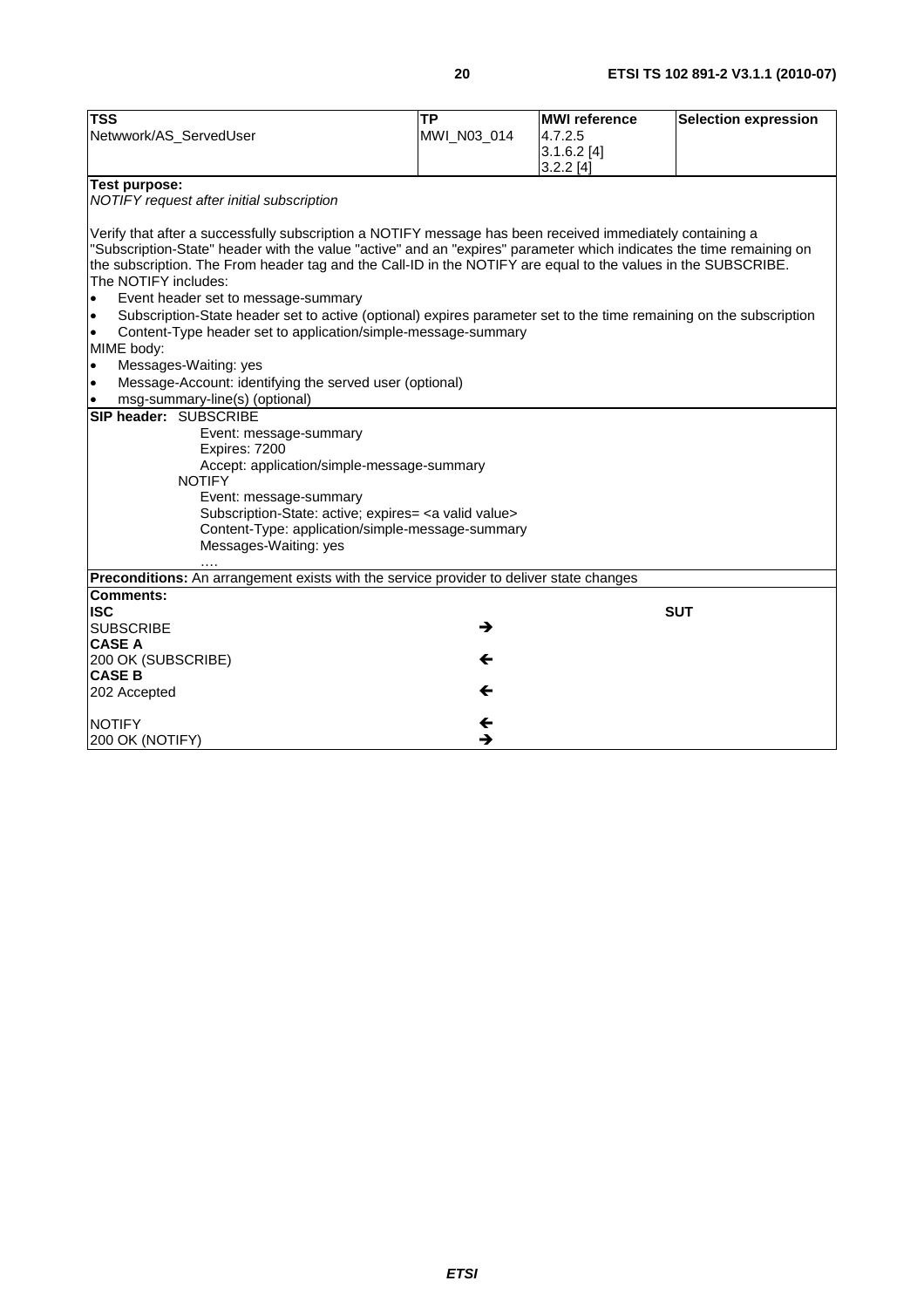| <b>TSS</b>                                                                                                             | <b>TP</b>   | <b>MWI</b> reference | <b>Selection expression</b> |  |
|------------------------------------------------------------------------------------------------------------------------|-------------|----------------------|-----------------------------|--|
| Netwwork/AS_ServedUser                                                                                                 | MWI_N03_015 | 4.7.2.5              |                             |  |
|                                                                                                                        |             | 3.1.6.4[4]           |                             |  |
| <b>Test purpose:</b>                                                                                                   |             |                      |                             |  |
| Subscription is not refreshed, termination by send a NOTIFY                                                            |             |                      |                             |  |
|                                                                                                                        |             |                      |                             |  |
| Verify that after a successfully subscription a NOTIFY message will be successfully retransmitted if no "200 OK"       |             |                      |                             |  |
| response has been received; Check that the subscription has been removed after the timeout condition (Timer F = non-   |             |                      |                             |  |
| INVITE transaction timeout; 64*T1) by sending a NOTIFY with the "Subscription-State" header set to the value           |             |                      |                             |  |
| "terminated" including a reasonable "reason" parameter, e.g. "deactivated". The From header tag and the Call-ID in the |             |                      |                             |  |
| NOTIFY are equal to the values in the SUBSCRIBE.                                                                       |             |                      |                             |  |
| SIP header: SUBSCRIBE                                                                                                  |             |                      |                             |  |
| Event: message-summary<br>Expires: 60                                                                                  |             |                      |                             |  |
| Accept: application/simple-message-summary                                                                             |             |                      |                             |  |
| <b>NOTIFY 2</b>                                                                                                        |             |                      |                             |  |
| Event: message-summary                                                                                                 |             |                      |                             |  |
| Subscription-State: terminated(; reason=timeout)                                                                       |             |                      |                             |  |
| Preconditions: An arrangement exists with the service provider to deliver state changes                                |             |                      |                             |  |
| <b>Comments:</b>                                                                                                       |             |                      |                             |  |
| <b>ISC</b>                                                                                                             |             |                      | <b>SUT</b>                  |  |
| <b>SUBSCRIBE</b>                                                                                                       | →           |                      |                             |  |
| <b>CASE A</b>                                                                                                          |             |                      |                             |  |
| 200 OK (SUBSCRIBE)                                                                                                     | ←           |                      |                             |  |
| <b>CASE B</b>                                                                                                          |             |                      |                             |  |
| 202 Accepted                                                                                                           | ←           |                      |                             |  |
| <b>NOTIFY 1</b>                                                                                                        | ←           |                      |                             |  |
| 200 OK (NOTIFY)                                                                                                        | →           |                      |                             |  |
| <b>Subscription timeout</b>                                                                                            |             |                      |                             |  |
| NOTIFY 2<br>←                                                                                                          |             |                      |                             |  |
| 200 OK (NOTIFY)                                                                                                        | →           |                      |                             |  |
|                                                                                                                        |             |                      |                             |  |
|                                                                                                                        |             |                      |                             |  |
| <b>TSS</b>                                                                                                             | <b>TP</b>   | <b>MWI</b> reference | <b>Selection expression</b> |  |
| Netwwork/AS_ServedUser                                                                                                 | MWI_N03_016 | 4.7.2.5              |                             |  |
|                                                                                                                        |             | $3.2.2$ [4]          |                             |  |
| <b>Test purpose:</b>                                                                                                   |             |                      |                             |  |

*Subscription terminates after 403 response to NOTIFY request* 

Verify that a non-200 response (e. g. 403) after a received NOTIFY request will be considered the subscription failed; Check that no further NOTIFY responses will be received.

| UICUN LIIGI IU IULIIICI INU III I I COPUISCO WIII DE ICCCIVEU.                                 |                                                 |                              |
|------------------------------------------------------------------------------------------------|-------------------------------------------------|------------------------------|
| <b>SIP header: SUBSCRIBE</b>                                                                   |                                                 |                              |
| Event: message-summary                                                                         |                                                 |                              |
| Expires: 7200                                                                                  |                                                 |                              |
| Accept: application/simple-message-summary                                                     |                                                 |                              |
| <b>Preconditions:</b> An arrangement exists with the service provider to deliver state changes |                                                 |                              |
| Comments:                                                                                      |                                                 |                              |
| IISC.                                                                                          |                                                 | <b>SUT</b>                   |
| <b>ISUBSCRIBE</b>                                                                              | →                                               |                              |
| <b>ICASE A</b>                                                                                 |                                                 |                              |
| 200 OK (SUBSCRIBE)                                                                             | ←                                               |                              |
| <b>CASE B</b>                                                                                  |                                                 |                              |
| 202 Accepted                                                                                   | ←                                               |                              |
|                                                                                                |                                                 |                              |
| <b>INOTIFY</b>                                                                                 | ←                                               |                              |
| 403 Forbidden                                                                                  | →                                               |                              |
|                                                                                                | Action causes in a message summary state change |                              |
|                                                                                                |                                                 | No subsequent NOTIFY is sent |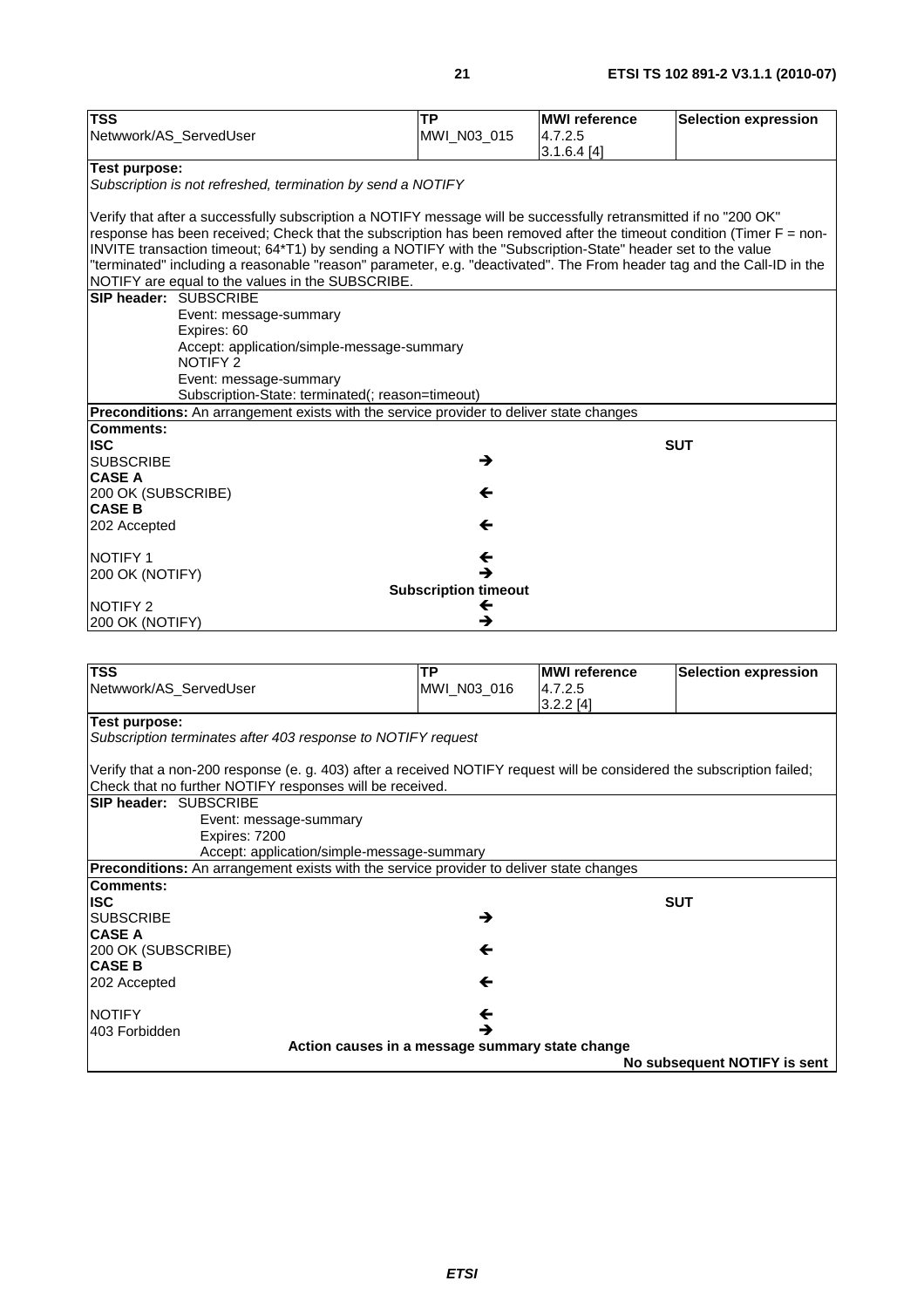**No subsequent NOTIFY is sent**

| <b>TSS</b>                                                                                                             | <b>TP</b>    | <b>MWI</b> reference                                                                                             | <b>Selection expression</b>  |  |  |
|------------------------------------------------------------------------------------------------------------------------|--------------|------------------------------------------------------------------------------------------------------------------|------------------------------|--|--|
| Netwwork/AS_ServedUser                                                                                                 | MWI_N03_017  | 4.7.2.5                                                                                                          |                              |  |  |
|                                                                                                                        |              | 3.2.2[4]                                                                                                         |                              |  |  |
| Test purpose:                                                                                                          |              |                                                                                                                  |                              |  |  |
| Subscription terminates after 481 response to NOTIFY request                                                           |              |                                                                                                                  |                              |  |  |
|                                                                                                                        |              |                                                                                                                  |                              |  |  |
| Verify that a non-200 response (e. g. 481) after a received NOTIFY request will remove the corresponding subscription; |              |                                                                                                                  |                              |  |  |
| Check that no further NOTIFY responses will be received.                                                               |              |                                                                                                                  |                              |  |  |
| SIP header: SUBSCRIBE                                                                                                  |              |                                                                                                                  |                              |  |  |
| Event: message-summary<br>Expires: 7200                                                                                |              |                                                                                                                  |                              |  |  |
| Accept: application/simple-message-summary                                                                             |              |                                                                                                                  |                              |  |  |
| Preconditions: An arrangement exists with the service provider to deliver state changes                                |              |                                                                                                                  |                              |  |  |
| <b>Comments:</b>                                                                                                       |              |                                                                                                                  |                              |  |  |
| <b>ISC</b>                                                                                                             |              |                                                                                                                  | <b>SUT</b>                   |  |  |
| <b>SUBSCRIBE</b>                                                                                                       | →            |                                                                                                                  |                              |  |  |
| <b>CASE A</b>                                                                                                          |              |                                                                                                                  |                              |  |  |
| 200 OK (SUBSCRIBE)                                                                                                     | ←            |                                                                                                                  |                              |  |  |
| <b>CASE B</b>                                                                                                          |              |                                                                                                                  |                              |  |  |
| 202 Accepted                                                                                                           | ←            |                                                                                                                  |                              |  |  |
| <b>NOTIFY</b>                                                                                                          | ←            |                                                                                                                  |                              |  |  |
| 481 Call/Transaction Does Not Exist                                                                                    | →            |                                                                                                                  |                              |  |  |
| Action causes in a message summary state change                                                                        |              |                                                                                                                  |                              |  |  |
|                                                                                                                        |              |                                                                                                                  | No subsequent NOTIFY is sent |  |  |
|                                                                                                                        |              |                                                                                                                  |                              |  |  |
|                                                                                                                        |              |                                                                                                                  |                              |  |  |
| <b>TSS</b>                                                                                                             | ТP           | <b>MWI</b> reference                                                                                             | <b>Selection expression</b>  |  |  |
| Netwwork/AS_ServedUser                                                                                                 | MWI_N03_018  | 4.7.2.5<br>$3.2.2$ [4]                                                                                           |                              |  |  |
| <b>Test purpose:</b>                                                                                                   |              |                                                                                                                  |                              |  |  |
| Subscription terminates after no response to NOTIFY request                                                            |              |                                                                                                                  |                              |  |  |
|                                                                                                                        |              |                                                                                                                  |                              |  |  |
|                                                                                                                        |              | Verify that after a successfully subscription a NOTIFY message will be successfully retransmitted if no "200 OK" |                              |  |  |
|                                                                                                                        |              |                                                                                                                  |                              |  |  |
| response has been received (this results in intervals of 500ms, 1s, 2s, 4s, 4s, 4s, etc.);                             |              |                                                                                                                  |                              |  |  |
| SIP header: SUBSCRIBE                                                                                                  |              |                                                                                                                  |                              |  |  |
| Event: message-summary                                                                                                 |              |                                                                                                                  |                              |  |  |
| Expires: 7200                                                                                                          |              |                                                                                                                  |                              |  |  |
| Accept: application/simple-message-summary                                                                             |              |                                                                                                                  |                              |  |  |
| Preconditions: An arrangement exists with the service provider to deliver state changes                                |              |                                                                                                                  |                              |  |  |
| <b>Comments:</b>                                                                                                       |              |                                                                                                                  |                              |  |  |
| <b>ISC</b>                                                                                                             |              |                                                                                                                  | <b>SUT</b>                   |  |  |
| <b>SUBSCRIBE</b><br><b>CASE A</b>                                                                                      | →            |                                                                                                                  |                              |  |  |
|                                                                                                                        | ←            |                                                                                                                  |                              |  |  |
| 200 OK (SUBSCRIBE)<br><b>CASE B</b>                                                                                    |              |                                                                                                                  |                              |  |  |
| 202 Accepted                                                                                                           | ←            |                                                                                                                  |                              |  |  |
|                                                                                                                        |              |                                                                                                                  |                              |  |  |
| <b>NOTIFY</b>                                                                                                          | $\leftarrow$ |                                                                                                                  |                              |  |  |
| <b>NOTIFY</b>                                                                                                          | $\leftarrow$ |                                                                                                                  |                              |  |  |
| <b>NOTIFY</b><br><b>NOTIFY</b>                                                                                         | ←<br>←       |                                                                                                                  |                              |  |  |

*ETSI*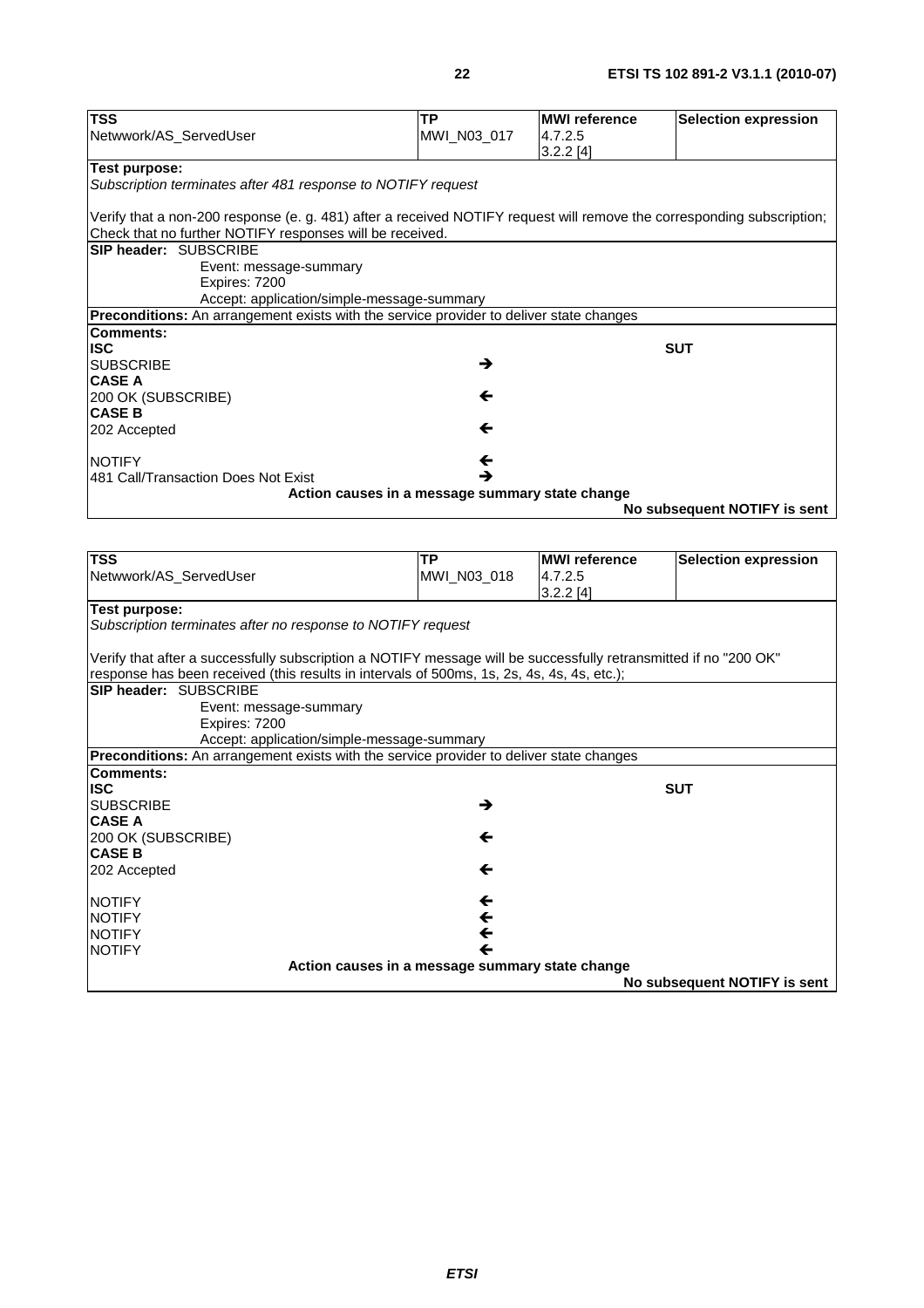| <b>TSS</b>                                                                                                            | <b>TP</b>                                                      | <b>MWI</b> reference   | <b>Selection expression</b> |
|-----------------------------------------------------------------------------------------------------------------------|----------------------------------------------------------------|------------------------|-----------------------------|
| Netwwork/AS_ServedUser                                                                                                | MWI_N03_019                                                    | 4.7.2.5                |                             |
|                                                                                                                       |                                                                | 3.5[3]                 |                             |
|                                                                                                                       |                                                                | 3.2[4]                 |                             |
| <b>Test purpose:</b>                                                                                                  |                                                                |                        |                             |
| Voice message indicated in the NOTIFY request after initial subscription.                                             |                                                                |                        |                             |
| Verify that after a successfully subscription a NOTIFY message has been received a simple status line the body due to |                                                                |                        |                             |
| a voice message in the deposit.                                                                                       |                                                                |                        |                             |
| <b>SIP header: SUBSCRIBE</b>                                                                                          |                                                                |                        |                             |
| Event: message-summary                                                                                                |                                                                |                        |                             |
| Expires: 7200                                                                                                         |                                                                |                        |                             |
|                                                                                                                       | Accept: application/simple-message-summary                     |                        |                             |
| <b>NOTIFY</b>                                                                                                         |                                                                |                        |                             |
| Event: message-summary                                                                                                |                                                                |                        |                             |
|                                                                                                                       | Subscription-State: active; expires= <a valid="" value=""></a> |                        |                             |
|                                                                                                                       | Content-Type: application/simple-message-summary               |                        |                             |
| Messages-Waiting: yes                                                                                                 |                                                                |                        |                             |
| Preconditions: An arrangement exists with the service provider to deliver state changes                               |                                                                |                        |                             |
| <b>Comments:</b>                                                                                                      |                                                                |                        |                             |
| <b>ISC</b>                                                                                                            |                                                                |                        | <b>SUT</b>                  |
| <b>SUBSCRIBE</b>                                                                                                      | →                                                              |                        |                             |
| <b>CASE A</b>                                                                                                         |                                                                |                        |                             |
| 200 OK (SUBSCRIBE)                                                                                                    | ←                                                              |                        |                             |
| <b>CASE B</b>                                                                                                         |                                                                |                        |                             |
| 202 Accepted                                                                                                          | ←                                                              |                        |                             |
| <b>NOTIFY</b>                                                                                                         | ←                                                              |                        |                             |
| 200 OK (NOTIFY)                                                                                                       | →                                                              |                        |                             |
|                                                                                                                       |                                                                |                        |                             |
|                                                                                                                       |                                                                |                        |                             |
|                                                                                                                       | <b>TP</b>                                                      | <b>MWI</b> reference   | <b>Selection expression</b> |
|                                                                                                                       |                                                                |                        |                             |
|                                                                                                                       | MWI_N03_020                                                    | 4.7.2.5                | <b>PICS 1.3/1</b>           |
| <b>TSS</b><br>Netwwork/AS_ServedUser                                                                                  |                                                                | $3.5$ [3]<br>$3.2$ [4] |                             |

*Voice message indicated in the NOTIFY request after initial subscription msg-account present* 

Verify that after a successfully subscription a NOTIFY message has been received containing a "msg-account" line in the body due to a voice message in the deposit.

|                    | the body due to a voice inessage in the deposit.                                               |            |
|--------------------|------------------------------------------------------------------------------------------------|------------|
|                    | <b>SIP header: SUBSCRIBE</b>                                                                   |            |
|                    | Event: message-summary                                                                         |            |
|                    | Expires: 7200                                                                                  |            |
|                    | Accept: application/simple-message-summary                                                     |            |
|                    | <b>NOTIFY</b>                                                                                  |            |
|                    | Event: message-summary                                                                         |            |
|                    | Subscription-State: active                                                                     |            |
|                    | Content-Type: application/simple-message-summary                                               |            |
|                    | Messages-Waiting: yes                                                                          |            |
|                    | Message-Account: sip: <uri mwi="" of="" served="" user=""></uri>                               |            |
|                    | <b>Preconditions:</b> An arrangement exists with the service provider to deliver state changes |            |
| <b>Comments:</b>   |                                                                                                |            |
| <b>ISC</b>         |                                                                                                | <b>SUT</b> |
| <b>SUBSCRIBE</b>   | →                                                                                              |            |
| <b>CASE A</b>      |                                                                                                |            |
| 200 OK (SUBSCRIBE) | ←                                                                                              |            |
| <b>CASE B</b>      |                                                                                                |            |
| 202 Accepted       | ←                                                                                              |            |
|                    |                                                                                                |            |
| <b>NOTIFY</b>      | ←                                                                                              |            |
| 200 OK (NOTIFY)    | →                                                                                              |            |
|                    |                                                                                                |            |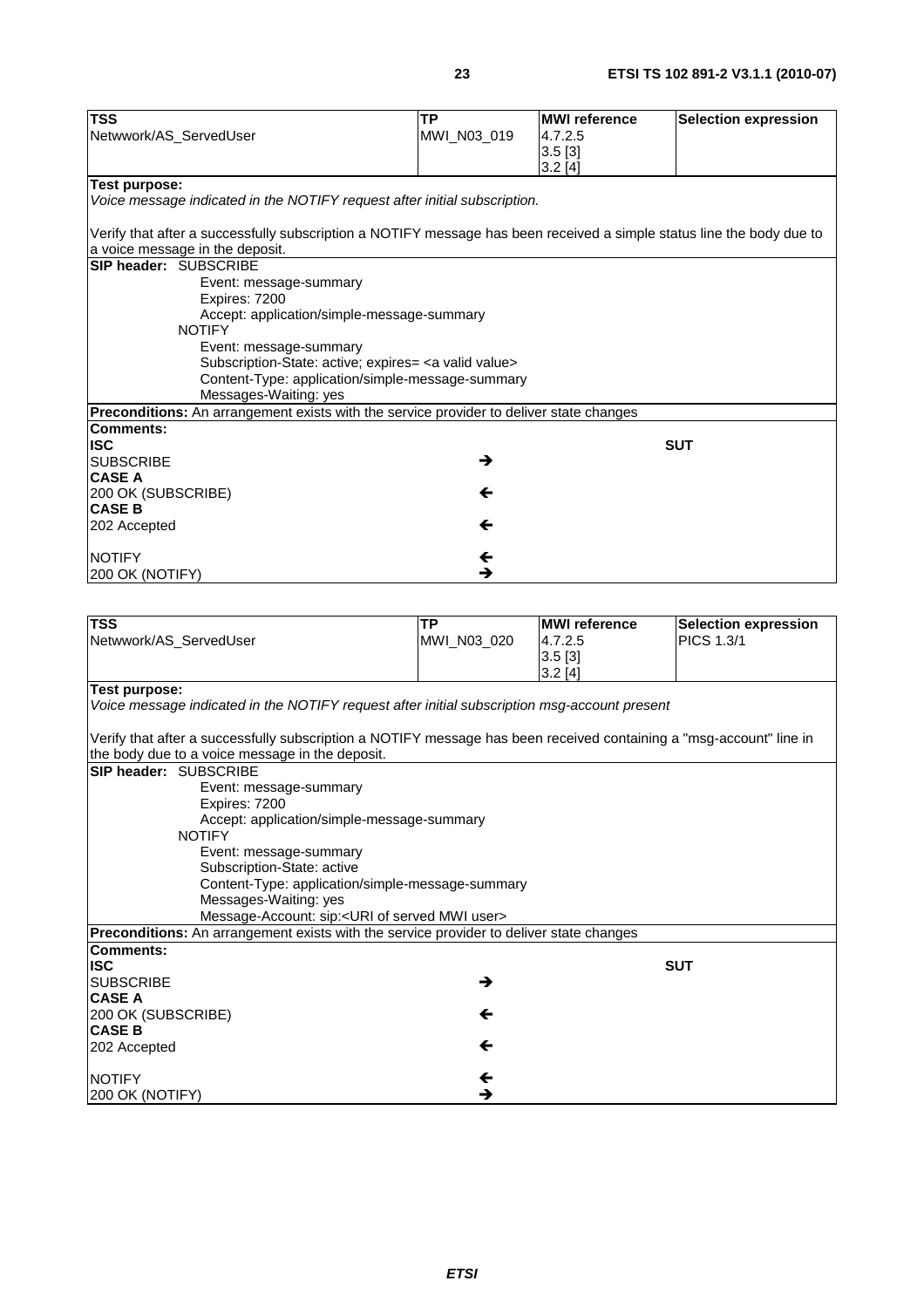| <b>TSS</b>                                                                                                                   | <b>TP</b>   | <b>MWI</b> reference | <b>Selection expression</b> |
|------------------------------------------------------------------------------------------------------------------------------|-------------|----------------------|-----------------------------|
| Netwwork/AS_ServedUser                                                                                                       | MWI_N03_021 | 4.7.2.5              | <b>PICS 1.3/2</b>           |
|                                                                                                                              |             | 3.5[3]               |                             |
|                                                                                                                              |             | 3.2[4]               |                             |
| <b>Test purpose:</b>                                                                                                         |             |                      |                             |
| Voice message indicated in the NOTIFY request after initial subscription msg-summary-line present                            |             |                      |                             |
|                                                                                                                              |             |                      |                             |
| Verify that after a successfully subscription a NOTIFY message has been received containing a "msg-summary-line"             |             |                      |                             |
| line in the body due to a Voice message in the deposit.                                                                      |             |                      |                             |
| SIP header: SUBSCRIBE                                                                                                        |             |                      |                             |
| Event: message-summary                                                                                                       |             |                      |                             |
| Expires: 7200                                                                                                                |             |                      |                             |
| Accept: application/simple-message-summary                                                                                   |             |                      |                             |
| <b>NOTIFY</b>                                                                                                                |             |                      |                             |
| Event: message-summary                                                                                                       |             |                      |                             |
| Subscription-State: active                                                                                                   |             |                      |                             |
| Content-Type: application/simple-message-summary                                                                             |             |                      |                             |
| Messages-Waiting: yes                                                                                                        |             |                      |                             |
| voice-message: <a valid="" value=""> / <a valid="" value=""> (<a valid="" value=""> / <a valid="" value="">)</a></a></a></a> |             |                      |                             |
| Preconditions: An arrangement exists with the service provider to deliver state changes                                      |             |                      |                             |
| <b>Comments:</b> The "new-urgentmsgs SLASH old-urgentmsgs" is optional                                                       |             |                      |                             |
| <b>ISC</b>                                                                                                                   |             |                      | <b>SUT</b>                  |
| <b>SUBSCRIBE</b>                                                                                                             | →           |                      |                             |
| <b>CASE A</b>                                                                                                                |             |                      |                             |
| 200 OK (SUBSCRIBE)                                                                                                           | ←           |                      |                             |
| <b>CASE B</b>                                                                                                                |             |                      |                             |
| 202 Accepted                                                                                                                 | ←           |                      |                             |
| <b>NOTIFY</b>                                                                                                                | ←           |                      |                             |
|                                                                                                                              | →           |                      |                             |
| 200 OK (NOTIFY)                                                                                                              |             |                      |                             |
|                                                                                                                              |             |                      |                             |
| <b>TSS</b>                                                                                                                   | <b>TP</b>   | <b>MWI</b> reference | <b>Selection expression</b> |
| Netwwork/AS_ServedUser                                                                                                       | MWI_N03_022 | 4.7.2.5              |                             |
|                                                                                                                              |             | 3.5[3]               |                             |
|                                                                                                                              |             | 3.2[4]               |                             |
| <b>Test purpose:</b>                                                                                                         |             |                      |                             |
| Fax message indicated in the NOTIFY request after initial subscription.                                                      |             |                      |                             |
|                                                                                                                              |             |                      |                             |
| Verify that after a successfully subscription a NOTIFY message has been received a simple status line the body due to        |             |                      |                             |
| a Fax message in the deposit.                                                                                                |             |                      |                             |
| SIP header: SUBSCRIBE                                                                                                        |             |                      |                             |
| Event: message-summary                                                                                                       |             |                      |                             |
| Expires: 7200                                                                                                                |             |                      |                             |
| Accept: application/simple-message-summary                                                                                   |             |                      |                             |

| Expires: 7200                                                                                  |                                                  |            |
|------------------------------------------------------------------------------------------------|--------------------------------------------------|------------|
| Accept: application/simple-message-summary                                                     |                                                  |            |
| <b>NOTIFY</b>                                                                                  |                                                  |            |
| Event: message-summary                                                                         |                                                  |            |
| Subscription-State: active                                                                     |                                                  |            |
|                                                                                                | Content-Type: application/simple-message-summary |            |
| Messages-Waiting: yes                                                                          |                                                  |            |
| <b>Preconditions:</b> An arrangement exists with the service provider to deliver state changes |                                                  |            |
| Comments:                                                                                      |                                                  |            |
| <b>ISC</b>                                                                                     |                                                  | <b>SUT</b> |
| <b>SUBSCRIBE</b>                                                                               | →                                                |            |
| <b>CASE A</b>                                                                                  |                                                  |            |
| 200 OK (SUBSCRIBE)                                                                             | ←                                                |            |
| <b>CASE B</b>                                                                                  |                                                  |            |
| 202 Accepted                                                                                   | $\leftarrow$                                     |            |
|                                                                                                |                                                  |            |
| <b>NOTIFY</b>                                                                                  | ←                                                |            |
| 200 OK (NOTIFY)                                                                                | →                                                |            |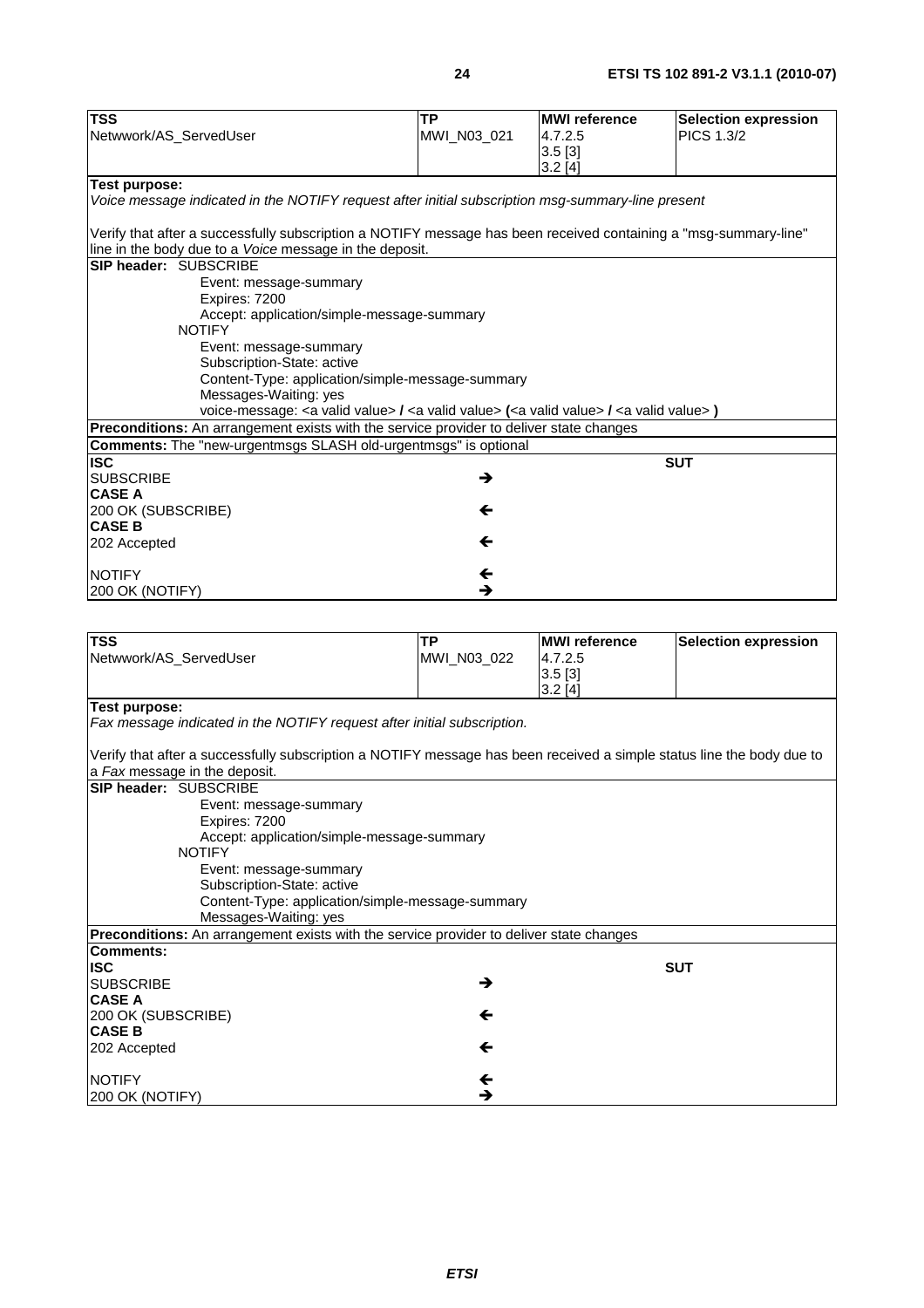| <b>TSS</b><br>Netwwork/AS_ServedUser                                                                                                                                  | <b>TP</b><br>MWI_N03_023 | <b>MWI</b> reference<br>4.7.2.5 | <b>Selection expression</b><br><b>PICS 1.3/1</b> |  |  |
|-----------------------------------------------------------------------------------------------------------------------------------------------------------------------|--------------------------|---------------------------------|--------------------------------------------------|--|--|
|                                                                                                                                                                       |                          | 3.5[3]<br>3.2[4]                |                                                  |  |  |
| Test purpose:                                                                                                                                                         |                          |                                 |                                                  |  |  |
| Fax message indicated in the NOTIFY request after initial subscription msg-account present                                                                            |                          |                                 |                                                  |  |  |
| Verify that after a successfully subscription a NOTIFY message has been received containing a "msg-account " line in<br>the body due to a Fax message in the deposit. |                          |                                 |                                                  |  |  |
| SIP header: SUBSCRIBE                                                                                                                                                 |                          |                                 |                                                  |  |  |
| Event: message-summary<br>Expires: 7200                                                                                                                               |                          |                                 |                                                  |  |  |
| Accept: application/simple-message-summary<br><b>NOTIFY</b>                                                                                                           |                          |                                 |                                                  |  |  |
| Event: message-summary                                                                                                                                                |                          |                                 |                                                  |  |  |
| Subscription-State: active<br>Content-Type: application/simple-message-summary                                                                                        |                          |                                 |                                                  |  |  |
| Messages-Waiting: yes                                                                                                                                                 |                          |                                 |                                                  |  |  |
| Message-Account: sip: <uri mwi="" of="" served="" user=""></uri>                                                                                                      |                          |                                 |                                                  |  |  |
| Preconditions: An arrangement exists with the service provider to deliver state changes                                                                               |                          |                                 |                                                  |  |  |
| <b>Comments:</b>                                                                                                                                                      |                          |                                 |                                                  |  |  |
| <b>ISC</b>                                                                                                                                                            |                          |                                 | <b>SUT</b>                                       |  |  |
| <b>SUBSCRIBE</b><br><b>CASE A</b>                                                                                                                                     | →                        |                                 |                                                  |  |  |
| 200 OK (SUBSCRIBE)<br><b>CASE B</b>                                                                                                                                   | ←                        |                                 |                                                  |  |  |
| 202 Accepted                                                                                                                                                          | ←                        |                                 |                                                  |  |  |
| <b>NOTIFY</b><br>200 OK (NOTIFY)                                                                                                                                      | ←<br>→                   |                                 |                                                  |  |  |
|                                                                                                                                                                       |                          |                                 |                                                  |  |  |
|                                                                                                                                                                       |                          |                                 |                                                  |  |  |
| <b>TSS</b><br>Netwwork/AS_ServedUser                                                                                                                                  | <b>TP</b><br>MWI_N03_024 | <b>MWI</b> reference<br>4.7.2.5 | <b>Selection expression</b><br><b>PICS 1.3/2</b> |  |  |
|                                                                                                                                                                       |                          | 3.5[3]                          |                                                  |  |  |
| Test purpose:                                                                                                                                                         |                          | $3.2$ [4]                       |                                                  |  |  |
| Fax message indicated in the NOTIFY request after initial subscription msg-summary-line present                                                                       |                          |                                 |                                                  |  |  |
| Verify that after a successfully subscription a NOTIFY message has been received containing a "Voice-Message:" line                                                   |                          |                                 |                                                  |  |  |
| in the body due to a Fax message in the deposit.<br>SIP header: SUBSCRIBE                                                                                             |                          |                                 |                                                  |  |  |
| Event: message-summary<br>Expires: 7200                                                                                                                               |                          |                                 |                                                  |  |  |
| Accept: application/simple-message-summary<br><b>NOTIFY</b>                                                                                                           |                          |                                 |                                                  |  |  |
| Event: message-summary                                                                                                                                                |                          |                                 |                                                  |  |  |
| Subscription-State: active                                                                                                                                            |                          |                                 |                                                  |  |  |
| Content-Type: application/simple-message-summary                                                                                                                      |                          |                                 |                                                  |  |  |
| Messages-Waiting: yes                                                                                                                                                 |                          |                                 |                                                  |  |  |
| fax-message: <a valid="" value=""> /<a valid="" value=""> (<a valid="" value=""> /<a valid="" value="">)</a></a></a></a>                                              |                          |                                 |                                                  |  |  |
| Preconditions: An arrangement exists with the service provider to deliver state changes<br><b>Comments:</b> The "new-urgentmsgs SLASH old-urgentmsgs" is optional     |                          |                                 |                                                  |  |  |
| <b>ISC</b>                                                                                                                                                            |                          |                                 | <b>SUT</b>                                       |  |  |
| <b>SUBSCRIBE</b><br><b>CASE A</b>                                                                                                                                     | →                        |                                 |                                                  |  |  |
| 200 OK (SUBSCRIBE)<br><b>CASE B</b>                                                                                                                                   | ←                        |                                 |                                                  |  |  |
| 202 Accepted                                                                                                                                                          | ←                        |                                 |                                                  |  |  |
| <b>NOTIFY</b>                                                                                                                                                         | ←                        |                                 |                                                  |  |  |
| 200 OK (NOTIFY)                                                                                                                                                       | →                        |                                 |                                                  |  |  |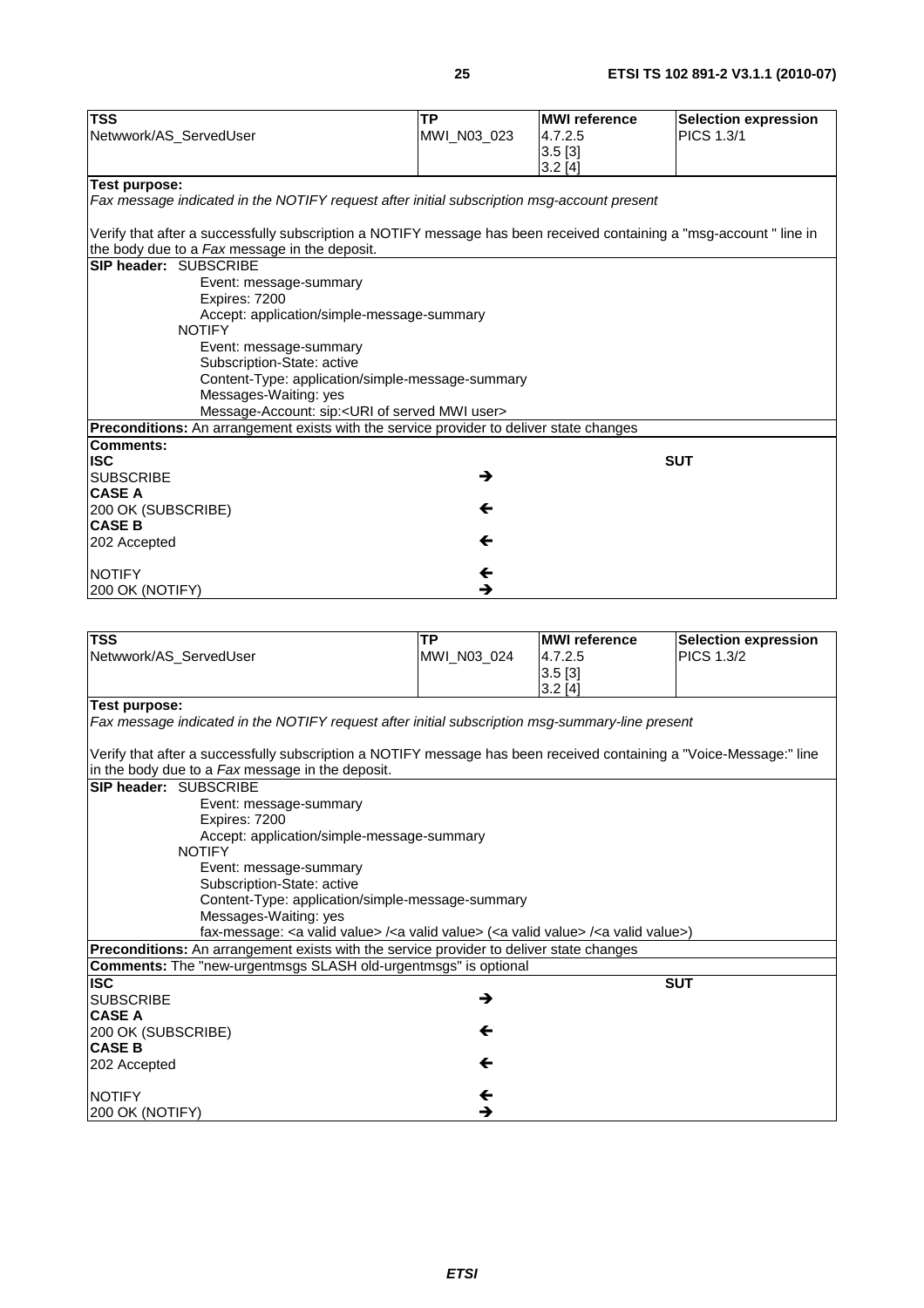| <b>TSS</b>                                                                                                           | <b>TP</b>     | <b>MWI</b> reference | <b>Selection expression</b> |
|----------------------------------------------------------------------------------------------------------------------|---------------|----------------------|-----------------------------|
| Netwwork/AS_ServedUser                                                                                               | MWI_N03_025   | 4.7.2.5              |                             |
|                                                                                                                      |               | $3.5$ [3]            |                             |
|                                                                                                                      |               | 3.2[4]               |                             |
| <b>Test purpose:</b>                                                                                                 |               |                      |                             |
| NOTIFY indicates state change due to Voice message after successful subscription                                     |               |                      |                             |
| Verify that after a successfully subscription a NOTIFY message has been received immediately; Afterwards verify that |               |                      |                             |
| an additional NOTIFY request will be sent immediately when a change in the subscribed state occurs, e.g. a new voice |               |                      |                             |
| message have been received at the Message account; a simple status line is present in the MIME body. The From        |               |                      |                             |
| header tag and the Call-ID in the NOTIFY 1 are equal to the values in the NOTIFY 2.                                  |               |                      |                             |
| SIP header: SUBSCRIBE                                                                                                |               |                      |                             |
| Event: message-summary<br>Expires: 7200                                                                              |               |                      |                             |
| Accept: application/simple-message-summary                                                                           |               |                      |                             |
| <b>NOTIFY 1</b>                                                                                                      |               |                      |                             |
| Event: message-summary                                                                                               |               |                      |                             |
| Subscription-State: active; expires= <a valid="" value=""></a>                                                       |               |                      |                             |
| Content-Type: application/simple-message-summary                                                                     |               |                      |                             |
| <b>NOTIFY 2</b>                                                                                                      |               |                      |                             |
| Event: message-summary                                                                                               |               |                      |                             |
| Subscription-State: active; expires= <a valid="" value=""></a>                                                       |               |                      |                             |
| Content-Type: application/simple-message-summary                                                                     |               |                      |                             |
| <b>Preconditions:</b> An arrangement exists with the service provider to deliver state changes                       |               |                      |                             |
| <b>Comments:</b>                                                                                                     |               |                      |                             |
| <b>ISC</b>                                                                                                           |               |                      | <b>SUT</b>                  |
| <b>SUBSCRIBE</b>                                                                                                     | $\rightarrow$ |                      |                             |
| <b>CASE A</b>                                                                                                        |               |                      |                             |
| 200 OK (SUBSCRIBE)                                                                                                   | ←             |                      |                             |
| <b>CASE B</b>                                                                                                        |               |                      |                             |
| 202 Accepted                                                                                                         | ←             |                      |                             |
| <b>NOTIFY 1</b>                                                                                                      | ←             |                      |                             |
| 200 OK (NOTIFY)                                                                                                      | →             |                      |                             |
| Action causes in a message summary state change                                                                      |               |                      |                             |
| <b>NOTIFY 2</b>                                                                                                      | ←             |                      |                             |
| 200 OK (NOTIFY)                                                                                                      | →             |                      |                             |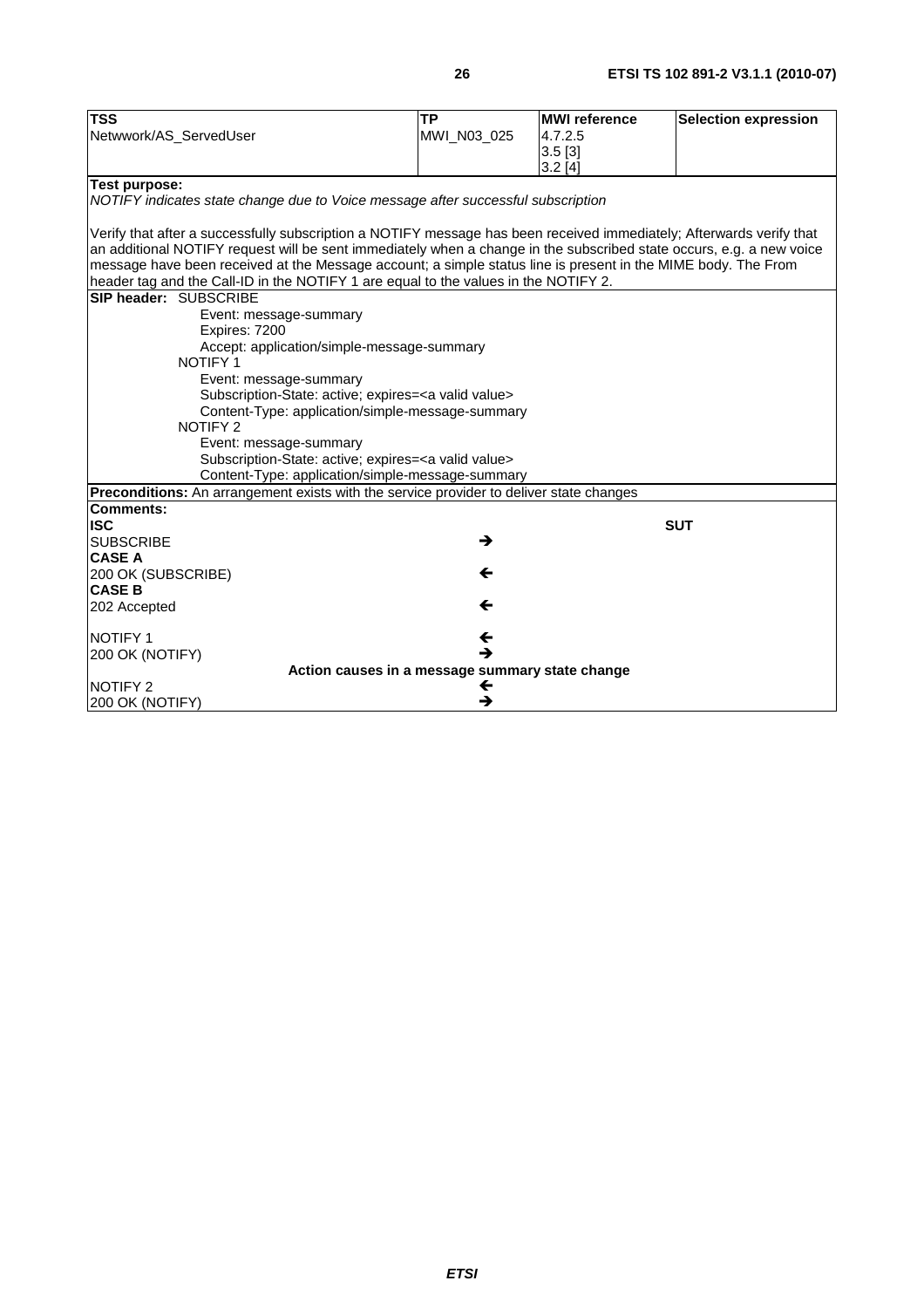| PICS 1.3/1<br>MWI_N03_026<br>4.7.2.5<br>Netwwork/AS_ServedUser<br>$3.5$ [3]<br>3.2[4]<br>Test purpose:<br>NOTIFY indicates state change due to Voice message after successful subscription msg-account line is present<br>Verify that after a successfully subscription a NOTIFY message has been received immediately; Afterwards verify that<br>an additional NOTIFY request will be sent immediately when a change in the subscribed state occurs, e.g. a new voice<br>message have been received at the Message account; a msg-account line is present in the MIME body. The From<br>header tag and the Call-ID in the NOTIFY 1 are equal to the values in the NOTIFY 2.<br>SIP header: SUBSCRIBE<br>Event: message-summary<br>Expires: 7200<br>Accept: application/simple-message-summary<br><b>NOTIFY1</b><br>Event: message-summary<br>Subscription-State: active<br>Content-Type: application/simple-message-summary<br>Messages-Waiting: yes<br>Message-Account: sip: <uri mwi="" of="" served="" user=""><br/><b>NOTIFY 2</b><br/>Event: message-summary<br/>Subscription-State: active<br/>Content-Type: application/simple-message-summary<br/>Messages-Waiting: yes<br/>Message-Account: sip:<uri mwi="" of="" served="" user=""><br/>Preconditions: An arrangement exists with the service provider to deliver state changes<br/><b>Comments:</b><br/><b>ISC</b><br/><b>SUT</b><br/><b>SUBSCRIBE</b><br/>→<br/><b>CASE A</b></uri></uri> | <b>TSS</b> | <b>TP</b> | <b>MWI</b> reference | <b>Selection expression</b> |
|--------------------------------------------------------------------------------------------------------------------------------------------------------------------------------------------------------------------------------------------------------------------------------------------------------------------------------------------------------------------------------------------------------------------------------------------------------------------------------------------------------------------------------------------------------------------------------------------------------------------------------------------------------------------------------------------------------------------------------------------------------------------------------------------------------------------------------------------------------------------------------------------------------------------------------------------------------------------------------------------------------------------------------------------------------------------------------------------------------------------------------------------------------------------------------------------------------------------------------------------------------------------------------------------------------------------------------------------------------------------------------------------------------------------------------------------------------|------------|-----------|----------------------|-----------------------------|
|                                                                                                                                                                                                                                                                                                                                                                                                                                                                                                                                                                                                                                                                                                                                                                                                                                                                                                                                                                                                                                                                                                                                                                                                                                                                                                                                                                                                                                                        |            |           |                      |                             |
|                                                                                                                                                                                                                                                                                                                                                                                                                                                                                                                                                                                                                                                                                                                                                                                                                                                                                                                                                                                                                                                                                                                                                                                                                                                                                                                                                                                                                                                        |            |           |                      |                             |
|                                                                                                                                                                                                                                                                                                                                                                                                                                                                                                                                                                                                                                                                                                                                                                                                                                                                                                                                                                                                                                                                                                                                                                                                                                                                                                                                                                                                                                                        |            |           |                      |                             |
|                                                                                                                                                                                                                                                                                                                                                                                                                                                                                                                                                                                                                                                                                                                                                                                                                                                                                                                                                                                                                                                                                                                                                                                                                                                                                                                                                                                                                                                        |            |           |                      |                             |
|                                                                                                                                                                                                                                                                                                                                                                                                                                                                                                                                                                                                                                                                                                                                                                                                                                                                                                                                                                                                                                                                                                                                                                                                                                                                                                                                                                                                                                                        |            |           |                      |                             |
|                                                                                                                                                                                                                                                                                                                                                                                                                                                                                                                                                                                                                                                                                                                                                                                                                                                                                                                                                                                                                                                                                                                                                                                                                                                                                                                                                                                                                                                        |            |           |                      |                             |
|                                                                                                                                                                                                                                                                                                                                                                                                                                                                                                                                                                                                                                                                                                                                                                                                                                                                                                                                                                                                                                                                                                                                                                                                                                                                                                                                                                                                                                                        |            |           |                      |                             |
|                                                                                                                                                                                                                                                                                                                                                                                                                                                                                                                                                                                                                                                                                                                                                                                                                                                                                                                                                                                                                                                                                                                                                                                                                                                                                                                                                                                                                                                        |            |           |                      |                             |
|                                                                                                                                                                                                                                                                                                                                                                                                                                                                                                                                                                                                                                                                                                                                                                                                                                                                                                                                                                                                                                                                                                                                                                                                                                                                                                                                                                                                                                                        |            |           |                      |                             |
|                                                                                                                                                                                                                                                                                                                                                                                                                                                                                                                                                                                                                                                                                                                                                                                                                                                                                                                                                                                                                                                                                                                                                                                                                                                                                                                                                                                                                                                        |            |           |                      |                             |
|                                                                                                                                                                                                                                                                                                                                                                                                                                                                                                                                                                                                                                                                                                                                                                                                                                                                                                                                                                                                                                                                                                                                                                                                                                                                                                                                                                                                                                                        |            |           |                      |                             |
|                                                                                                                                                                                                                                                                                                                                                                                                                                                                                                                                                                                                                                                                                                                                                                                                                                                                                                                                                                                                                                                                                                                                                                                                                                                                                                                                                                                                                                                        |            |           |                      |                             |
|                                                                                                                                                                                                                                                                                                                                                                                                                                                                                                                                                                                                                                                                                                                                                                                                                                                                                                                                                                                                                                                                                                                                                                                                                                                                                                                                                                                                                                                        |            |           |                      |                             |
|                                                                                                                                                                                                                                                                                                                                                                                                                                                                                                                                                                                                                                                                                                                                                                                                                                                                                                                                                                                                                                                                                                                                                                                                                                                                                                                                                                                                                                                        |            |           |                      |                             |
|                                                                                                                                                                                                                                                                                                                                                                                                                                                                                                                                                                                                                                                                                                                                                                                                                                                                                                                                                                                                                                                                                                                                                                                                                                                                                                                                                                                                                                                        |            |           |                      |                             |
|                                                                                                                                                                                                                                                                                                                                                                                                                                                                                                                                                                                                                                                                                                                                                                                                                                                                                                                                                                                                                                                                                                                                                                                                                                                                                                                                                                                                                                                        |            |           |                      |                             |
|                                                                                                                                                                                                                                                                                                                                                                                                                                                                                                                                                                                                                                                                                                                                                                                                                                                                                                                                                                                                                                                                                                                                                                                                                                                                                                                                                                                                                                                        |            |           |                      |                             |
|                                                                                                                                                                                                                                                                                                                                                                                                                                                                                                                                                                                                                                                                                                                                                                                                                                                                                                                                                                                                                                                                                                                                                                                                                                                                                                                                                                                                                                                        |            |           |                      |                             |
|                                                                                                                                                                                                                                                                                                                                                                                                                                                                                                                                                                                                                                                                                                                                                                                                                                                                                                                                                                                                                                                                                                                                                                                                                                                                                                                                                                                                                                                        |            |           |                      |                             |
|                                                                                                                                                                                                                                                                                                                                                                                                                                                                                                                                                                                                                                                                                                                                                                                                                                                                                                                                                                                                                                                                                                                                                                                                                                                                                                                                                                                                                                                        |            |           |                      |                             |
|                                                                                                                                                                                                                                                                                                                                                                                                                                                                                                                                                                                                                                                                                                                                                                                                                                                                                                                                                                                                                                                                                                                                                                                                                                                                                                                                                                                                                                                        |            |           |                      |                             |
|                                                                                                                                                                                                                                                                                                                                                                                                                                                                                                                                                                                                                                                                                                                                                                                                                                                                                                                                                                                                                                                                                                                                                                                                                                                                                                                                                                                                                                                        |            |           |                      |                             |
|                                                                                                                                                                                                                                                                                                                                                                                                                                                                                                                                                                                                                                                                                                                                                                                                                                                                                                                                                                                                                                                                                                                                                                                                                                                                                                                                                                                                                                                        |            |           |                      |                             |
|                                                                                                                                                                                                                                                                                                                                                                                                                                                                                                                                                                                                                                                                                                                                                                                                                                                                                                                                                                                                                                                                                                                                                                                                                                                                                                                                                                                                                                                        |            |           |                      |                             |
|                                                                                                                                                                                                                                                                                                                                                                                                                                                                                                                                                                                                                                                                                                                                                                                                                                                                                                                                                                                                                                                                                                                                                                                                                                                                                                                                                                                                                                                        |            |           |                      |                             |
|                                                                                                                                                                                                                                                                                                                                                                                                                                                                                                                                                                                                                                                                                                                                                                                                                                                                                                                                                                                                                                                                                                                                                                                                                                                                                                                                                                                                                                                        |            |           |                      |                             |
|                                                                                                                                                                                                                                                                                                                                                                                                                                                                                                                                                                                                                                                                                                                                                                                                                                                                                                                                                                                                                                                                                                                                                                                                                                                                                                                                                                                                                                                        |            |           |                      |                             |
|                                                                                                                                                                                                                                                                                                                                                                                                                                                                                                                                                                                                                                                                                                                                                                                                                                                                                                                                                                                                                                                                                                                                                                                                                                                                                                                                                                                                                                                        |            |           |                      |                             |
|                                                                                                                                                                                                                                                                                                                                                                                                                                                                                                                                                                                                                                                                                                                                                                                                                                                                                                                                                                                                                                                                                                                                                                                                                                                                                                                                                                                                                                                        |            |           |                      |                             |
|                                                                                                                                                                                                                                                                                                                                                                                                                                                                                                                                                                                                                                                                                                                                                                                                                                                                                                                                                                                                                                                                                                                                                                                                                                                                                                                                                                                                                                                        |            |           |                      |                             |
| 200 OK (SUBSCRIBE)<br>←                                                                                                                                                                                                                                                                                                                                                                                                                                                                                                                                                                                                                                                                                                                                                                                                                                                                                                                                                                                                                                                                                                                                                                                                                                                                                                                                                                                                                                |            |           |                      |                             |
| <b>CASE B</b>                                                                                                                                                                                                                                                                                                                                                                                                                                                                                                                                                                                                                                                                                                                                                                                                                                                                                                                                                                                                                                                                                                                                                                                                                                                                                                                                                                                                                                          |            |           |                      |                             |
| 202 Accepted<br>←                                                                                                                                                                                                                                                                                                                                                                                                                                                                                                                                                                                                                                                                                                                                                                                                                                                                                                                                                                                                                                                                                                                                                                                                                                                                                                                                                                                                                                      |            |           |                      |                             |
|                                                                                                                                                                                                                                                                                                                                                                                                                                                                                                                                                                                                                                                                                                                                                                                                                                                                                                                                                                                                                                                                                                                                                                                                                                                                                                                                                                                                                                                        |            |           |                      |                             |
| <b>NOTIFY 1</b><br>←                                                                                                                                                                                                                                                                                                                                                                                                                                                                                                                                                                                                                                                                                                                                                                                                                                                                                                                                                                                                                                                                                                                                                                                                                                                                                                                                                                                                                                   |            |           |                      |                             |
| →<br>200 OK (NOTIFY)                                                                                                                                                                                                                                                                                                                                                                                                                                                                                                                                                                                                                                                                                                                                                                                                                                                                                                                                                                                                                                                                                                                                                                                                                                                                                                                                                                                                                                   |            |           |                      |                             |
| Action causes in a message summary state change                                                                                                                                                                                                                                                                                                                                                                                                                                                                                                                                                                                                                                                                                                                                                                                                                                                                                                                                                                                                                                                                                                                                                                                                                                                                                                                                                                                                        |            |           |                      |                             |
| <b>NOTIFY 2</b><br>←                                                                                                                                                                                                                                                                                                                                                                                                                                                                                                                                                                                                                                                                                                                                                                                                                                                                                                                                                                                                                                                                                                                                                                                                                                                                                                                                                                                                                                   |            |           |                      |                             |
| →<br>200 OK (NOTIFY)                                                                                                                                                                                                                                                                                                                                                                                                                                                                                                                                                                                                                                                                                                                                                                                                                                                                                                                                                                                                                                                                                                                                                                                                                                                                                                                                                                                                                                   |            |           |                      |                             |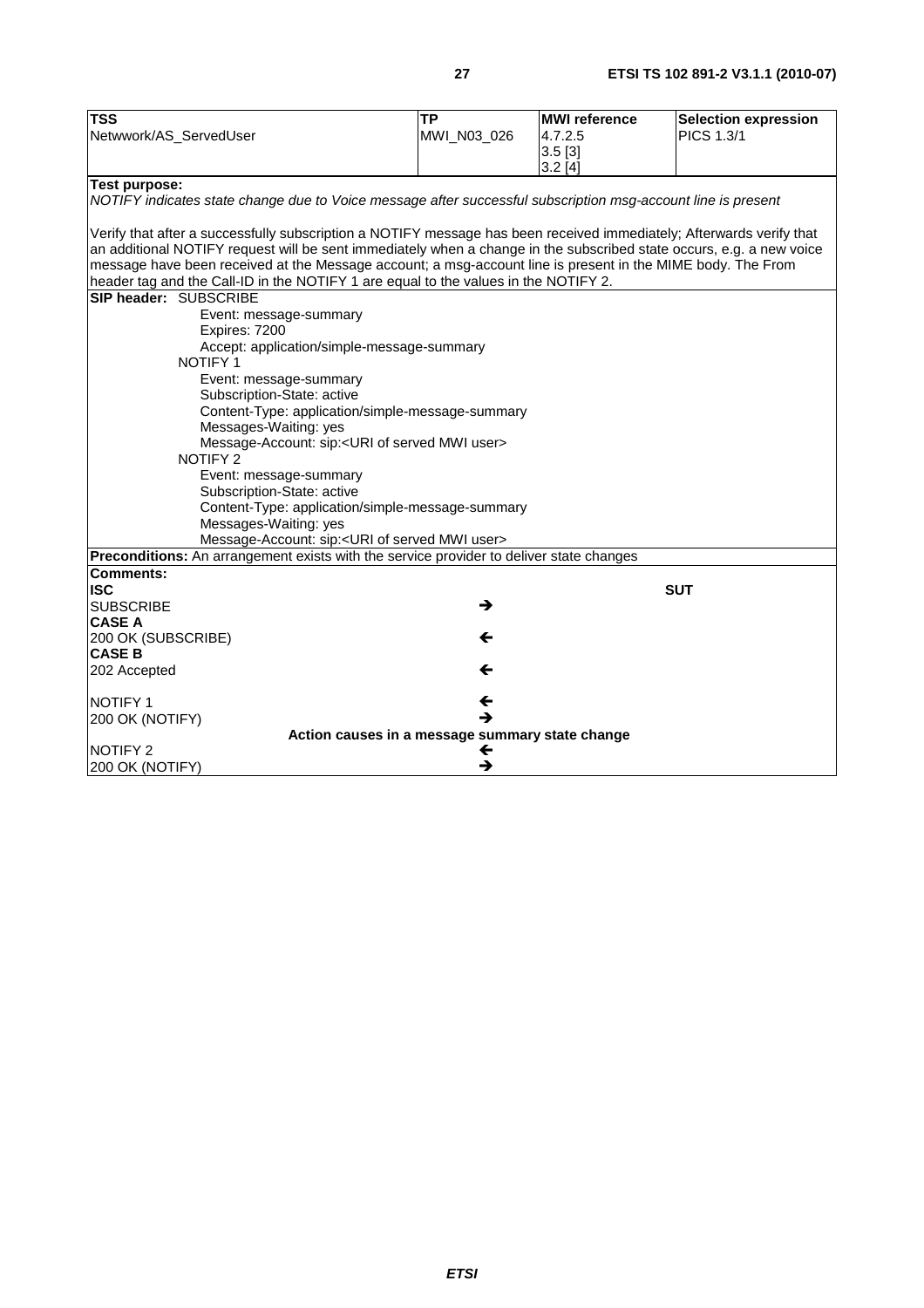| <b>TSS</b>                                                                                                           | <b>TP</b>   | <b>MWI</b> reference | <b>Selection expression</b> |
|----------------------------------------------------------------------------------------------------------------------|-------------|----------------------|-----------------------------|
|                                                                                                                      |             | 4.7.2.5              | <b>PICS 1.3/2</b>           |
| Netwwork/AS_ServedUser                                                                                               | MWI_N03_027 |                      |                             |
|                                                                                                                      |             | $3.5$ [3]            |                             |
|                                                                                                                      |             | 3.2[4]               |                             |
| <b>Test purpose:</b>                                                                                                 |             |                      |                             |
| NOTIFY indicates state change due to Voice message after successful subscription msg-summary-line is present         |             |                      |                             |
|                                                                                                                      |             |                      |                             |
| Verify that after a successfully subscription a NOTIFY message has been received immediately; Afterwards verify that |             |                      |                             |
| an additional NOTIFY request will be sent immediately when a change in the subscribed state occurs, e.g. a new voice |             |                      |                             |
| message have been received at the Message account; a msg-summary-line is present in the MIME body. The From          |             |                      |                             |
| header tag and the Call-ID in the NOTIFY 1 are equal to the values in the NOTIFY 2. The "newmsgs" attribute is       |             |                      |                             |
| incremented by one.                                                                                                  |             |                      |                             |
| SIP header: SUBSCRIBE                                                                                                |             |                      |                             |
| Event: message-summary                                                                                               |             |                      |                             |
| Expires: 7200                                                                                                        |             |                      |                             |
| Accept: application/simple-message-summary                                                                           |             |                      |                             |
| <b>NOTIFY 1</b>                                                                                                      |             |                      |                             |
| Event: message-summary                                                                                               |             |                      |                             |
| Subscription-State: active                                                                                           |             |                      |                             |
| Content-Type: application/simple-message-summary                                                                     |             |                      |                             |
| Messages-Waiting: yes                                                                                                |             |                      |                             |
| voice-message: < a valid value>/ <a valid="" value=""></a>                                                           |             |                      |                             |
| <b>NOTIFY 2</b>                                                                                                      |             |                      |                             |
| Event: message-summary                                                                                               |             |                      |                             |
| Subscription-State: active                                                                                           |             |                      |                             |
| Content-Type: application/simple-message-summary                                                                     |             |                      |                             |
| Messages-Waiting: yes                                                                                                |             |                      |                             |
| voice-message: < a valid value> + 1/ <a valid="" value=""></a>                                                       |             |                      |                             |
| Preconditions: An arrangement exists with the service provider to deliver state changes                              |             |                      |                             |
| <b>Comments:</b>                                                                                                     |             |                      |                             |
| <b>ISC</b>                                                                                                           |             |                      | <b>SUT</b>                  |
| <b>SUBSCRIBE</b>                                                                                                     | →           |                      |                             |
| <b>CASE A</b>                                                                                                        |             |                      |                             |
| 200 OK (SUBSCRIBE)                                                                                                   | ←           |                      |                             |
| <b>CASE B</b>                                                                                                        |             |                      |                             |
| 202 Accepted                                                                                                         | ←           |                      |                             |
|                                                                                                                      |             |                      |                             |
| <b>NOTIFY1</b>                                                                                                       | ←           |                      |                             |
| 200 OK (NOTIFY)                                                                                                      |             |                      |                             |
| Action causes in a message summary state change                                                                      |             |                      |                             |
| NOTIFY <sub>2</sub>                                                                                                  | ←<br>→      |                      |                             |
| 200 OK (NOTIFY)                                                                                                      |             |                      |                             |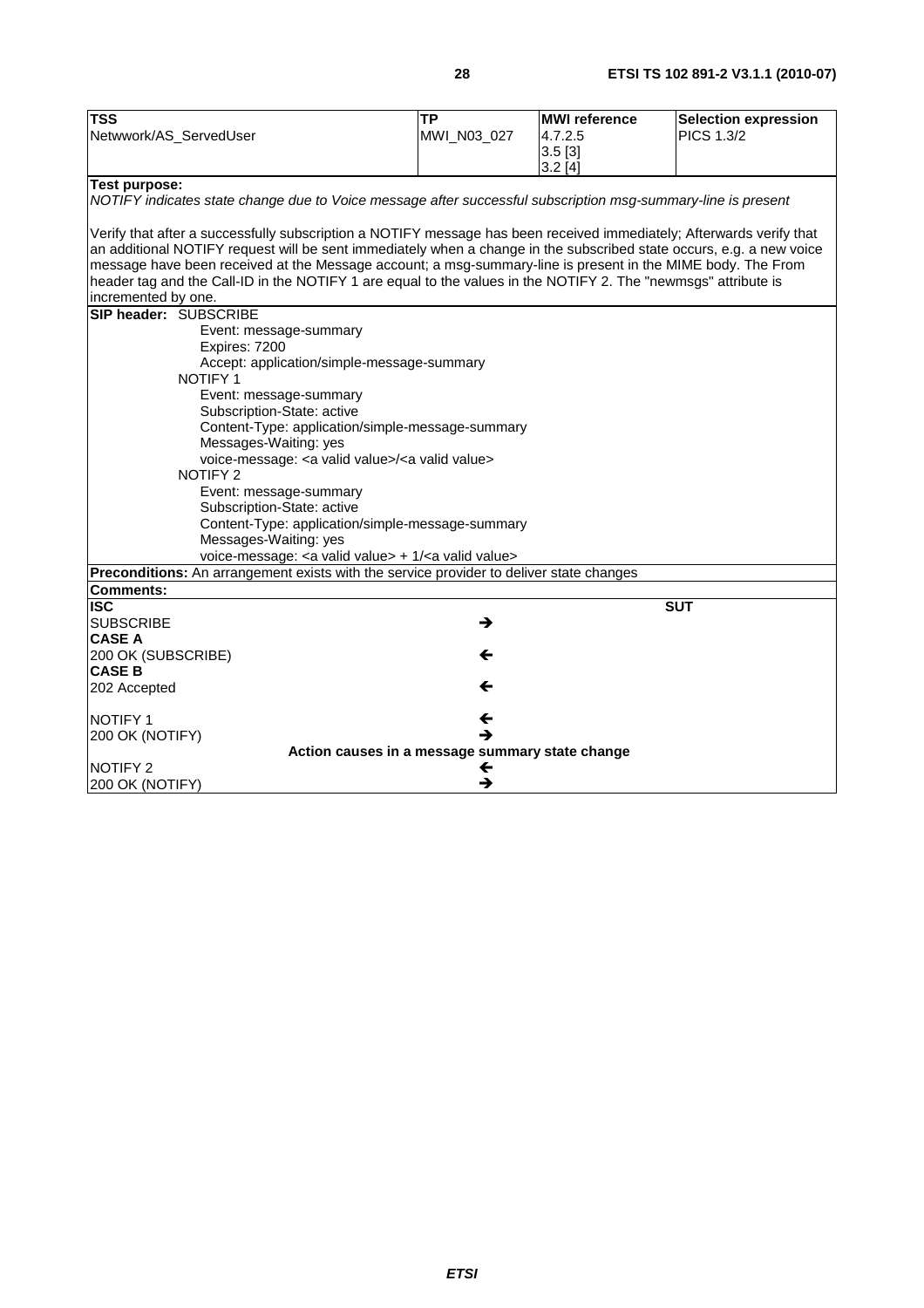| <b>TSS</b>                                                                                                                               | <b>TP</b>   | <b>MWI</b> reference | <b>Selection expression</b> |
|------------------------------------------------------------------------------------------------------------------------------------------|-------------|----------------------|-----------------------------|
| Netwwork/AS_ServedUser                                                                                                                   | MWI_N03_028 | 4.7.2.5              | PICS 1.3/3                  |
|                                                                                                                                          |             | 3.5[3]               |                             |
|                                                                                                                                          |             | 3.2[4]               |                             |
| <b>Test purpose:</b>                                                                                                                     |             |                      |                             |
| NOTIFY indicates state change due to Voice message after successful subscription opt-msg-headers are present                             |             |                      |                             |
|                                                                                                                                          |             |                      |                             |
| Verify that after a successfully subscription a NOTIFY message has been received immediately; Afterwards verify that                     |             |                      |                             |
| an additional NOTIFY request will be sent immediately when a change in the subscribed state occurs, e.g. a new voice                     |             |                      |                             |
| message have been received at the Message account. The subsequent NOTIFY contains message headers, which                                 |             |                      |                             |
| further describe newly added message(s). The From header tag and the Call-ID in the NOTIFY 1 are equal to the<br>values in the NOTIFY 2. |             |                      |                             |
| SIP header: SUBSCRIBE                                                                                                                    |             |                      |                             |
|                                                                                                                                          |             |                      |                             |
| Event: message-summary<br>Expires: 7200                                                                                                  |             |                      |                             |
| Accept: application/simple-message-summary                                                                                               |             |                      |                             |
| <b>NOTIFY 1</b>                                                                                                                          |             |                      |                             |
| Event: message-summary                                                                                                                   |             |                      |                             |
| Subscription-State: active                                                                                                               |             |                      |                             |
| Content-Type: application/simple-message-summary                                                                                         |             |                      |                             |
| Messages-Waiting: yes                                                                                                                    |             |                      |                             |
| NOTIFY 2                                                                                                                                 |             |                      |                             |
| Event: message-summary                                                                                                                   |             |                      |                             |
| Subscription-State: active                                                                                                               |             |                      |                             |
| Content-Type: application/simple-message-summary                                                                                         |             |                      |                             |
| Messages-Waiting: yes                                                                                                                    |             |                      |                             |
| To: <user1_public1@home1.net></user1_public1@home1.net>                                                                                  |             |                      |                             |
| From: <user3_public1@home1.net></user3_public1@home1.net>                                                                                |             |                      |                             |
| Message-ID: < a valid value>>                                                                                                            |             |                      |                             |
| Message-Context: voice-message                                                                                                           |             |                      |                             |
| Preconditions: An arrangement exists with the service provider to deliver state changes                                                  |             |                      |                             |
| <b>Comments:</b>                                                                                                                         |             |                      |                             |
| <b>ISC</b>                                                                                                                               |             |                      | <b>SUT</b>                  |
| <b>SUBSCRIBE</b>                                                                                                                         | →           |                      |                             |
| <b>CASE A</b>                                                                                                                            |             |                      |                             |
| 200 OK (SUBSCRIBE)                                                                                                                       |             |                      |                             |
| <b>CASE B</b>                                                                                                                            |             |                      |                             |
| 202 Accepted                                                                                                                             |             |                      |                             |
| <b>NOTIFY1</b>                                                                                                                           |             |                      |                             |
| 200 OK (NOTIFY)                                                                                                                          |             |                      |                             |
| Action causes in a message summary state change                                                                                          |             |                      |                             |
| <b>NOTIFY 2</b>                                                                                                                          | ←           |                      |                             |
| 200 OK (NOTIFY)                                                                                                                          | →           |                      |                             |
|                                                                                                                                          |             |                      |                             |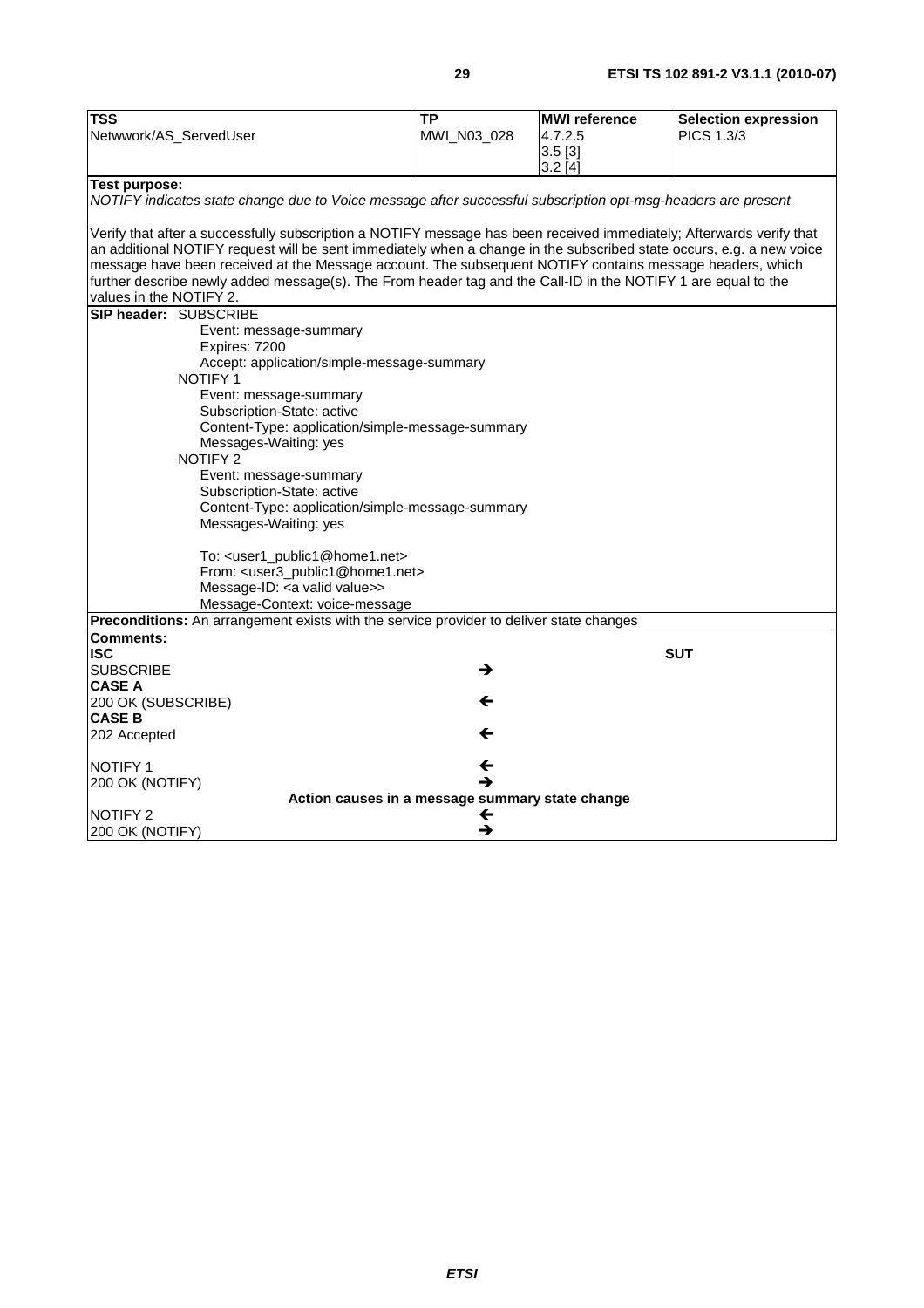| <b>TSS</b><br><b>TP</b><br><b>MWI</b> reference<br>Netwwork/AS_ServedUser<br>MWI_N03_029<br>4.7.2.5                  | <b>Selection expression</b> |  |
|----------------------------------------------------------------------------------------------------------------------|-----------------------------|--|
|                                                                                                                      |                             |  |
|                                                                                                                      |                             |  |
| 3.5[3]<br>3.2[4]                                                                                                     |                             |  |
| <b>Test purpose:</b>                                                                                                 |                             |  |
| NOTIFY indicates state change due to Fax message after successful subscription                                       |                             |  |
|                                                                                                                      |                             |  |
| Verify that after a successfully subscription a NOTIFY message has been received immediately; Afterwards verify that |                             |  |
| an additional NOTIFY request will be sent immediately when a change in the subscribed state occurs, e.g. a new fax   |                             |  |
| message have been received at the Message account; a simple status line is present in the MIME body. The From        |                             |  |
| header tag and the Call-ID in the NOTIFY 1 are equal to the values in the NOTIFY 2.                                  |                             |  |
| SIP header: SUBSCRIBE                                                                                                |                             |  |
| Event: message-summary                                                                                               |                             |  |
| Expires: 7200                                                                                                        |                             |  |
| Accept: application/simple-message-summary                                                                           |                             |  |
| <b>NOTIFY 1</b>                                                                                                      |                             |  |
| Event: message-summary                                                                                               |                             |  |
| Subscription-State: active; expires= <a valid="" value=""></a>                                                       |                             |  |
| Content-Type: application/simple-message-summary                                                                     |                             |  |
| Messages-Waiting: yes                                                                                                |                             |  |
| NOTIFY <sub>2</sub>                                                                                                  |                             |  |
| Event: message-summary                                                                                               |                             |  |
| Subscription-State: active; expires= <a valid="" value=""></a>                                                       |                             |  |
| Content-Type: application/simple-message-summary                                                                     |                             |  |
| Messages-Waiting: yes                                                                                                |                             |  |
| Preconditions: An arrangement exists with the service provider to deliver state changes                              |                             |  |
| <b>Comments:</b><br><b>ISC</b>                                                                                       |                             |  |
| <b>SUBSCRIBE</b><br>→                                                                                                | <b>SUT</b>                  |  |
| <b>CASE A</b>                                                                                                        |                             |  |
| 200 OK (SUBSCRIBE)                                                                                                   |                             |  |
| <b>CASE B</b>                                                                                                        |                             |  |
| 202 Accepted<br>←                                                                                                    |                             |  |
|                                                                                                                      |                             |  |
| NOTIFY <sub>1</sub>                                                                                                  |                             |  |
| →<br>200 OK (NOTIFY)                                                                                                 |                             |  |
| Action causes in a message summary state change                                                                      |                             |  |
| NOTIFY 2<br>←                                                                                                        |                             |  |
| →<br>200 OK (NOTIFY)                                                                                                 |                             |  |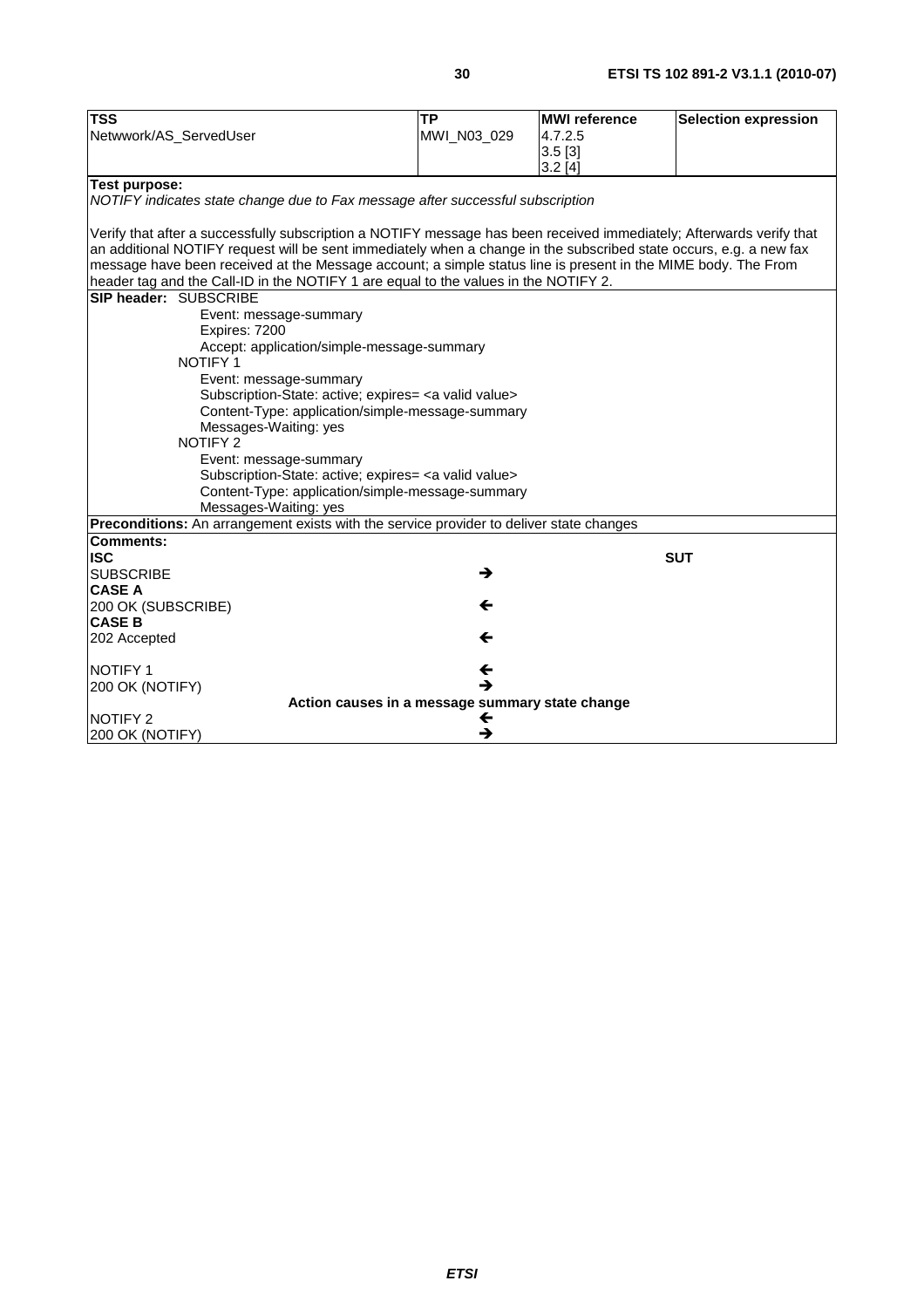| PICS 1.3/1<br>MWI_N03_030<br>4.7.2.5<br>Netwwork/AS_ServedUser<br>$3.5$ [3]<br>3.2[4]<br>Test purpose:<br>NOTIFY indicates state change due to Fax message after successful subscription; msg-account line is present<br>Verify that after a successfully subscription a NOTIFY message has been received immediately; Afterwards verify that<br>an additional NOTIFY request will be sent immediately when a change in the subscribed state occurs, e.g. a new fax<br>message have been received at the Message account; a msg-account line is present in the MIME body. The From<br>header tag and the Call-ID in the NOTIFY 1 are equal to the values in the NOTIFY 2.<br>SIP header: SUBSCRIBE<br>Event: message-summary<br>Expires: 7200<br>Accept: application/simple-message-summary<br><b>NOTIFY1</b><br>Event: message-summary<br>Subscription-State: active<br>Content-Type: application/simple-message-summary<br>Messages-Waiting: yes<br>Message-Account: sip: <uri mwi="" of="" served="" user=""><br/><b>NOTIFY 2</b><br/>Event: message-summary<br/>Subscription-State: active<br/>Content-Type: application/simple-message-summary<br/>Messages-Waiting: yes<br/>Message-Account: sip:<uri mwi="" of="" served="" user=""><br/>Preconditions: An arrangement exists with the service provider to deliver state changes<br/><b>Comments:</b><br/><b>ISC</b><br/><b>SUT</b><br/><b>SUBSCRIBE</b><br/>→<br/><b>CASE A</b><br/>200 OK (SUBSCRIBE)<br/>←<br/><b>CASE B</b><br/>202 Accepted<br/>←<br/><b>NOTIFY 1</b><br/>←<br/>→<br/>200 OK (NOTIFY)<br/>Action causes in a message summary state change<br/><b>NOTIFY 2</b><br/>←<br/>→</uri></uri> | <b>TSS</b>      | <b>TP</b> | <b>MWI</b> reference | <b>Selection expression</b> |  |
|-------------------------------------------------------------------------------------------------------------------------------------------------------------------------------------------------------------------------------------------------------------------------------------------------------------------------------------------------------------------------------------------------------------------------------------------------------------------------------------------------------------------------------------------------------------------------------------------------------------------------------------------------------------------------------------------------------------------------------------------------------------------------------------------------------------------------------------------------------------------------------------------------------------------------------------------------------------------------------------------------------------------------------------------------------------------------------------------------------------------------------------------------------------------------------------------------------------------------------------------------------------------------------------------------------------------------------------------------------------------------------------------------------------------------------------------------------------------------------------------------------------------------------------------------------------------------------------------------------------------------------------------------------------------|-----------------|-----------|----------------------|-----------------------------|--|
|                                                                                                                                                                                                                                                                                                                                                                                                                                                                                                                                                                                                                                                                                                                                                                                                                                                                                                                                                                                                                                                                                                                                                                                                                                                                                                                                                                                                                                                                                                                                                                                                                                                                   |                 |           |                      |                             |  |
|                                                                                                                                                                                                                                                                                                                                                                                                                                                                                                                                                                                                                                                                                                                                                                                                                                                                                                                                                                                                                                                                                                                                                                                                                                                                                                                                                                                                                                                                                                                                                                                                                                                                   |                 |           |                      |                             |  |
|                                                                                                                                                                                                                                                                                                                                                                                                                                                                                                                                                                                                                                                                                                                                                                                                                                                                                                                                                                                                                                                                                                                                                                                                                                                                                                                                                                                                                                                                                                                                                                                                                                                                   |                 |           |                      |                             |  |
|                                                                                                                                                                                                                                                                                                                                                                                                                                                                                                                                                                                                                                                                                                                                                                                                                                                                                                                                                                                                                                                                                                                                                                                                                                                                                                                                                                                                                                                                                                                                                                                                                                                                   |                 |           |                      |                             |  |
|                                                                                                                                                                                                                                                                                                                                                                                                                                                                                                                                                                                                                                                                                                                                                                                                                                                                                                                                                                                                                                                                                                                                                                                                                                                                                                                                                                                                                                                                                                                                                                                                                                                                   |                 |           |                      |                             |  |
|                                                                                                                                                                                                                                                                                                                                                                                                                                                                                                                                                                                                                                                                                                                                                                                                                                                                                                                                                                                                                                                                                                                                                                                                                                                                                                                                                                                                                                                                                                                                                                                                                                                                   |                 |           |                      |                             |  |
|                                                                                                                                                                                                                                                                                                                                                                                                                                                                                                                                                                                                                                                                                                                                                                                                                                                                                                                                                                                                                                                                                                                                                                                                                                                                                                                                                                                                                                                                                                                                                                                                                                                                   |                 |           |                      |                             |  |
|                                                                                                                                                                                                                                                                                                                                                                                                                                                                                                                                                                                                                                                                                                                                                                                                                                                                                                                                                                                                                                                                                                                                                                                                                                                                                                                                                                                                                                                                                                                                                                                                                                                                   |                 |           |                      |                             |  |
|                                                                                                                                                                                                                                                                                                                                                                                                                                                                                                                                                                                                                                                                                                                                                                                                                                                                                                                                                                                                                                                                                                                                                                                                                                                                                                                                                                                                                                                                                                                                                                                                                                                                   |                 |           |                      |                             |  |
|                                                                                                                                                                                                                                                                                                                                                                                                                                                                                                                                                                                                                                                                                                                                                                                                                                                                                                                                                                                                                                                                                                                                                                                                                                                                                                                                                                                                                                                                                                                                                                                                                                                                   |                 |           |                      |                             |  |
|                                                                                                                                                                                                                                                                                                                                                                                                                                                                                                                                                                                                                                                                                                                                                                                                                                                                                                                                                                                                                                                                                                                                                                                                                                                                                                                                                                                                                                                                                                                                                                                                                                                                   |                 |           |                      |                             |  |
|                                                                                                                                                                                                                                                                                                                                                                                                                                                                                                                                                                                                                                                                                                                                                                                                                                                                                                                                                                                                                                                                                                                                                                                                                                                                                                                                                                                                                                                                                                                                                                                                                                                                   |                 |           |                      |                             |  |
|                                                                                                                                                                                                                                                                                                                                                                                                                                                                                                                                                                                                                                                                                                                                                                                                                                                                                                                                                                                                                                                                                                                                                                                                                                                                                                                                                                                                                                                                                                                                                                                                                                                                   |                 |           |                      |                             |  |
|                                                                                                                                                                                                                                                                                                                                                                                                                                                                                                                                                                                                                                                                                                                                                                                                                                                                                                                                                                                                                                                                                                                                                                                                                                                                                                                                                                                                                                                                                                                                                                                                                                                                   |                 |           |                      |                             |  |
|                                                                                                                                                                                                                                                                                                                                                                                                                                                                                                                                                                                                                                                                                                                                                                                                                                                                                                                                                                                                                                                                                                                                                                                                                                                                                                                                                                                                                                                                                                                                                                                                                                                                   |                 |           |                      |                             |  |
|                                                                                                                                                                                                                                                                                                                                                                                                                                                                                                                                                                                                                                                                                                                                                                                                                                                                                                                                                                                                                                                                                                                                                                                                                                                                                                                                                                                                                                                                                                                                                                                                                                                                   |                 |           |                      |                             |  |
|                                                                                                                                                                                                                                                                                                                                                                                                                                                                                                                                                                                                                                                                                                                                                                                                                                                                                                                                                                                                                                                                                                                                                                                                                                                                                                                                                                                                                                                                                                                                                                                                                                                                   |                 |           |                      |                             |  |
|                                                                                                                                                                                                                                                                                                                                                                                                                                                                                                                                                                                                                                                                                                                                                                                                                                                                                                                                                                                                                                                                                                                                                                                                                                                                                                                                                                                                                                                                                                                                                                                                                                                                   |                 |           |                      |                             |  |
|                                                                                                                                                                                                                                                                                                                                                                                                                                                                                                                                                                                                                                                                                                                                                                                                                                                                                                                                                                                                                                                                                                                                                                                                                                                                                                                                                                                                                                                                                                                                                                                                                                                                   |                 |           |                      |                             |  |
|                                                                                                                                                                                                                                                                                                                                                                                                                                                                                                                                                                                                                                                                                                                                                                                                                                                                                                                                                                                                                                                                                                                                                                                                                                                                                                                                                                                                                                                                                                                                                                                                                                                                   |                 |           |                      |                             |  |
|                                                                                                                                                                                                                                                                                                                                                                                                                                                                                                                                                                                                                                                                                                                                                                                                                                                                                                                                                                                                                                                                                                                                                                                                                                                                                                                                                                                                                                                                                                                                                                                                                                                                   |                 |           |                      |                             |  |
|                                                                                                                                                                                                                                                                                                                                                                                                                                                                                                                                                                                                                                                                                                                                                                                                                                                                                                                                                                                                                                                                                                                                                                                                                                                                                                                                                                                                                                                                                                                                                                                                                                                                   |                 |           |                      |                             |  |
|                                                                                                                                                                                                                                                                                                                                                                                                                                                                                                                                                                                                                                                                                                                                                                                                                                                                                                                                                                                                                                                                                                                                                                                                                                                                                                                                                                                                                                                                                                                                                                                                                                                                   |                 |           |                      |                             |  |
|                                                                                                                                                                                                                                                                                                                                                                                                                                                                                                                                                                                                                                                                                                                                                                                                                                                                                                                                                                                                                                                                                                                                                                                                                                                                                                                                                                                                                                                                                                                                                                                                                                                                   |                 |           |                      |                             |  |
|                                                                                                                                                                                                                                                                                                                                                                                                                                                                                                                                                                                                                                                                                                                                                                                                                                                                                                                                                                                                                                                                                                                                                                                                                                                                                                                                                                                                                                                                                                                                                                                                                                                                   |                 |           |                      |                             |  |
|                                                                                                                                                                                                                                                                                                                                                                                                                                                                                                                                                                                                                                                                                                                                                                                                                                                                                                                                                                                                                                                                                                                                                                                                                                                                                                                                                                                                                                                                                                                                                                                                                                                                   |                 |           |                      |                             |  |
|                                                                                                                                                                                                                                                                                                                                                                                                                                                                                                                                                                                                                                                                                                                                                                                                                                                                                                                                                                                                                                                                                                                                                                                                                                                                                                                                                                                                                                                                                                                                                                                                                                                                   |                 |           |                      |                             |  |
|                                                                                                                                                                                                                                                                                                                                                                                                                                                                                                                                                                                                                                                                                                                                                                                                                                                                                                                                                                                                                                                                                                                                                                                                                                                                                                                                                                                                                                                                                                                                                                                                                                                                   |                 |           |                      |                             |  |
|                                                                                                                                                                                                                                                                                                                                                                                                                                                                                                                                                                                                                                                                                                                                                                                                                                                                                                                                                                                                                                                                                                                                                                                                                                                                                                                                                                                                                                                                                                                                                                                                                                                                   |                 |           |                      |                             |  |
|                                                                                                                                                                                                                                                                                                                                                                                                                                                                                                                                                                                                                                                                                                                                                                                                                                                                                                                                                                                                                                                                                                                                                                                                                                                                                                                                                                                                                                                                                                                                                                                                                                                                   |                 |           |                      |                             |  |
|                                                                                                                                                                                                                                                                                                                                                                                                                                                                                                                                                                                                                                                                                                                                                                                                                                                                                                                                                                                                                                                                                                                                                                                                                                                                                                                                                                                                                                                                                                                                                                                                                                                                   |                 |           |                      |                             |  |
|                                                                                                                                                                                                                                                                                                                                                                                                                                                                                                                                                                                                                                                                                                                                                                                                                                                                                                                                                                                                                                                                                                                                                                                                                                                                                                                                                                                                                                                                                                                                                                                                                                                                   |                 |           |                      |                             |  |
|                                                                                                                                                                                                                                                                                                                                                                                                                                                                                                                                                                                                                                                                                                                                                                                                                                                                                                                                                                                                                                                                                                                                                                                                                                                                                                                                                                                                                                                                                                                                                                                                                                                                   |                 |           |                      |                             |  |
|                                                                                                                                                                                                                                                                                                                                                                                                                                                                                                                                                                                                                                                                                                                                                                                                                                                                                                                                                                                                                                                                                                                                                                                                                                                                                                                                                                                                                                                                                                                                                                                                                                                                   |                 |           |                      |                             |  |
|                                                                                                                                                                                                                                                                                                                                                                                                                                                                                                                                                                                                                                                                                                                                                                                                                                                                                                                                                                                                                                                                                                                                                                                                                                                                                                                                                                                                                                                                                                                                                                                                                                                                   |                 |           |                      |                             |  |
|                                                                                                                                                                                                                                                                                                                                                                                                                                                                                                                                                                                                                                                                                                                                                                                                                                                                                                                                                                                                                                                                                                                                                                                                                                                                                                                                                                                                                                                                                                                                                                                                                                                                   |                 |           |                      |                             |  |
|                                                                                                                                                                                                                                                                                                                                                                                                                                                                                                                                                                                                                                                                                                                                                                                                                                                                                                                                                                                                                                                                                                                                                                                                                                                                                                                                                                                                                                                                                                                                                                                                                                                                   |                 |           |                      |                             |  |
|                                                                                                                                                                                                                                                                                                                                                                                                                                                                                                                                                                                                                                                                                                                                                                                                                                                                                                                                                                                                                                                                                                                                                                                                                                                                                                                                                                                                                                                                                                                                                                                                                                                                   |                 |           |                      |                             |  |
|                                                                                                                                                                                                                                                                                                                                                                                                                                                                                                                                                                                                                                                                                                                                                                                                                                                                                                                                                                                                                                                                                                                                                                                                                                                                                                                                                                                                                                                                                                                                                                                                                                                                   | 200 OK (NOTIFY) |           |                      |                             |  |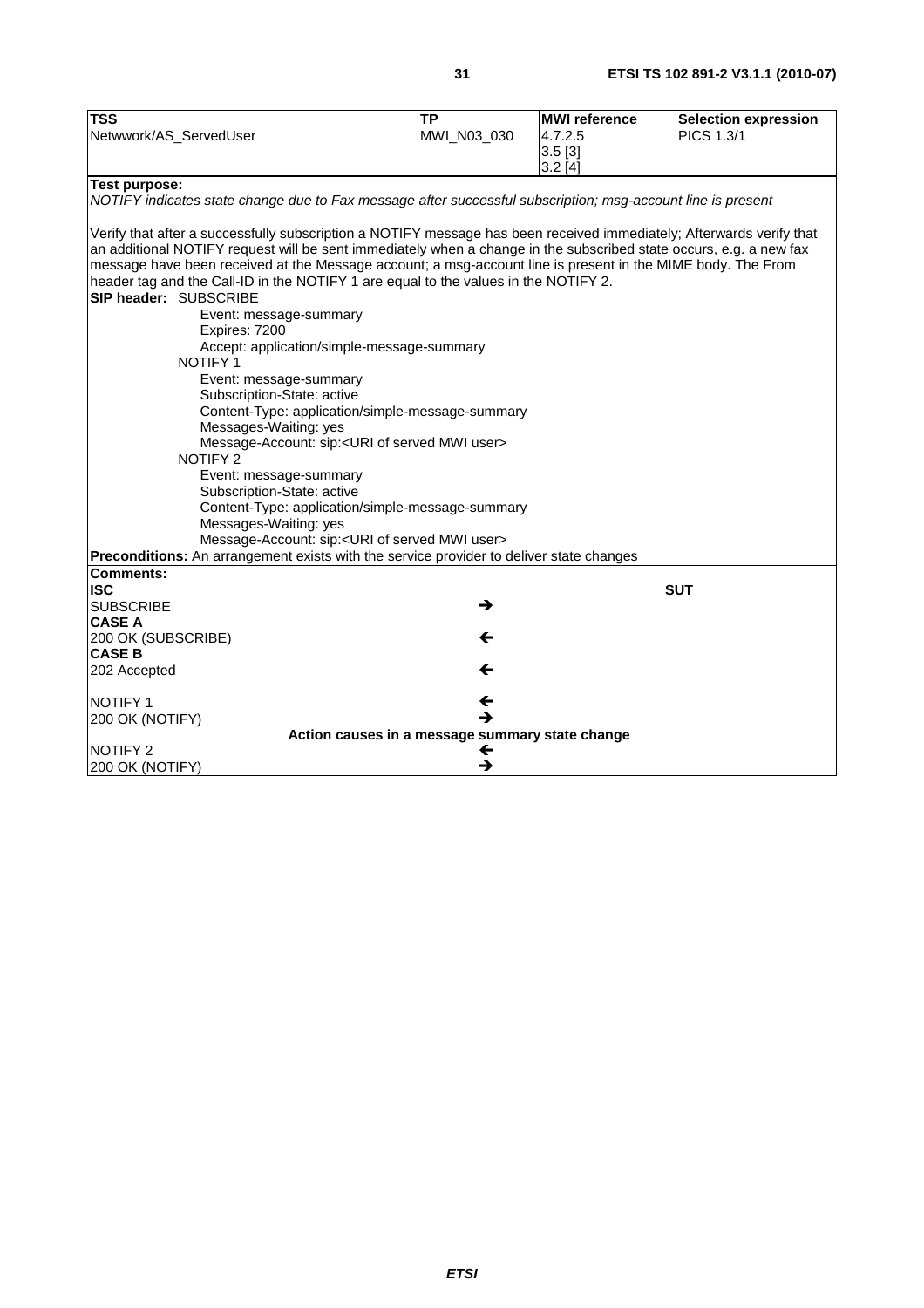| <b>TSS</b>                                                                                                                                                                                                                                                                                                                                                                                                                                                                                         | <b>TP</b><br>MWI_N03_031 | <b>MWI</b> reference<br>4.7.2.5 | <b>Selection expression</b><br><b>PICS 1.3/2</b> |
|----------------------------------------------------------------------------------------------------------------------------------------------------------------------------------------------------------------------------------------------------------------------------------------------------------------------------------------------------------------------------------------------------------------------------------------------------------------------------------------------------|--------------------------|---------------------------------|--------------------------------------------------|
| Netwwork/AS_ServedUser                                                                                                                                                                                                                                                                                                                                                                                                                                                                             |                          | $3.5$ [3]                       |                                                  |
|                                                                                                                                                                                                                                                                                                                                                                                                                                                                                                    |                          | 3.2[4]                          |                                                  |
| <b>Test purpose:</b>                                                                                                                                                                                                                                                                                                                                                                                                                                                                               |                          |                                 |                                                  |
| NOTIFY indicates state change due to Fax message after successful subscription; msg-summary-line is present                                                                                                                                                                                                                                                                                                                                                                                        |                          |                                 |                                                  |
| Verify that after a successfully subscription a NOTIFY message has been received immediately; Afterwards verify that<br>an additional NOTIFY request will be sent immediately when a change in the subscribed state occurs, e.g. a new fax<br>message have been received at the Message account; a msg-summary-line is present in the MIME body. The From<br>header tag and the Call-ID in the NOTIFY 1 are equal to the values in the NOTIFY 2. The "newmsgs" attribute is<br>incremented by one. |                          |                                 |                                                  |
| <b>SIP header: SUBSCRIBE</b>                                                                                                                                                                                                                                                                                                                                                                                                                                                                       |                          |                                 |                                                  |
| Event: message-summary                                                                                                                                                                                                                                                                                                                                                                                                                                                                             |                          |                                 |                                                  |
| Expires: 7200                                                                                                                                                                                                                                                                                                                                                                                                                                                                                      |                          |                                 |                                                  |
| Accept: application/simple-message-summary                                                                                                                                                                                                                                                                                                                                                                                                                                                         |                          |                                 |                                                  |
| NOTIFY 1                                                                                                                                                                                                                                                                                                                                                                                                                                                                                           |                          |                                 |                                                  |
| Event: message-summary                                                                                                                                                                                                                                                                                                                                                                                                                                                                             |                          |                                 |                                                  |
| Subscription-State: active<br>Content-Type: application/simple-message-summary                                                                                                                                                                                                                                                                                                                                                                                                                     |                          |                                 |                                                  |
| Messages-Waiting: yes                                                                                                                                                                                                                                                                                                                                                                                                                                                                              |                          |                                 |                                                  |
| fax-message: < a valid value>/ <a valid="" value=""></a>                                                                                                                                                                                                                                                                                                                                                                                                                                           |                          |                                 |                                                  |
| <b>NOTIFY 2</b>                                                                                                                                                                                                                                                                                                                                                                                                                                                                                    |                          |                                 |                                                  |
| Event: message-summary                                                                                                                                                                                                                                                                                                                                                                                                                                                                             |                          |                                 |                                                  |
| Subscription-State: active                                                                                                                                                                                                                                                                                                                                                                                                                                                                         |                          |                                 |                                                  |
| Content-Type: application/simple-message-summary                                                                                                                                                                                                                                                                                                                                                                                                                                                   |                          |                                 |                                                  |
| Messages-Waiting: yes                                                                                                                                                                                                                                                                                                                                                                                                                                                                              |                          |                                 |                                                  |
| fax-message: <a valid="" value=""> + 1/<a valid="" value=""></a></a>                                                                                                                                                                                                                                                                                                                                                                                                                               |                          |                                 |                                                  |
| Preconditions: An arrangement exists with the service provider to deliver state changes                                                                                                                                                                                                                                                                                                                                                                                                            |                          |                                 |                                                  |
| <b>Comments:</b>                                                                                                                                                                                                                                                                                                                                                                                                                                                                                   |                          |                                 |                                                  |
| <b>ISC</b><br><b>SUBSCRIBE</b>                                                                                                                                                                                                                                                                                                                                                                                                                                                                     | →                        |                                 | <b>SUT</b>                                       |
| <b>CASE A</b>                                                                                                                                                                                                                                                                                                                                                                                                                                                                                      |                          |                                 |                                                  |
| 200 OK (SUBSCRIBE)                                                                                                                                                                                                                                                                                                                                                                                                                                                                                 | ←                        |                                 |                                                  |
| <b>CASE B</b>                                                                                                                                                                                                                                                                                                                                                                                                                                                                                      |                          |                                 |                                                  |
| 202 Accepted                                                                                                                                                                                                                                                                                                                                                                                                                                                                                       | ←                        |                                 |                                                  |
|                                                                                                                                                                                                                                                                                                                                                                                                                                                                                                    |                          |                                 |                                                  |
| <b>INOTIFY 1</b>                                                                                                                                                                                                                                                                                                                                                                                                                                                                                   | ←                        |                                 |                                                  |
| 200 OK (NOTIFY)                                                                                                                                                                                                                                                                                                                                                                                                                                                                                    | →                        |                                 |                                                  |
| Action causes in a message summary state change                                                                                                                                                                                                                                                                                                                                                                                                                                                    |                          |                                 |                                                  |
| <b>NOTIFY 2</b>                                                                                                                                                                                                                                                                                                                                                                                                                                                                                    | ←                        |                                 |                                                  |
| 200 OK (NOTIFY)                                                                                                                                                                                                                                                                                                                                                                                                                                                                                    | →                        |                                 |                                                  |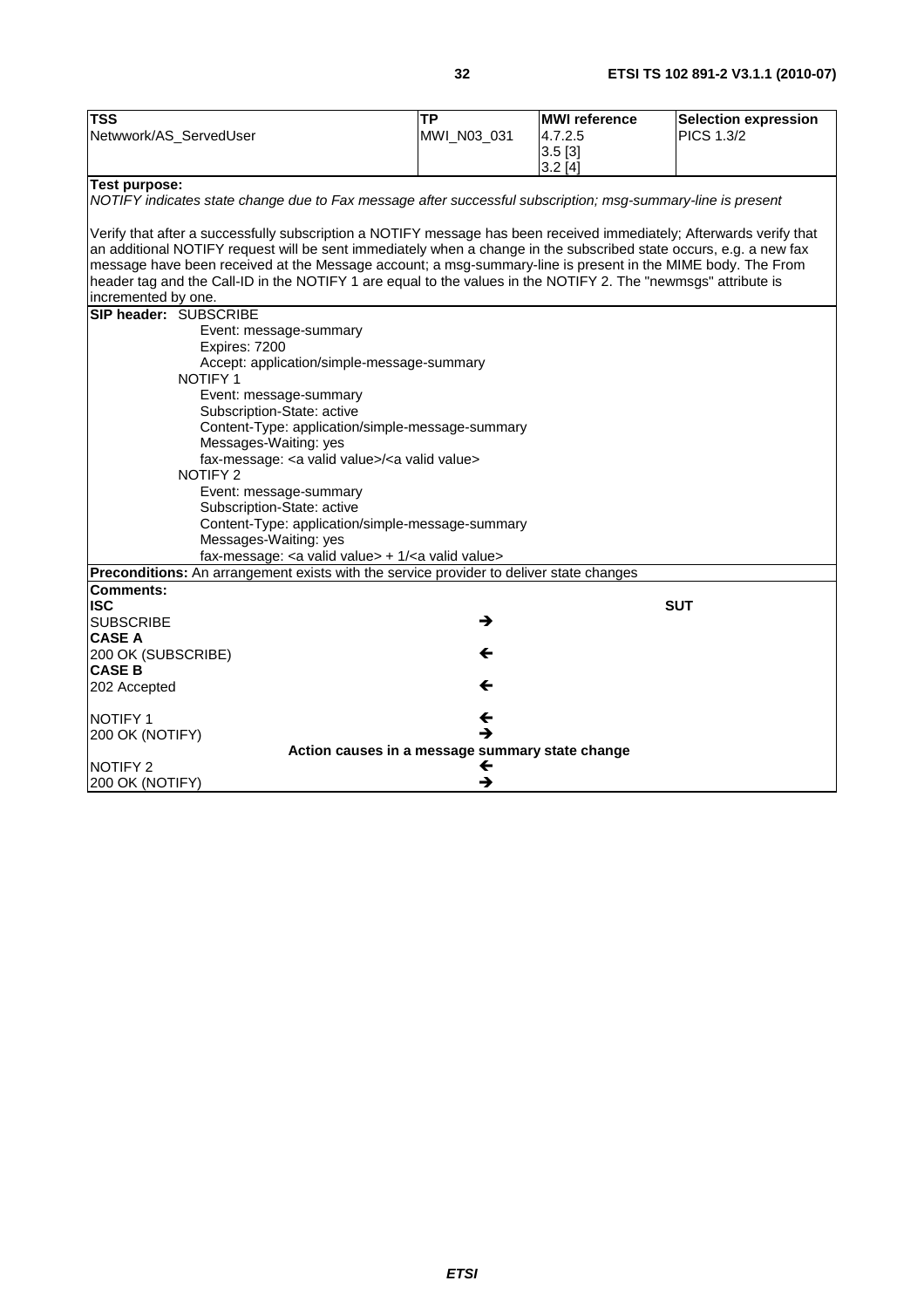| <b>TSS</b>                                                                                                                                                                                                                     | <b>TP</b>                  | <b>MWI</b> reference | Selection expression |  |
|--------------------------------------------------------------------------------------------------------------------------------------------------------------------------------------------------------------------------------|----------------------------|----------------------|----------------------|--|
| Netwwork/AS_ServedUser                                                                                                                                                                                                         | MWI_N03_032                | 4.7.2.5              | PICS 1.3/3           |  |
|                                                                                                                                                                                                                                |                            | 3.5[3]               |                      |  |
|                                                                                                                                                                                                                                |                            | $3.2$ [4]            |                      |  |
| Test purpose:                                                                                                                                                                                                                  |                            |                      |                      |  |
| NOTIFY indicates state change due to Fax message after successful subscription; opt-msg-headers are present                                                                                                                    |                            |                      |                      |  |
|                                                                                                                                                                                                                                |                            |                      |                      |  |
| Verify that after a successfully subscription a NOTIFY message has been received immediately; Afterwards verify that                                                                                                           |                            |                      |                      |  |
| an additional NOTIFY request will be sent immediately when a change in the subscribed state occurs, e.g. a new Fax<br>message have been received at the Message account. The subsequent NOTIFY contains message headers, which |                            |                      |                      |  |
| further describe newly added message(s).                                                                                                                                                                                       |                            |                      |                      |  |
| SIP header: SUBSCRIBE                                                                                                                                                                                                          |                            |                      |                      |  |
| Event: message-summary                                                                                                                                                                                                         |                            |                      |                      |  |
| Expires: 7200                                                                                                                                                                                                                  |                            |                      |                      |  |
| Accept: application/simple-message-summary                                                                                                                                                                                     |                            |                      |                      |  |
| NOTIFY 1                                                                                                                                                                                                                       |                            |                      |                      |  |
| Event: message-summary                                                                                                                                                                                                         |                            |                      |                      |  |
| Subscription-State: active                                                                                                                                                                                                     |                            |                      |                      |  |
| Content-Type: application/simple-message-summary                                                                                                                                                                               |                            |                      |                      |  |
| Messages-Waiting: yes                                                                                                                                                                                                          |                            |                      |                      |  |
| <b>NOTIFY 2</b>                                                                                                                                                                                                                |                            |                      |                      |  |
| Event: message-summary                                                                                                                                                                                                         |                            |                      |                      |  |
|                                                                                                                                                                                                                                | Subscription-State: active |                      |                      |  |
| Content-Type: application/simple-message-summary<br>Messages-Waiting: yes                                                                                                                                                      |                            |                      |                      |  |
|                                                                                                                                                                                                                                |                            |                      |                      |  |
| To: <user1_public1@home1.net></user1_public1@home1.net>                                                                                                                                                                        |                            |                      |                      |  |
| From: <user3_public1@home1.net></user3_public1@home1.net>                                                                                                                                                                      |                            |                      |                      |  |
| Message-ID: < a valid value>                                                                                                                                                                                                   |                            |                      |                      |  |
| Message-Context: fax-message                                                                                                                                                                                                   |                            |                      |                      |  |
| Preconditions: An arrangement exists with the service provider to deliver state changes                                                                                                                                        |                            |                      |                      |  |
| <b>Comments:</b>                                                                                                                                                                                                               |                            |                      |                      |  |
| <b>ISC</b>                                                                                                                                                                                                                     |                            |                      | <b>SUT</b>           |  |
| <b>SUBSCRIBE</b>                                                                                                                                                                                                               | →                          |                      |                      |  |
| <b>CASE A</b>                                                                                                                                                                                                                  |                            |                      |                      |  |
| 200 OK (SUBSCRIBE)<br><b>CASE B</b>                                                                                                                                                                                            | ←                          |                      |                      |  |
| 202 Accepted                                                                                                                                                                                                                   | ←                          |                      |                      |  |
|                                                                                                                                                                                                                                |                            |                      |                      |  |
| <b>NOTIFY 1</b>                                                                                                                                                                                                                | ←                          |                      |                      |  |
| 200 OK (NOTIFY)                                                                                                                                                                                                                | →                          |                      |                      |  |
| Action causes in a message summary state change                                                                                                                                                                                |                            |                      |                      |  |
| <b>NOTIFY 2</b>                                                                                                                                                                                                                | ←                          |                      |                      |  |
| 200 OK (NOTIFY)                                                                                                                                                                                                                | →                          |                      |                      |  |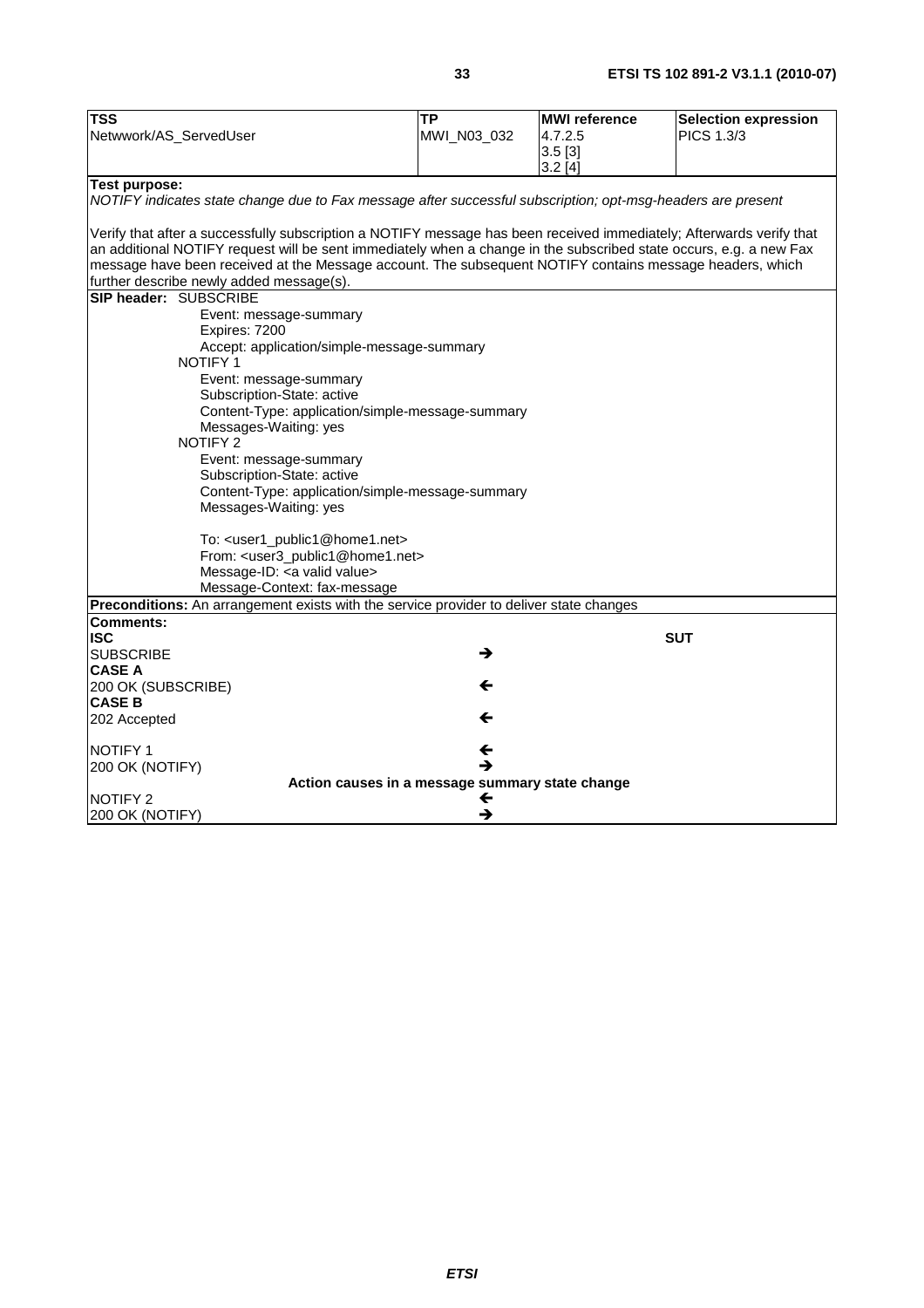### 5.3.1 Communication DIVersion services (CDIV)

### 5.3.1.1 Communication Forwarding Unconditional (CFU)

| <b>TSS</b>                                                                                                           | <b>TP</b>                | <b>IMWI reference</b> | <b>Selection expression</b> |
|----------------------------------------------------------------------------------------------------------------------|--------------------------|-----------------------|-----------------------------|
| Netwwork/AS_ServedUser                                                                                               | MWI N04 001              | 4.9.7.1               |                             |
| Test purpose:                                                                                                        |                          |                       |                             |
| Call forwarding unconditional is ignored in case of a NOTIFY due to subscription                                     |                          |                       |                             |
| Verify that after a successfully subscription a NOTIFY message is not forwarded unconditional. The NOTIFY request is |                          |                       |                             |
| forwarded to the served users current location.                                                                      |                          |                       |                             |
| <b>SIP header:</b>                                                                                                   |                          |                       |                             |
| <b>Preconditions:</b> An arrangement exists with the service provider to deliver state changes, CFU is activated.    |                          |                       |                             |
| Comments:                                                                                                            |                          |                       |                             |
| lISC.                                                                                                                |                          |                       | <b>SUT</b>                  |
|                                                                                                                      | CFU is already activated |                       |                             |
| <b>ISUBSCRIBE</b>                                                                                                    | →                        |                       |                             |
| <b>CASE A</b>                                                                                                        |                          |                       |                             |
| 200 OK (SUBSCRIBE)                                                                                                   | ←                        |                       |                             |
| <b>CASE B</b>                                                                                                        |                          |                       |                             |
| 202 Accepted                                                                                                         | ←                        |                       |                             |
|                                                                                                                      |                          |                       |                             |
| <b>NOTIFY</b>                                                                                                        | ←                        |                       |                             |
| 200 OK (NOTIFY)                                                                                                      | →                        |                       |                             |

| <b>TSS</b>                                                                                                        | <b>TP</b>                | <b>MWI reference</b> | <b>Selection expression</b> |
|-------------------------------------------------------------------------------------------------------------------|--------------------------|----------------------|-----------------------------|
| Netwwork/AS_ServedUser                                                                                            | MWI N04 002              | 4.9.7.11             |                             |
| Test purpose:                                                                                                     |                          |                      |                             |
| Call forwarding unconditional is ignored in case of a NOTIFY due to state change                                  |                          |                      |                             |
|                                                                                                                   |                          |                      |                             |
| Verify that after a successfully subscription a NOTIFY message indicating a state change is not forwarded         |                          |                      |                             |
| unconditional. The NOTIFY request is forwarded to the served users current location.                              |                          |                      |                             |
| <b>SIP header:</b>                                                                                                |                          |                      |                             |
| <b>Preconditions:</b> An arrangement exists with the service provider to deliver state changes, CFU is activated. |                          |                      |                             |
| Comments:                                                                                                         |                          |                      |                             |
| <b>ISC</b>                                                                                                        |                          |                      | <b>SUT</b>                  |
|                                                                                                                   | CFU is already activated |                      |                             |
| <b>SUBSCRIBE</b>                                                                                                  | →                        |                      |                             |
| <b>CASE A</b>                                                                                                     |                          |                      |                             |
| 200 OK (SUBSCRIBE)                                                                                                | ←                        |                      |                             |
| <b>CASE B</b>                                                                                                     |                          |                      |                             |
| 202 Accepted                                                                                                      | ←                        |                      |                             |
|                                                                                                                   |                          |                      |                             |
| <b>NOTIFY</b>                                                                                                     | ←                        |                      |                             |
| 200 OK (NOTIFY)                                                                                                   | →                        |                      |                             |
| Action causes in a message summary state change                                                                   |                          |                      |                             |
| <b>NOTIFY</b>                                                                                                     | ←                        |                      |                             |
| 200 OK (NOTIFY)                                                                                                   | →                        |                      |                             |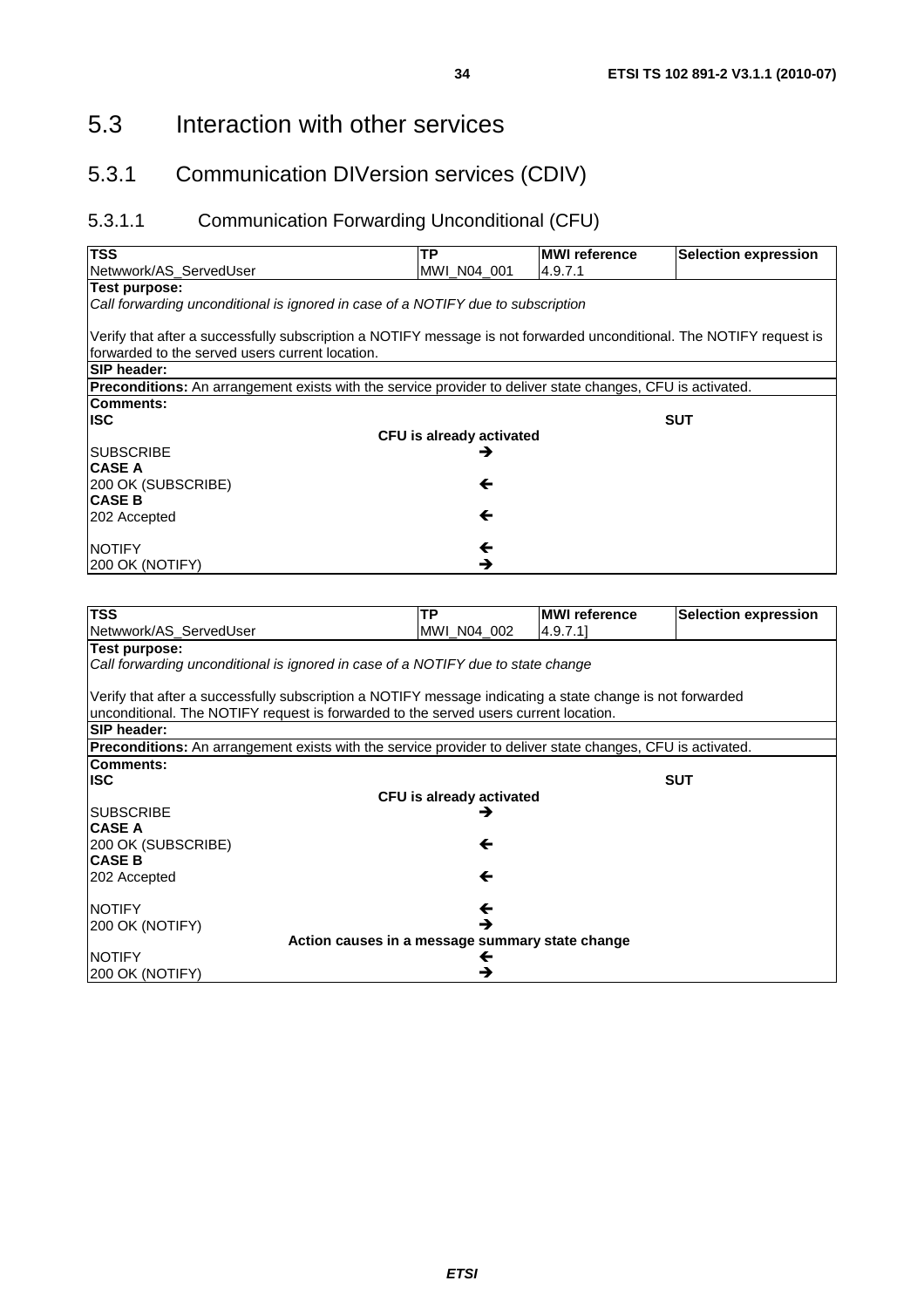### 5.3.1.2 Communication Forwarding Busy (CFB)

200 OK (NOTIFY)

| <b>TSS</b>                                                                                                        | <b>TP</b>                            | <b>MWI</b> reference | <b>Selection expression</b> |
|-------------------------------------------------------------------------------------------------------------------|--------------------------------------|----------------------|-----------------------------|
| Netwwork/AS_ServedUser                                                                                            | MWI_N04_003                          | 4.9.7.2              |                             |
| <b>Test purpose:</b>                                                                                              |                                      |                      |                             |
| Call forwarding busy is ignored in case of a NOTIFY due to subscription                                           |                                      |                      |                             |
|                                                                                                                   |                                      |                      |                             |
| Verify that after a successfully subscription a NOTIFY message is not forwarded network determined user busy. The |                                      |                      |                             |
| NOTIFY request is forwarded to the served users current location.                                                 |                                      |                      |                             |
| <b>SIP header:</b>                                                                                                |                                      |                      |                             |
| Preconditions: An arrangement exists with the service provider to deliver state changes, CFB is activated.        |                                      |                      |                             |
| <b>Comments:</b>                                                                                                  |                                      |                      |                             |
| <b>ISC</b>                                                                                                        |                                      |                      | <b>SUT</b>                  |
| <b>SUBSCRIBE</b>                                                                                                  | <b>CFB</b> is already activated<br>→ |                      |                             |
| <b>CASE A</b>                                                                                                     |                                      |                      |                             |
| 200 OK (SUBSCRIBE)                                                                                                | ←                                    |                      |                             |
| <b>CASE B</b>                                                                                                     |                                      |                      |                             |
| 202 Accepted                                                                                                      | ←                                    |                      |                             |
|                                                                                                                   |                                      |                      |                             |
| NOTIFY 2                                                                                                          | $\leftarrow$                         |                      |                             |
| 200 OK (NOTIFY)                                                                                                   | →                                    |                      |                             |
|                                                                                                                   |                                      |                      |                             |
|                                                                                                                   |                                      |                      |                             |
| <b>TSS</b>                                                                                                        | <b>TP</b>                            | <b>MWI</b> reference | <b>Selection expression</b> |
| Netwwork/AS_ServedUser                                                                                            | MWI_N04_004                          | 4.9.7.2              |                             |
| Test purpose:                                                                                                     |                                      |                      |                             |
| Call forwarding busy is ignored in case of a NOTIFY due to state change                                           |                                      |                      |                             |
|                                                                                                                   |                                      |                      |                             |
| Verify that after a successfully subscription a NOTIFY message indicating a state change is not forwarded network |                                      |                      |                             |
| determined user busy. The NOTIFY request is forwarded to the served users current location.                       |                                      |                      |                             |
| <b>SIP header:</b>                                                                                                |                                      |                      |                             |
| Preconditions: An arrangement exists with the service provider to deliver state changes, CFB is activated.        |                                      |                      |                             |
| <b>Comments:</b><br><b>ISC</b>                                                                                    |                                      |                      | <b>SUT</b>                  |
|                                                                                                                   |                                      |                      |                             |
| <b>SUBSCRIBE</b>                                                                                                  | <b>CFB</b> is already activated<br>→ |                      |                             |
| <b>CASE A</b>                                                                                                     |                                      |                      |                             |
| 200 OK (SUBSCRIBE)                                                                                                | ←                                    |                      |                             |
| <b>CASE B</b>                                                                                                     |                                      |                      |                             |
| 202 Accepted                                                                                                      | ←                                    |                      |                             |
|                                                                                                                   |                                      |                      |                             |
| <b>NOTIFY</b>                                                                                                     | ←                                    |                      |                             |

 $\rightarrow$ 

 $\Leftrightarrow$ 

200 OK (NOTIFY) **Action causes in a message summary state change**

NOTIFY 2  $\leftrightarrow$  2000 OK (NOTIFY)

200 OK (NOTIFY)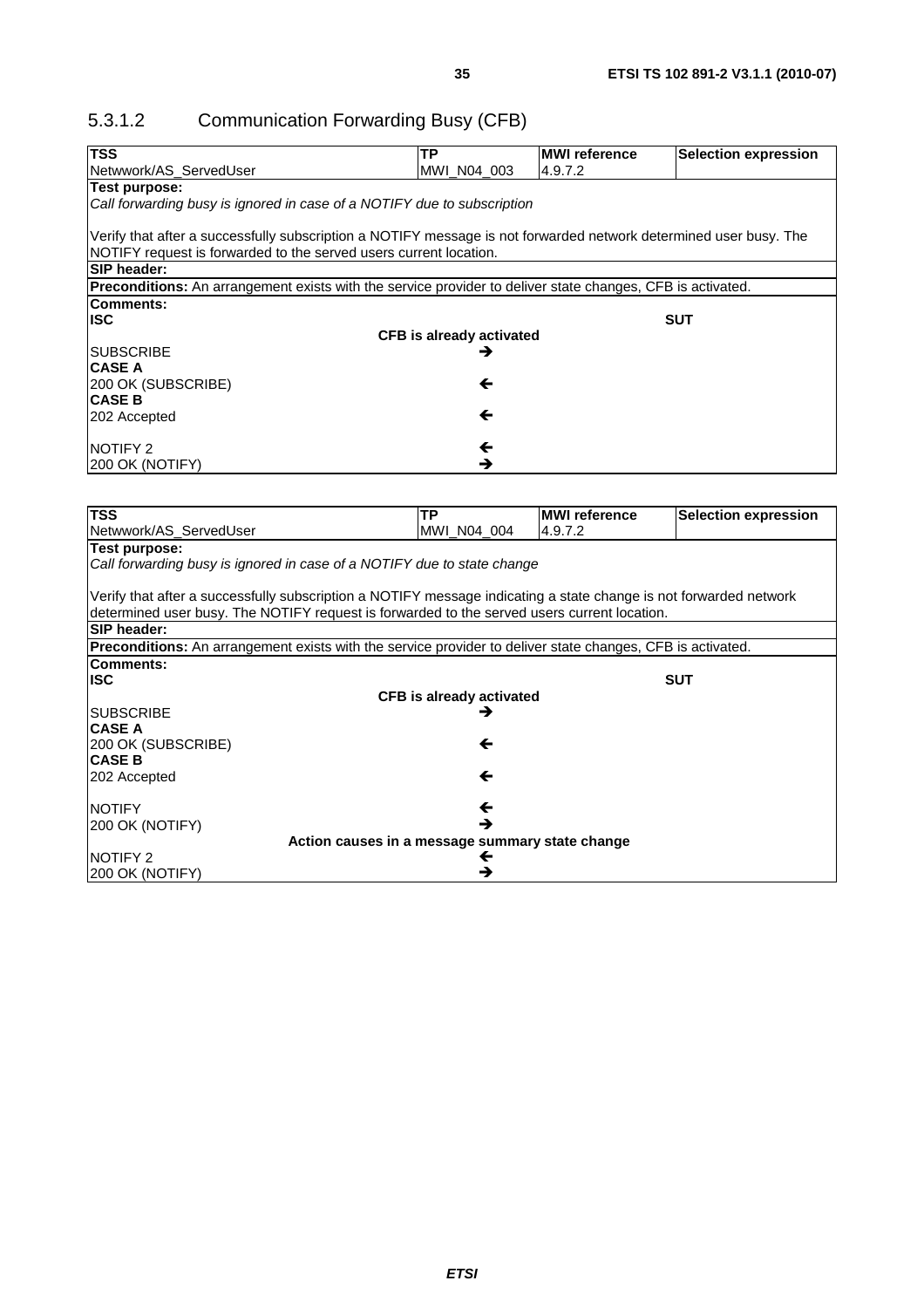## 5.3.1.3 Communication Deflection (CD)

| <b>TSS</b>                                                                                                            | TP                      | <b>MWI</b> reference | <b>Selection expression</b> |
|-----------------------------------------------------------------------------------------------------------------------|-------------------------|----------------------|-----------------------------|
| Netwwork/AS_ServedUser                                                                                                | MWI N04 005             | 4.9.7.5              |                             |
| <b>Test purpose:</b>                                                                                                  |                         |                      |                             |
| Communication deflection is ignored in case of a NOTIFY due to subscription                                           |                         |                      |                             |
| Verify that after a successfully subscription a NOTIFY message is forwarded to the served users current location. The |                         |                      |                             |
| AS shall ignore the redirection information received from the UE and process a 3xx response as a 480 Temporarily      |                         |                      |                             |
| Unavailable response.                                                                                                 |                         |                      |                             |
| SIP header:                                                                                                           |                         |                      |                             |
| Preconditions: An arrangement exists with the service provider to deliver state changes, CD is activated.             |                         |                      |                             |
| Comments:                                                                                                             |                         |                      |                             |
| <b>ISC</b>                                                                                                            |                         |                      | <b>SUT</b>                  |
|                                                                                                                       | CD is already activated |                      |                             |
| <b>SUBSCRIBE</b>                                                                                                      | →                       |                      |                             |
| <b>CASE A</b>                                                                                                         |                         |                      |                             |
| 200 OK (SUBSCRIBE)                                                                                                    | ←                       |                      |                             |
| <b>CASE B</b>                                                                                                         |                         |                      |                             |
| 202 Accepted                                                                                                          | ←                       |                      |                             |
| <b>NOTIFY 2</b>                                                                                                       | ←                       |                      |                             |
| 302 Moved Temporarily                                                                                                 | →                       |                      |                             |
|                                                                                                                       |                         |                      |                             |
|                                                                                                                       |                         |                      |                             |
| <b>TSS</b>                                                                                                            | ТP                      | <b>MWI</b> reference | <b>Selection expression</b> |
| Netwwork/AS_ServedUser                                                                                                | MWI_N04_006             | 4.9.7.5              |                             |
| <b>Test purpose:</b>                                                                                                  |                         |                      |                             |
| Communication deflection is ignored in case of a NOTIFY due to state change                                           |                         |                      |                             |
|                                                                                                                       |                         |                      |                             |
| Verify that after a successfully subscription a NOTIFY message indicating a state change is forwarded to the served   |                         |                      |                             |
| users current location. The AS shall ignore the redirection information received from the UE and process a 3xx        |                         |                      |                             |
| response as a 480 Temporarily Unavailable response.                                                                   |                         |                      |                             |
| SIP header:                                                                                                           |                         |                      |                             |
| Preconditions: An arrangement exists with the service provider to deliver state changes, CD is activated.             |                         |                      |                             |
| Comments:                                                                                                             |                         |                      |                             |
| <b>ISC</b>                                                                                                            |                         |                      | <b>SUT</b>                  |
|                                                                                                                       | CD is already activated |                      |                             |
| <b>SUBSCRIBE</b>                                                                                                      | →                       |                      |                             |
| <b>CASE A</b>                                                                                                         | ←                       |                      |                             |
| 200 OK (SUBSCRIBE)<br><b>CASE B</b>                                                                                   |                         |                      |                             |
| 202 Accepted                                                                                                          | ←                       |                      |                             |
|                                                                                                                       |                         |                      |                             |
| <b>NOTIFY</b>                                                                                                         | ←                       |                      |                             |
| 200 OK (NOTIFY)                                                                                                       | →                       |                      |                             |
| Action causes in a message summary state change                                                                       |                         |                      |                             |
| <b>NOTIFY 2</b>                                                                                                       | ←                       |                      |                             |
| 302 Moved Temporarily                                                                                                 | →                       |                      |                             |
|                                                                                                                       |                         |                      |                             |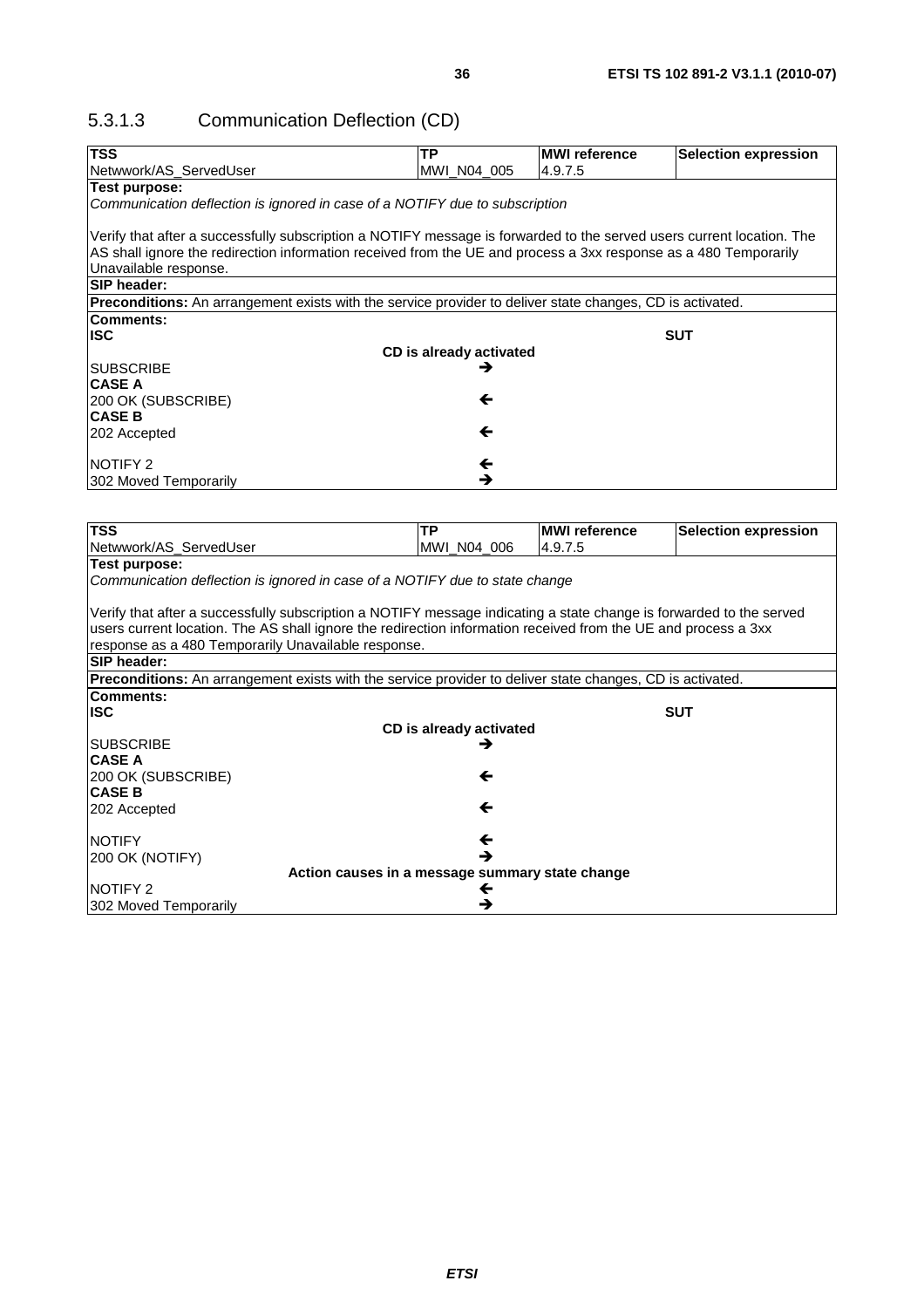# Annex A (informative): Bibliography

ISO/IEC 9646-3: "Information technology - Open Systems Interconnection - Conformance testing methodology and framework - Part 3: The Tree and Tabular Combined Notation (TTCN)".